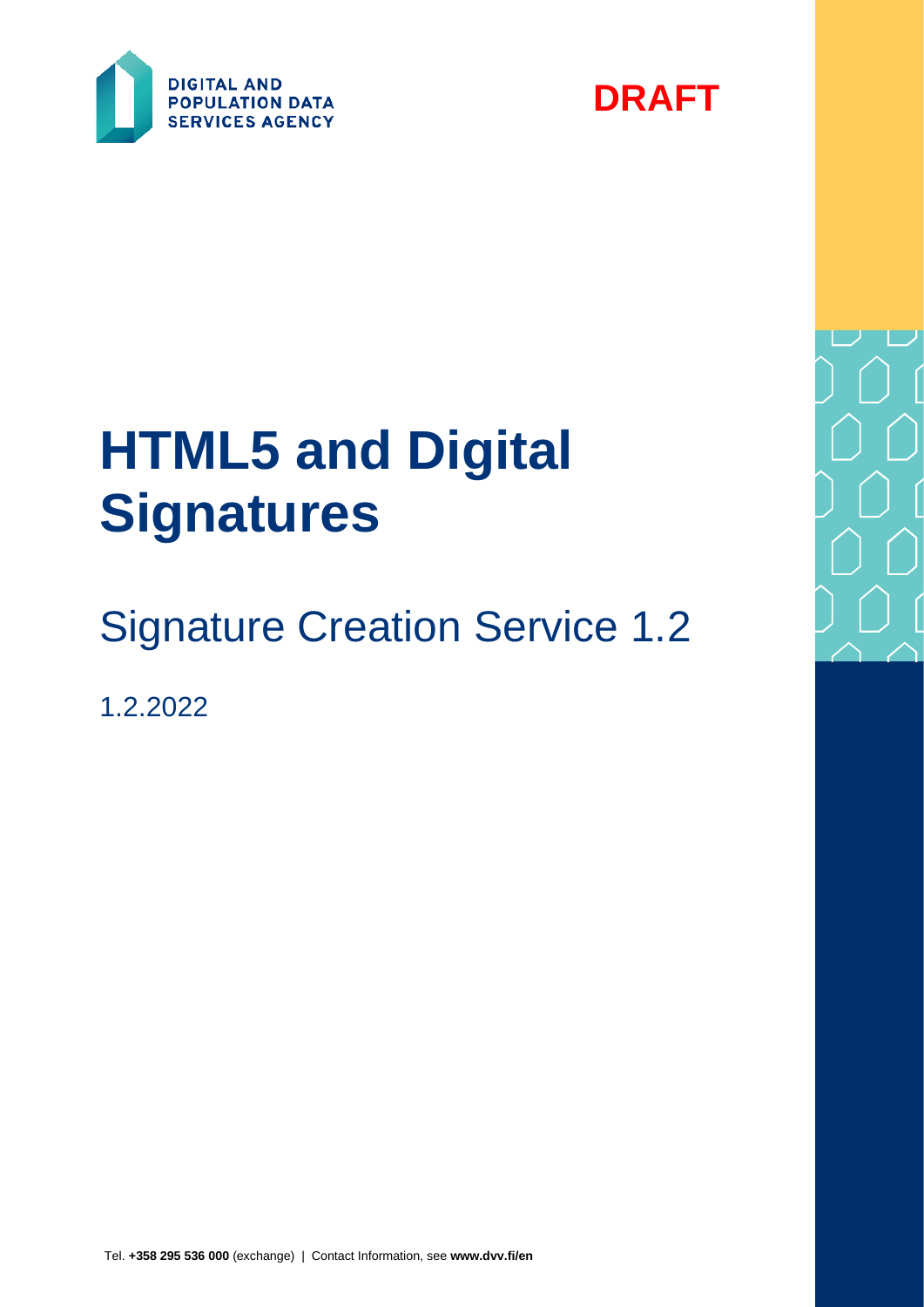

| <b>Document management</b> |                                                                                                                                                     |  |
|----------------------------|-----------------------------------------------------------------------------------------------------------------------------------------------------|--|
| Owner                      |                                                                                                                                                     |  |
| Prepared by                | Pekka Laitinen / VRK<br>Antti Partanen / VRK<br>Jari Pirinen / DVV jari.pirinen@dvv.fi<br>Seppo Pekkala / Fujitsu Finland seppo.pekkala@fujitsu.com |  |
| Inspected by               |                                                                                                                                                     |  |
| Approved by                |                                                                                                                                                     |  |

| <b>Version control</b> |                                                                                                                                                                                                                                                                                                                                                                                                                                                                               |                              |  |
|------------------------|-------------------------------------------------------------------------------------------------------------------------------------------------------------------------------------------------------------------------------------------------------------------------------------------------------------------------------------------------------------------------------------------------------------------------------------------------------------------------------|------------------------------|--|
| version no.            | what has been done                                                                                                                                                                                                                                                                                                                                                                                                                                                            | date/person                  |  |
| 1.0                    | Final version (no changes to 0.7 version)                                                                                                                                                                                                                                                                                                                                                                                                                                     | 17.2.2015/PL                 |  |
| 1.0.1                  | Added:<br>https usage as requirement<br>$\bullet$<br>server certificate requirements<br>SCS module for javascript (example)<br>clarifications for selector.akis and selector.issuers format<br>removed selector.validate parameter<br>added requirement for SCS to check whether certificate is valid or not<br>removed localhost.fineid.fi as dnsName parameter in SCS server<br>certificate (compared to previous 1.0.1 version)<br>protocol version is still the same: 1.0 | 30.6.2015/PL                 |  |
| 1.1                    | Added:<br>support for http based access dropped completely<br>$\bullet$<br>separation of authentication and signing purpose<br>authentication challenge to be used for authentication purpose<br>keyalgorithms array to selector functionality<br>cms signature type and cms signature profile<br>protocol version 1.1<br>support signature request size up to 100MB (was 2MB)<br>minor editorial corrections                                                                 | 4.6.2017/PL<br>21.11.2017/AP |  |
| 1.2                    | Moved to DVV document template<br>Added:<br>"cms-pades" signature type<br>$\bullet$<br>RSASSA-PSS support<br>transaction based signing<br>Removed:<br>SHA1 support<br>$\bullet$                                                                                                                                                                                                                                                                                               | 1.2.2022/JP<br>1.2.2022/SP   |  |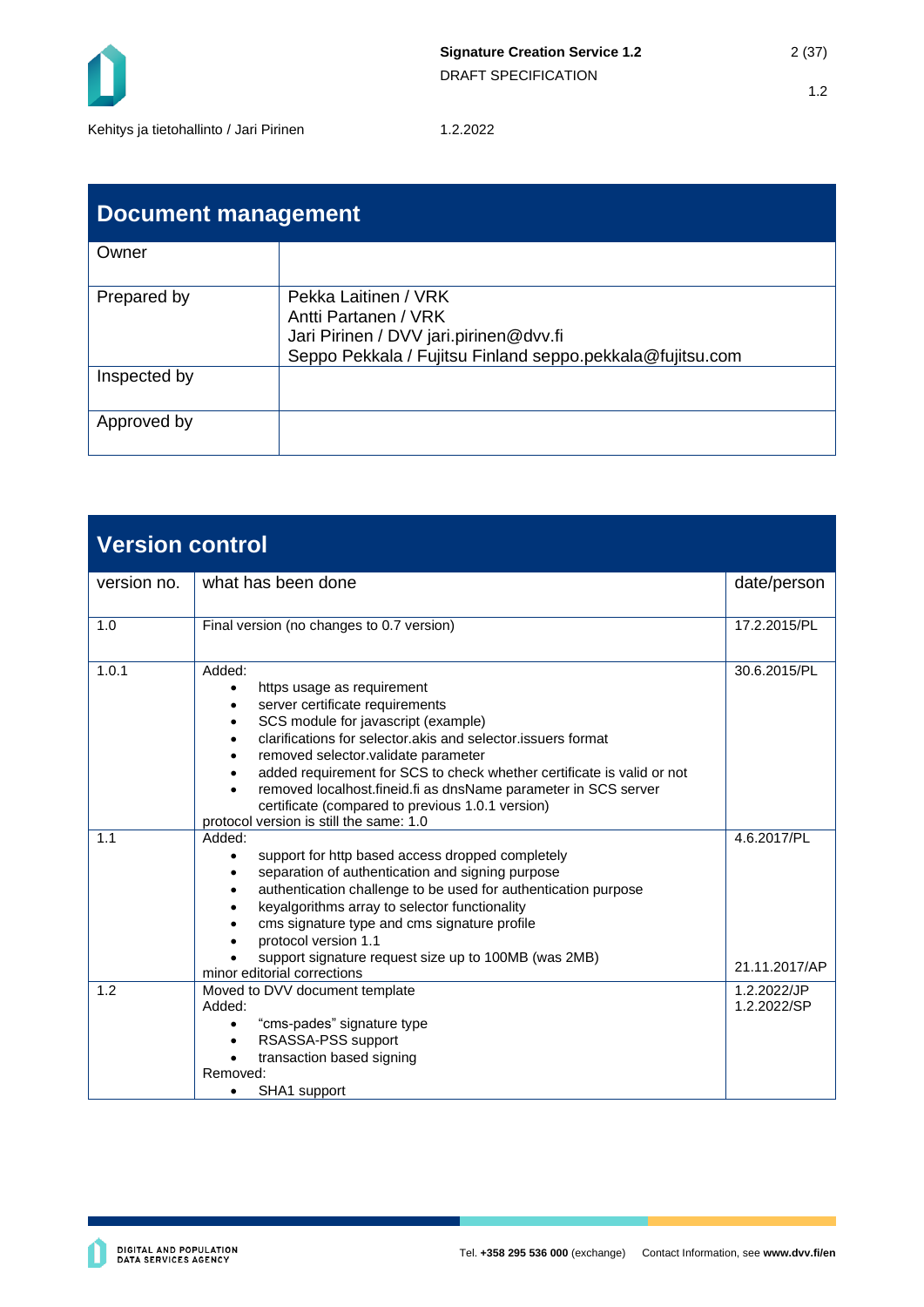

1.2.2022

# **Table of contents**

|                | 1.1   |  |  |
|----------------|-------|--|--|
| $\overline{2}$ |       |  |  |
|                | 2.1   |  |  |
|                | 2.2   |  |  |
|                | 2.3   |  |  |
|                | 2.4   |  |  |
|                | 2.5   |  |  |
|                | 2.5.1 |  |  |
|                | 2.5.2 |  |  |
|                | 2.6   |  |  |
|                | 2.6.1 |  |  |
|                | 2.6.2 |  |  |
|                | 2.6.3 |  |  |
|                | 2.7   |  |  |
|                | 2.7.1 |  |  |
|                | 2.7.2 |  |  |
|                | 2.8   |  |  |
| $\mathbf{3}$   |       |  |  |
|                | 3.1   |  |  |
|                | 3.2   |  |  |
|                | 3.3   |  |  |
|                | 3.4   |  |  |
|                | 3.5   |  |  |
|                | 3.6   |  |  |
|                | 3.7   |  |  |
|                | 3.8   |  |  |
|                | 3.9   |  |  |
|                | 3.10  |  |  |
|                | 3.11  |  |  |
| $\overline{4}$ |       |  |  |
|                | 4.1   |  |  |
|                | 4.2   |  |  |
|                | 4.3   |  |  |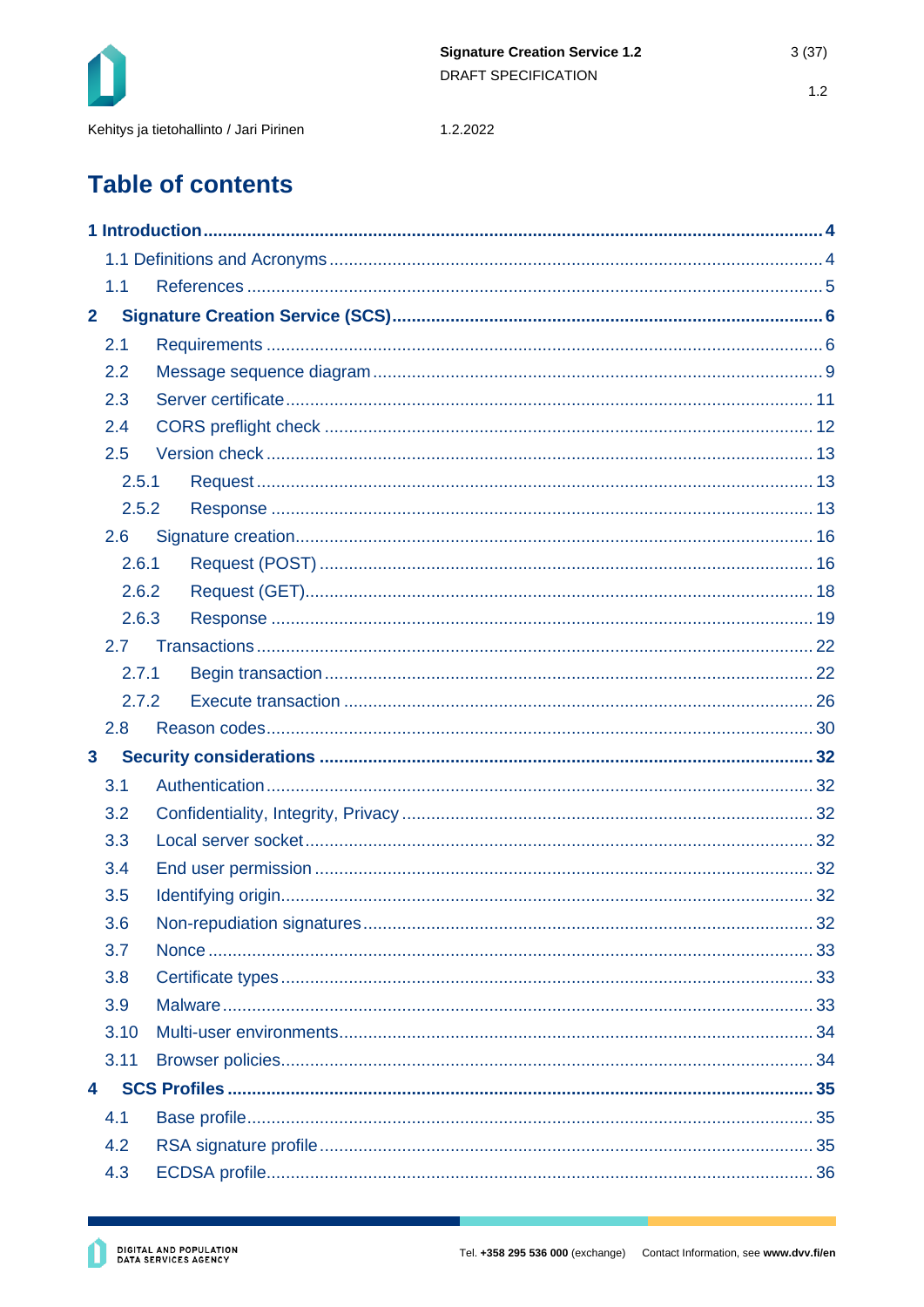

|--|--|--|

## **HTML5 and Digital Signatures**

## <span id="page-3-0"></span>**1 Introduction**

This specification describes a method to generate digital signatures in HTML5 applications [HTML5] that are executed in User Agents, i.e., web browsers. The specification utilizes the Cross-Origin Resource Sharing (CORS) specification [CORS] that enables an HTML5 application downloaded from Site A to communicate with a service located in Site B using Javascript's XMLHttpRequest mechanisms [XHR], for instance. The communication protocol uses HTTP protocol and the information elements are transferred using JSON format [JSON].

The HTML5 application makes a signature request by sending the data that needs to be signed to the Signature Creation Service (SCS). Upon receiving the request, the SCS displays a certificate selection dialog to the end user, who will select the certificate that will be used to generate the digital signature. If required, the end user enters the PIN code for accessing the private key to generate the signature. Once the signature is created, the SCS sends the signature along with the certificate chain and other needed information to the HTML5 application. Upon receiving the digital signature, the HTML5 application uses it according to its specifications.

## <span id="page-3-1"></span>**1.1 Definitions and Acronyms**

- CMS Cryptographic Message Syntax
- CORS Cross-Origin Resource Sharing
- CRL Certificate Revocation List
- JSON JavaScript Object Notation
- OCSP Online Certificate Status Protocol
- OS Operating System
- PKCS Public-Key Cryptography Standards
- SCS Signature Creation Service
- EC Elliptic Curve
- ECC Elliptic Curve Cryptography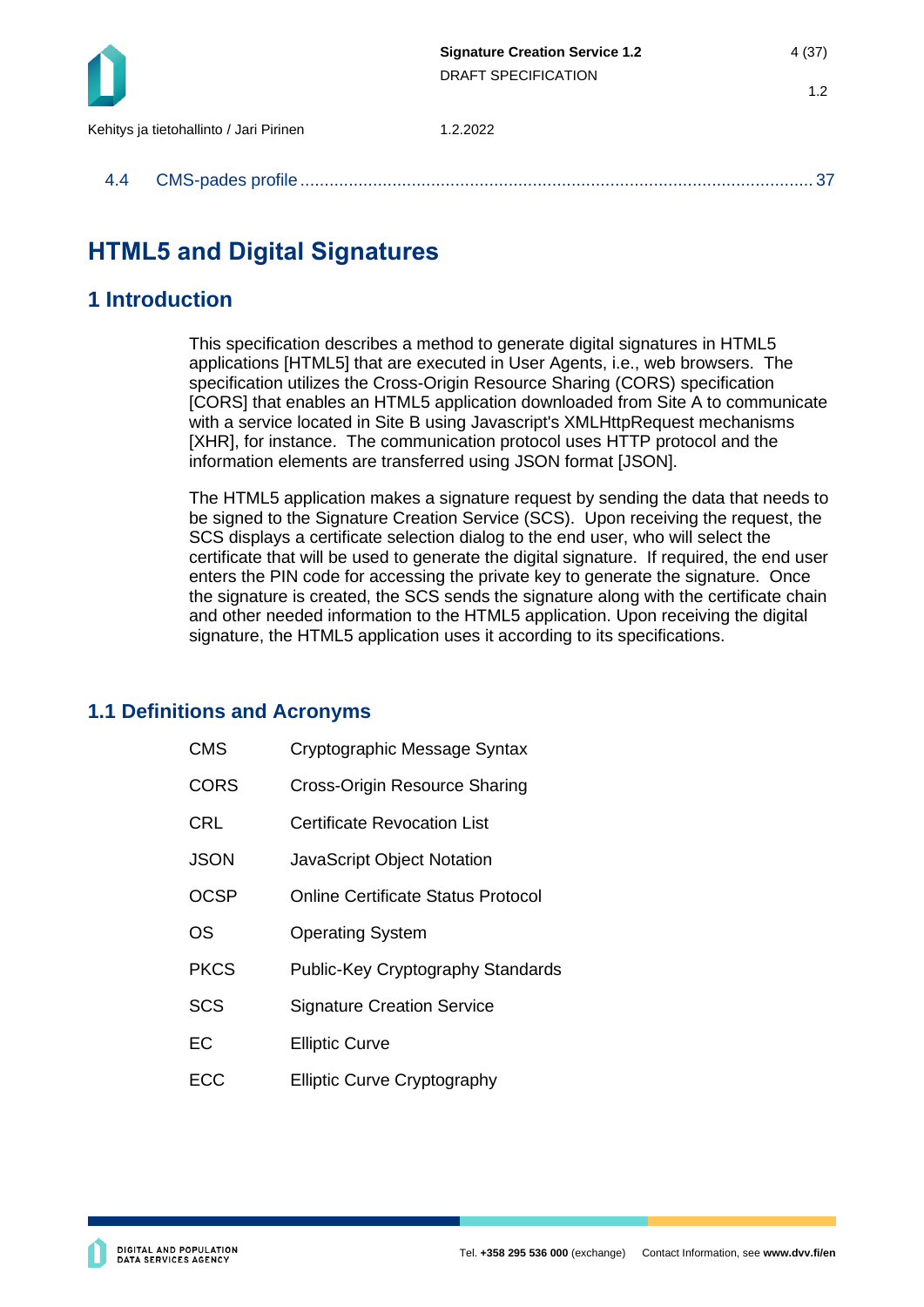

## <span id="page-4-0"></span>**1.1 References**

- [CMS] Cryptographic Message Syntax (CMS), September 2009, http://www.ietf.org/rfc/rfc5652.txt
- [PADES] Electronic Signatures and Infrastructures, ETSI EN 319 142-1 and EN 319 142-2, https://www.etsi.org/standards
- [CORS] Cross-Origin Resource Sharing, W3C Recommendation, January 16, 2014, http://www.w3.org/TR/cors/
- [ECDSA] Deterministic Usage of the Digital Signature Algorithm (DSA) and Elliptic Curve Digital Signature Algorithm (ECDSA), August 2013, http://www.ietf.org/rfc/rfc6979.txt
- [X9.62] American National Standards Institute, Inc. (ANSI), Public Key Cryptography for the Financial Services Industry: the Elliptic Curve Digital Signature Algorithm (ECDSA), November 2005
- [SEC1] Standards for Efficient Cryptography (SEC), SEC 1: Elliptic Curve Cryptography, Certicom Research, May 21, 2009, Version 2.0
- [HTML5] HTML5, W3C Candidate Recommendation, July 31, 2014, http://www.w3.org/TR/html5/
- [HTTP] Hypertext Transfer Protocol -- HTTP/1.1, June 1999, https://www.ietf.org/rfc/rfc2616.txt
- [JSON] JavaScript Object Notation Introduction, [http://json.org](http://json.org/)
- [JWT] Json Web Tokens; rfc7515 rfc7516 and rfc7519.
- [XHR] XMLHttpRequest Level 1, W3C Working Draft, January 30, 2014, http://www.w3.org/TR/XMLHttpRequest/
- [PKCS1] Public-Key Cryptography Standards (PKCS) #1: RSA Cryptography Specifications Version 2.1, February 2003, http://www.ietf.org/rfc/rfc3447.txt
- [PKIX] Internet X.509 Public Key Infrastructure Certificate and Certificate Revocation List (CRL) Profile, May 2008 https://www.ietf.org/rfc/rfc5280.txt
- [HTTPS] HTTP over TLS, May 2000, https://www.ietf.org/rfc/rfc2818.txt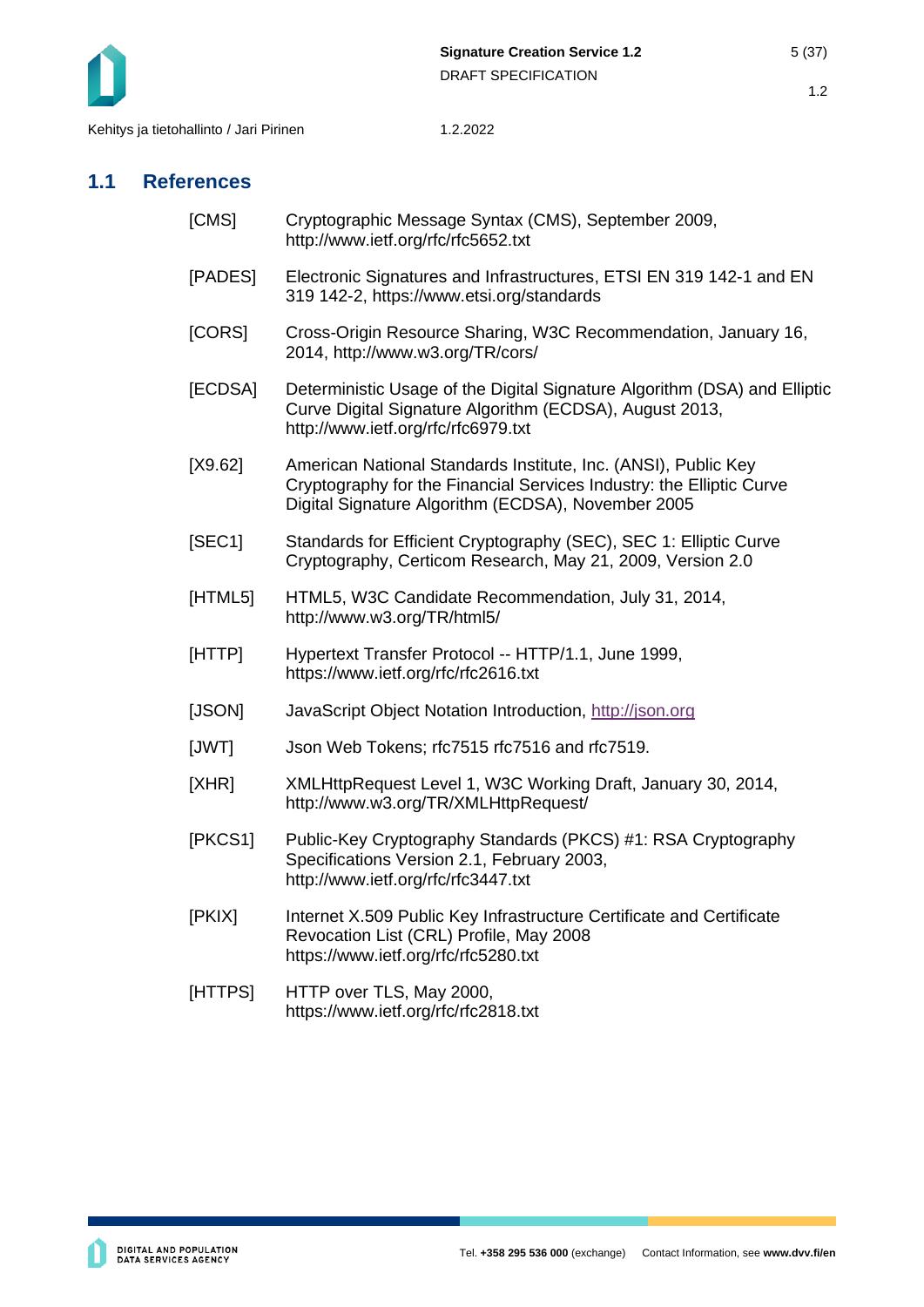

## <span id="page-5-0"></span>**2 Signature Creation Service (SCS)**

The SCS functions as a simple web server that provides access to signature creation functionality via HTTP/1.1 protocol [HTTP].

## <span id="page-5-1"></span>**2.1 Requirements**

The SCS SHALL support the following functionality:

- The SCS SHALL support https scheme and it MAY support http scheme for browser access. The SCS SHALL generate a key pair, generate a server certificate and import that certificate to device's trusted certificate store. Additional requirements can be found in chapter [2.3.](#page-10-0)
- The SCS SHALL support CORS [CORS]:
	- o Each HTTP response SHALL contain the Access-Control-Allow-Origin header with value "\*".
	- o When User Agent makes the CORS preflight request, i.e., the OPTIONS request, the corresponding HTTP response SHALL contain the following headers: Access-Control-Max-Age header with default value "3600", Access-Control-Allow-Methods header with default value "GET, POST", and Access-Control-Allow-Headers headers with default value "Content-Type, Accept".
- The SCS SHALL process all HTTP requests.
- The SCS SHALL show certificate selection dialog for every signature creation request it receives.
- The SCS SHALL process HTTP requests where the Origin header containing https protocol in the URL. HTTP requests with Origin header containing http protocol in the URL SHALL not be processed.
- The SCS SHALL show the content of the Origin header of the signature creation request to the end user (so that end user is able to identify the origin of the signature creation request). It MAY be included in the certificate selection dialog.
- The SCS SHALL have only one active signature creation request active at a time. If another signature creation request is received, the SCS shall silently ignore the request and send a response to the requesting HTML5 application that another request is already active.
- The SCS SHALL respond to all incoming requests.
- The SCS SHALL be able to handle HTTP requests where content length is up to 100MB (=100\*1024\*1024 bytes). The SCS MAY be able to support larger HTTP requests.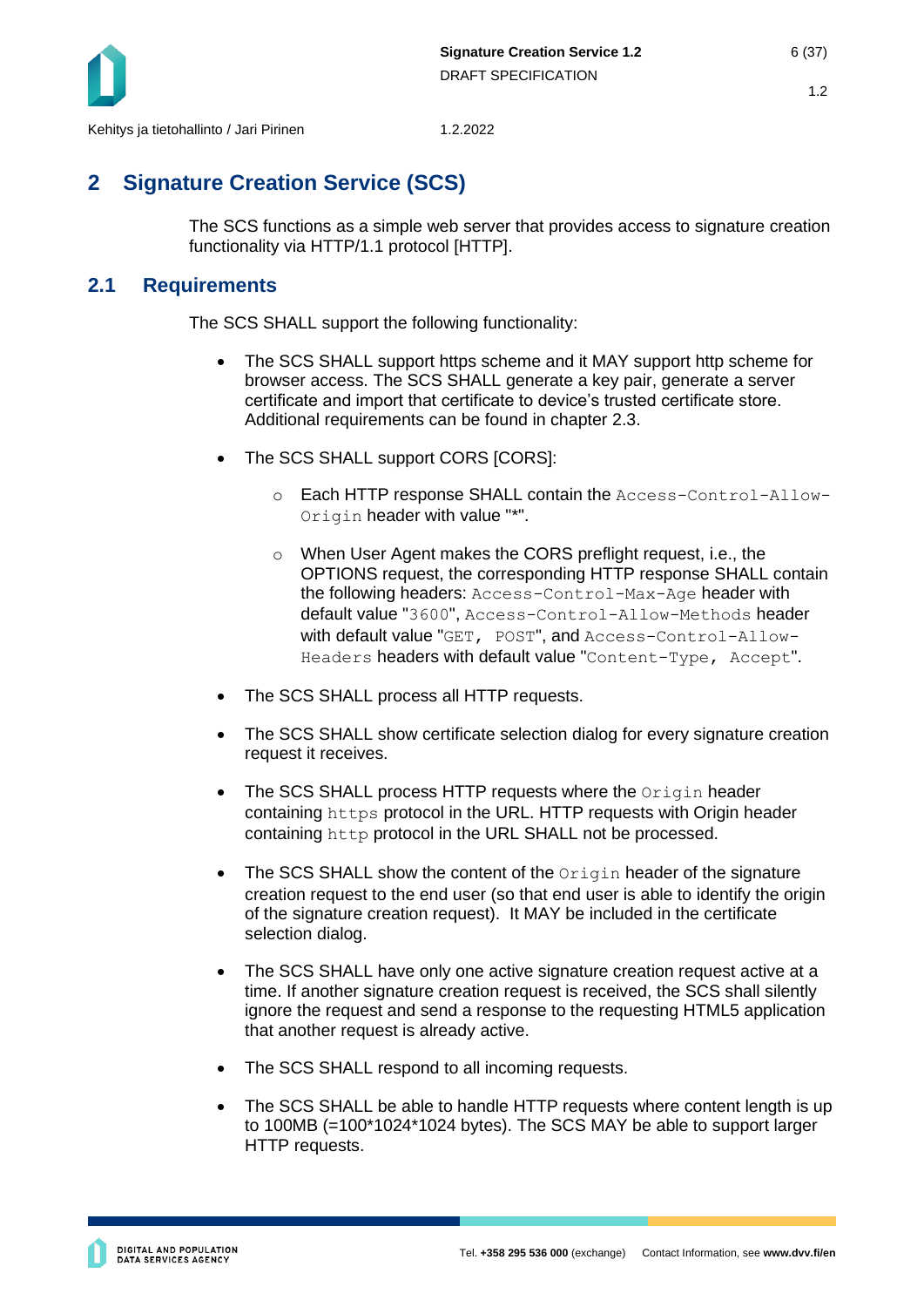

Kehitys ja tietohallinto / Jari Pirinen 1.2.2022

- The SCS SHALL be able categorize signature creation requests to be either in signing purpose category or authentication purpose category. This categorization SHALL be based on the capabilities of the end entity certificate, namely by checking the KeyUsage and ExtendedKeyUsage extensions of the certificate. If the end entity certificate can be used for authentication purposes, the SCS SHALL allow only operations that are allowed for authentication purposes.
	- $\circ$  An end entity certificate can be used for authentication purposes, if the KeyUsage extension has the DigitalSignature bit set, or the ExtendedKeyUsage extension has the ClientAuthentication OID present or the ServerAuthentication OID present.
	- o An end entity certificate can be used for signing purposes, if the KeyUsage extension has the NonRepudiation bit set. In particular, the end entity certificate SHALL NOT have the authentication purposes key usages as specified in previous paragraph.
	- NOTE: With FINEID profile, the end entity certificates that have the DigitalSignature bit set in the KeyUsage extension can only be used for authentication purposes. The end entity certificates that have the NonRepudiation bit set in the KeyUsage extension can be used for signing purposes.
- The client application SHALL be able to send the data that is to be signed for signing purposes, i.e., the SCS will receive the full to-be-signed data, and calculate the digest of this data itself.
- The client application SHALL be able to send a challenge request to be signed for authentication purposes. The challenge request SHALL be in the following format:

challenge  $request = origin | none$ 

where

origin is the address of the web server from where the HTML5 application application was downloaded from, i.e., origin SHALL be the same as the content of the CORS's Origin header (e.g., "https://dvv.fineid.fi"), and

nonce is an octet string that SHALL be random and at least 64 octets in length.

The maximum length of the challenge\_request SHALL be 1024 octets in length.

The SCS SHALL validate that the challenge request is in correct format.

The client application SHALL be able to send the digest of the data that is to be signed for signing, i.e., the client application will calculate the digest of the to-be-signed data, and send it to the SCS.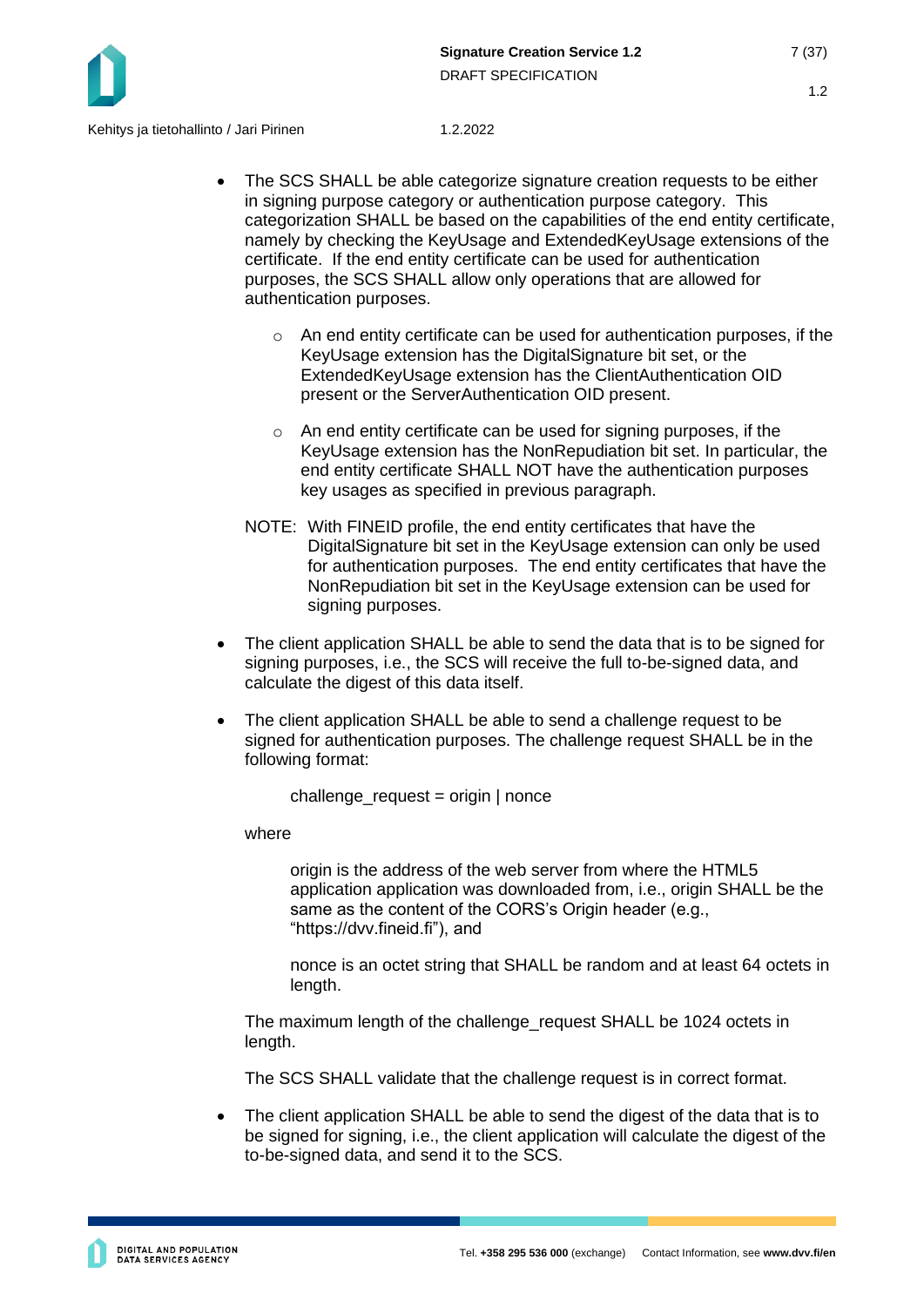

- The client application SHALL NOT send the challenge request in digest format for authentication purposes. The SCS SHALL not accept signing requests in the digest format.
- The SCS MAY validate each end entity certificate (that is available on the device) and its certificate chain. If SCS validates end entity certificates and finds out that one expired, this end entity certificate is not shown to the end user as a selection option.
	- NOTE: Even if the SCS validates end entity certificates, the server consuming digital signatures generated by SCS must also validate the end entity certificate and its corresponding certificate chain when checking the signature.
- The SCS MAY pre-filter applicable certificate list (before they are shown to the end user) and certificate filtering MAY be based on one or more values in end user certificates:
	- o Key algorithm type,
	- o Issuer DN field,
	- o KeyUsage extension values, and/or
	- o AuthorityKeyIdentifier extension.

This way the HTML5 application is able to indicate to the SCS the acceptable end user certificates.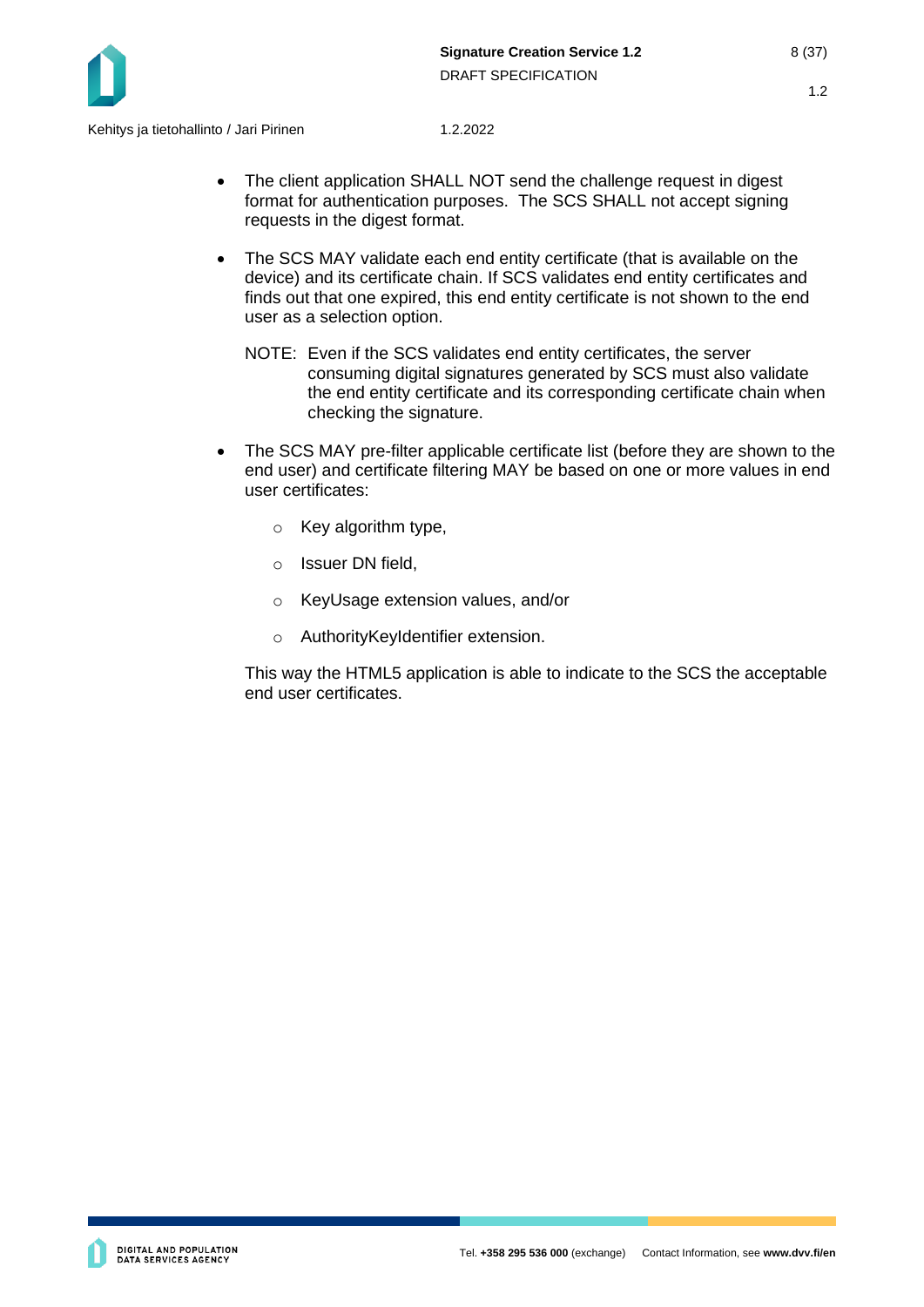

## <span id="page-8-0"></span>**2.2 Message sequence diagram**

Below is an example message sequence diagram of signature generation for HTML5 applications and SCS functionality. This specification concentrates on the interface between the browser and the SCS, namely steps 5, 6, 7, and 20. Moreover, the steps 5 and 6 are specified by the CORS specification. Steps from 8 to 19 are described for completeness but the actual steps depend on the OS architecture.



- 1. The end user types the URL of the origin server to the browser.
- 2. The browser makes a request to the URL. It is recommended that the URL uses https scheme.
- 3. The browser downloads the HTML5 application, which typically consists of several HTTP requests being made by the browser to the origin server. If the HTML5 application is downloaded using secure connection, i.e., https scheme, the HTTP requests to the SCS in step 5 and step 7 must be done over https scheme as well. If the HTML5 application is downloaded using unsecure connection, i.e., plain http scheme, the requests to the SCS in step 5 and step 7 must be done over http scheme as well.
- 4. At one point, application logic of the HTML5 application requires that a digital signature is needed.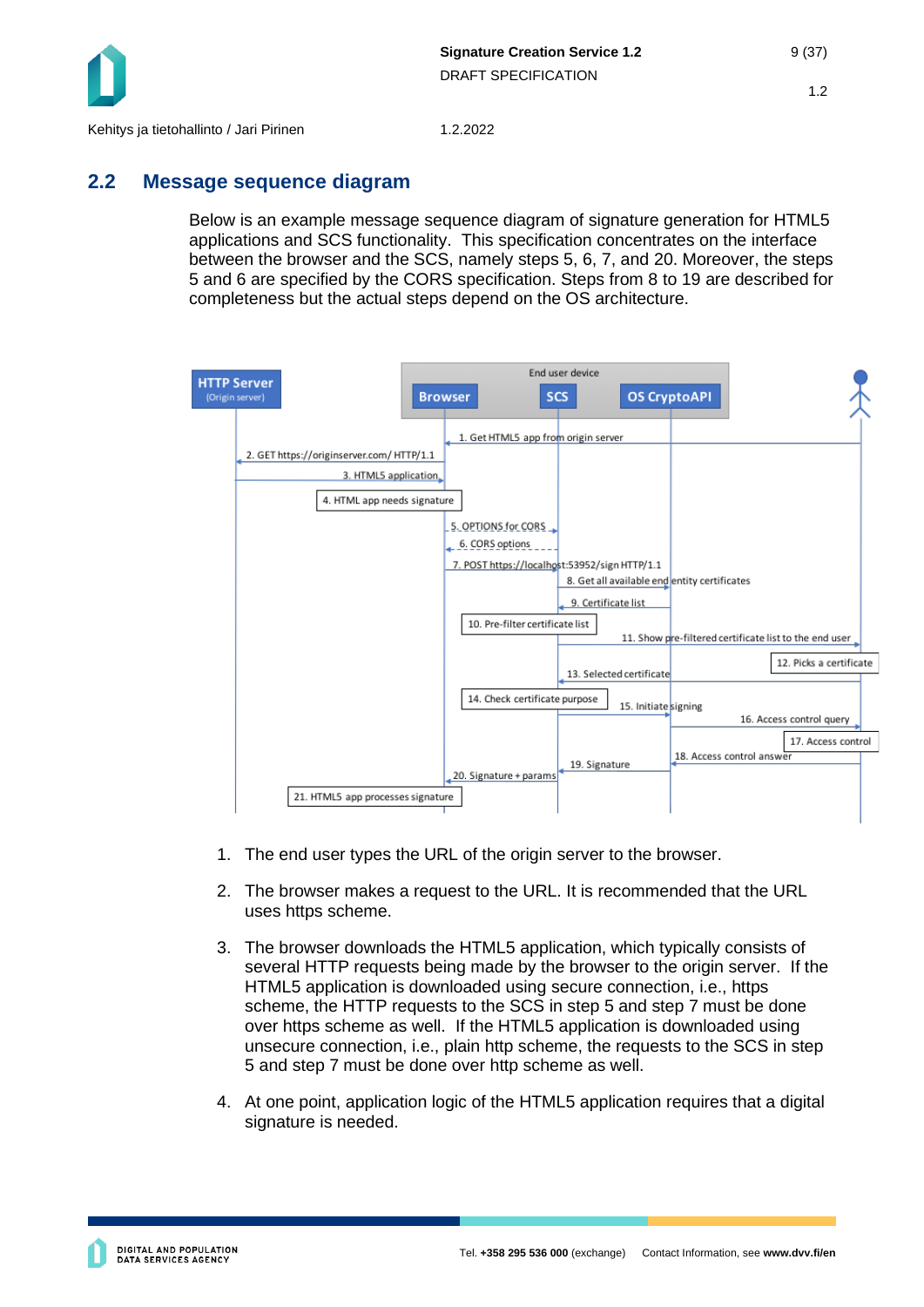

- 5. The browser makes an OPTIONS request to the SCS to discover whether CORS type requests are allowed. This request may have been done also earlier.
- 6. The SCS returns the CORS options allowing requests being made from the current HTML5 application context (identified by Origin).
- 7. The HTML5 application makes a signature creation request.
- 8. The SCS queries local crypto API for all available end entity certificates.
- 9. The Crypto API returns all available end entity certificates.
- 10. The SCS pre-filters the end entity certificate list if signature creation request contained filters (selectors based on issuer name, authority key identifier or required key usage parameters). Additionally, the SCS may locally validate the end entity certificates, and filter out the ones that are not valid.
- 11. The SCS presents the end user with a list of (pre-filtered) end entity certificate list.
- 12. The end user selects one of the listed certificates.
- 13. The selected certificate is returned to the SCS.
- 14. The SCS checks the selected certificate whether it belongs to the signing purposes category or to the authentication purposes category. If the certificate belongs to the authentication purposes category, the signature creation request must in the form of challenge request. If it is not, the SCS will show a notification the end user that the signature creation request is not acceptable, and stops processing the request.
- 15. The SCS initiates the digital signature generation with the private key associated with the selected certificate and with given signature parameters received in the signature creation request.
- 16. Crypto API requests end user to give authorization to the usage of the selected private key.
- 17. End user enters the authorization data (e.g., PIN code).
- 18. Authorization data is returned to the Crypto API. If it was correct, the crypto API generates the signature.
- 19. Signature is returned to the SCS.
- 20. The SCS generates the signature creation response (with the signature, signature algorithm, and the certificate chain of the selected end entity certificate) and returns it to the HTML5 application.
- 21. The HTML5 application processes the signature including validating the certificate chain of the used end entity certificate (e.g., validity and revocation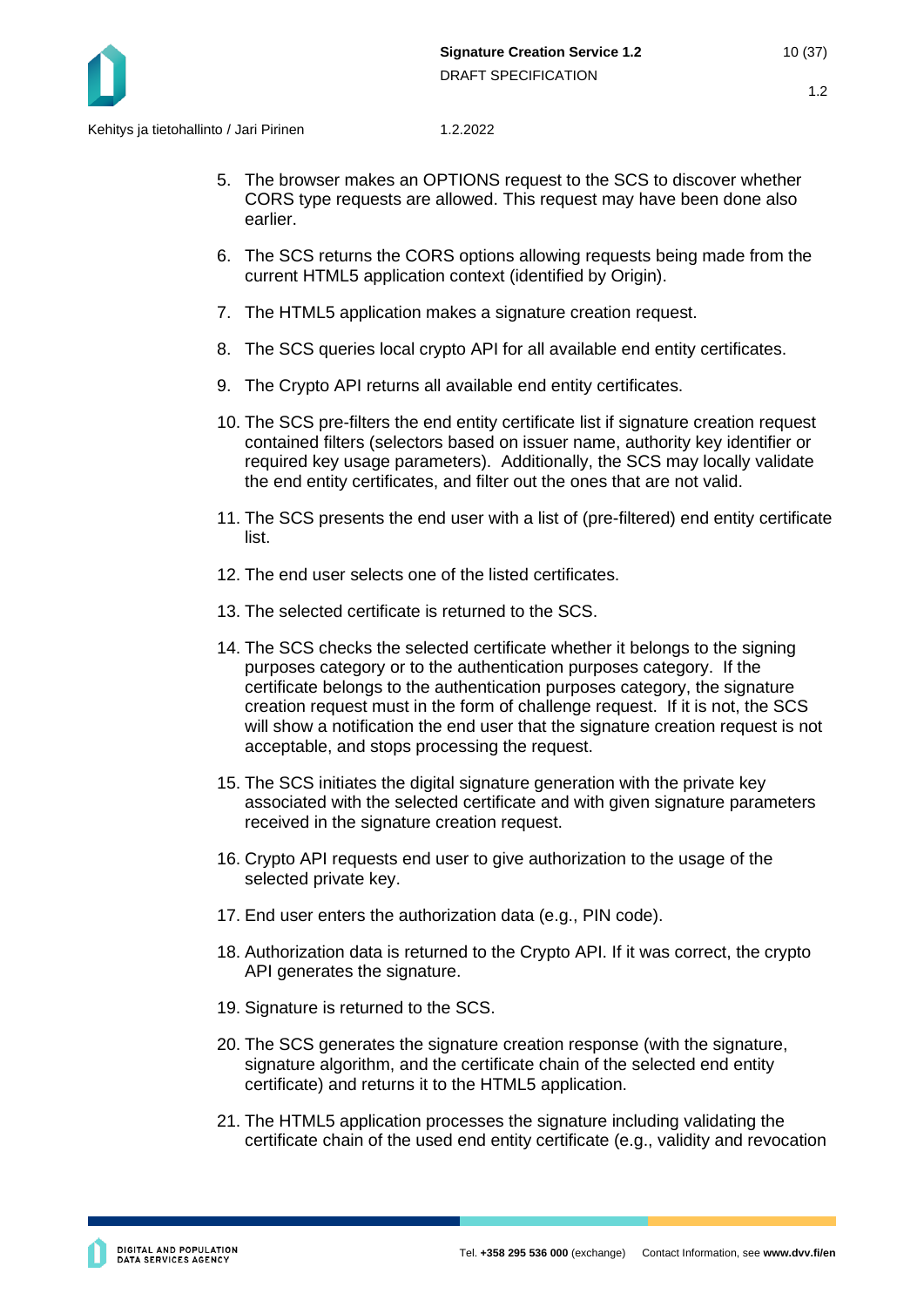

status). The validation can also be done by the origin server (not depicted here).

Variations possibilities:

- After step 4, the HTML5 application may scan through the https ports that are listed in Base profile (section [4.1\)](#page-34-1), and automatically detect the port that is being used by the SCS.
- Before showing the end user the certificate list for certificate selection, the SCS could show a notification what is being signed, i.e., show the actual data that is being signed. However, if data is not textual (e.g., XML signature element, or plain binary data), the end user might get confused by this notification.

## <span id="page-10-0"></span>**2.3 Server certificate**

In order for SCS to use https based scheme to communicate with browsers, it must generate a local key pair and a server certificate that needs to be imported to the devices trusted certificate store. The browser that wishes to use SCS must then use that trusted certificate store when validating server certificates.

Upon installation of the SCS to the target device, it SHALL generate two key pairs, one for the local root certificate that is going to be used sign the server certificate. After the certificates have been generated, the SCS SHALL delete the key pair of the root certificate, and store the key pair of the server certificate securely. The certificate chain, i.e., the root certificate and the server certificate SHALL be imported to the trusted certificate store of the target environment, or any other certificate store that the web browsers in the device are using.

The key pairs and the certificates have the following requirements:

- The key pairs SHALL be at least 2048 bits in the case of RSA key pair.
- The server certificate SHALL have the following attributes:
	- o The SubjectDN parameter SHALL include CommonName attribute containing "127.0.0.1".
	- o The certificate SHALL contain SubjectAltName extension with at least following attributes:
		- extension is not critical.
		- dNSName: "localhost", and
		- iPAddress: "127.0.0.1".
	- o The certificate SHALL contain KeyUsage extension with following attributes: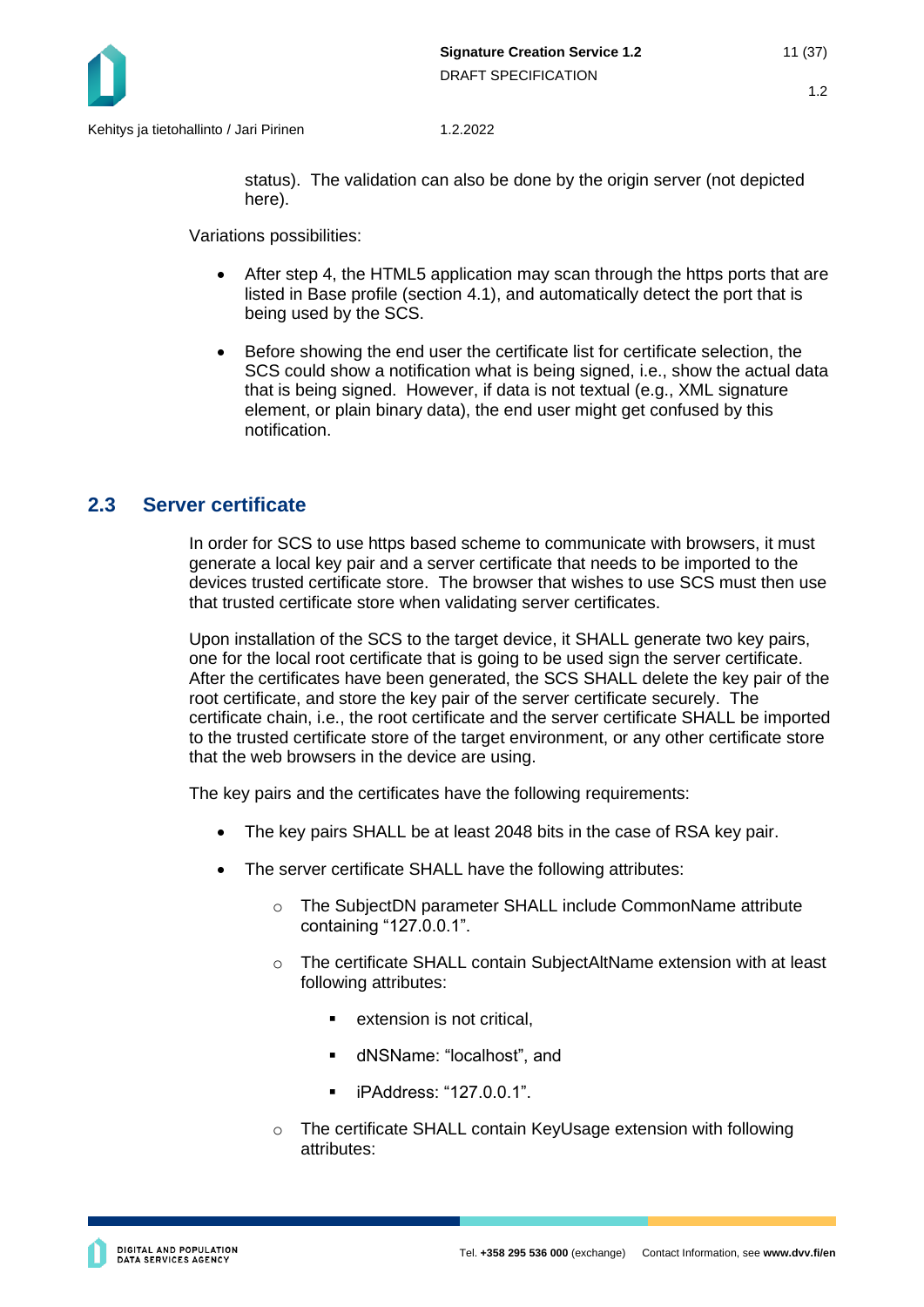

- extension is critical.
- digitalSignature key usage, and
- keyEncipherment key usage.
- o The certificate SHALL contain ExtendedKeyUsage extension with at least following attributes:
	- extension is not critical, and
	- **Exercicle** ServerAuth key usage.
- Additionally, the certificate SHALL include any attributes that are specified in [PKIX] and [HTTPS].
- The SCS SHALL generate a self-signed root certificate from which the server certificate is issued. The root certificate SHALL contain attributes as specified in [PKIX].

## <span id="page-11-0"></span>**2.4 CORS preflight check**

A browser that supports CORS will do a preflight check to see if a CORS request is allowed to be sent to the SCS. This is done by sending an OPTIONS request to the web server indicating the Origin of the requesting HTML5 application, and the allowed request methods and headers. An example of such request is below.

```
OPTIONS /sign HTTP/1.1
Host: localhost:53952
Connection: keep-alive
Access-Control-Request-Method: POST
Origin: https://dvv.fineid.fi
User-Agent: Mozilla/5.0 (Windows NT 6.1) AppleWebKit/537.36 (KHTML, 
like
    Gecko) Chrome/36.0.1985.143 Safari/537.36
Access-Control-Request-Headers: accept, content-type
Accept: */*
Referer: https://dvv.fineid.fi/scstest/
Accept-Encoding: gzip, deflate, sdch
Accept-Language: fi-FI,fi;q=0.8,en-US;q=0.6,en;q=0.4,fr;q=0.2
```
As a response, the SCS should send an HTTP response back with specified CORS headers. An example of such a response is below.

```
HTTP/1.1 200 OK
Transfer-Encoding: chunked
Server: SCS 1.2 (2021-12-01)
Access-Control-Allow-Methods: GET, POST
Access-Control-Allow-Headers: Accept, Content-Type
Access-Control-Max-Age: 3600
Access-Control-Allow-Origin: *
Accept: application/json, */*
```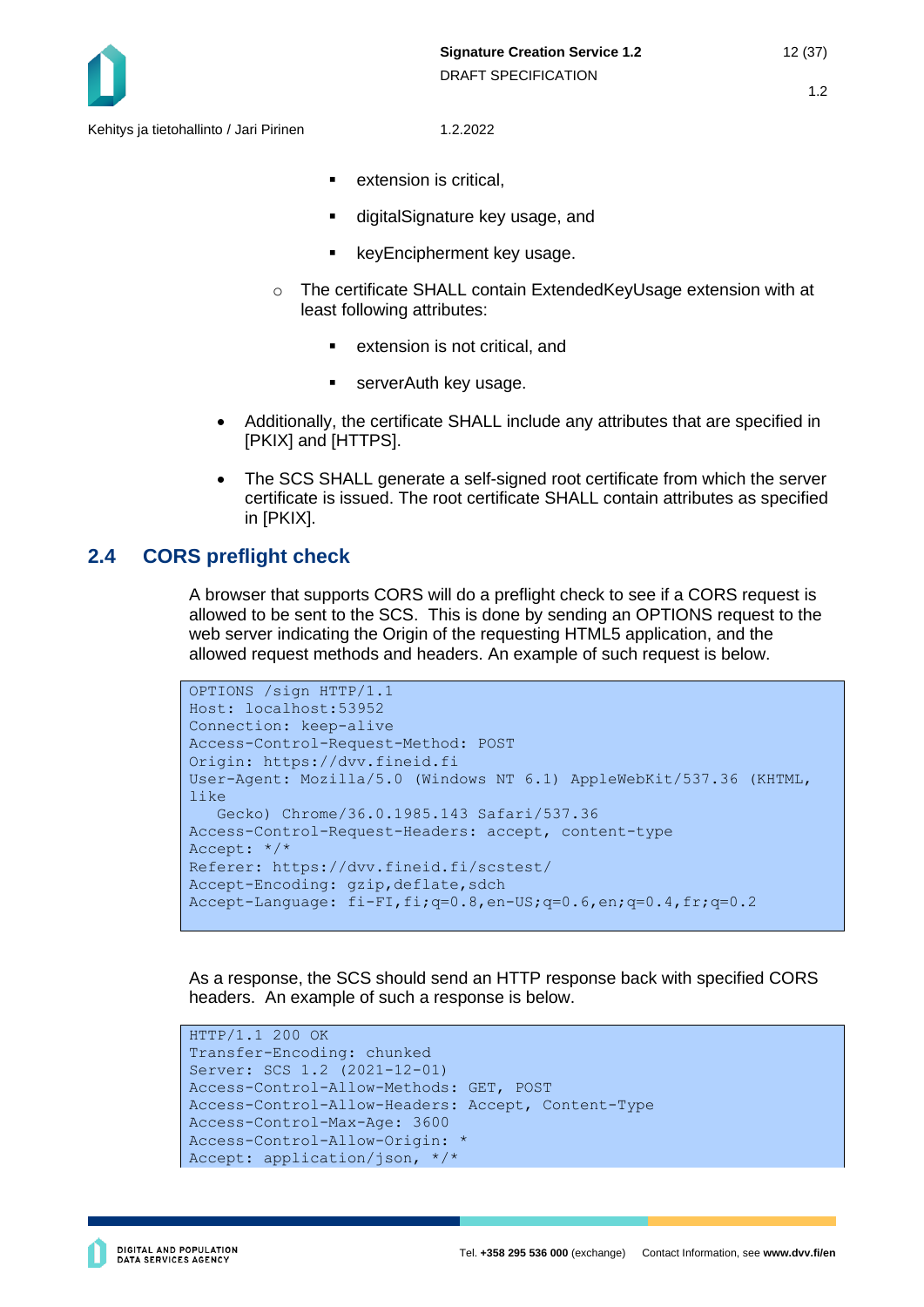

```
Date: Wed, 04 Jun 2017 07:38:01 GMT
```
#### <span id="page-12-0"></span>**2.5 Version check**

#### <span id="page-12-1"></span>**2.5.1 Request**

The HTML5 application checks the version of the SCS as well as discover the supported mechanisms, and availability of the SCS by sending an XMLHttpRequest to the SCS.

HTTP parameters:

- HTTP-Method: GET
- Request-URI: /version
- Other HTTP parameters are filled in by the browser as specified by HTTP/1.1 and CORS specifications.

Example HTTP request for version check.

```
GET /version HTTP/1.1
Host: localhost:53952
Connection: keep-alive
Accept: application/json, text/javascript, */*; q=0.01
Origin: https://dvv.fineid.fi
User-Agent: Mozilla/5.0 (Windows NT 6.1) AppleWebKit/537.36 (KHTML, 
like 
    Gecko) Chrome/36.0.1985.143 Safari/537.36
Referer: https://dvv.fineid.fi/scstest/
Accept-Encoding: gzip, deflate, sdch
Accept-Language: fi-FI,fi;q=0.8,en-US;q=0.6,en;q=0.4,fr;q=0.2
```
#### <span id="page-12-2"></span>**2.5.2 Response**

The SCS responses to the version check request by sending version check response.

HTTP protocol parameters:

- Status-Code: 200
- Content-Type: application/json
- Other HTTP parameters are filled in by the browser as specified by HTTP/1.1 and CORS specifications.

Version check response: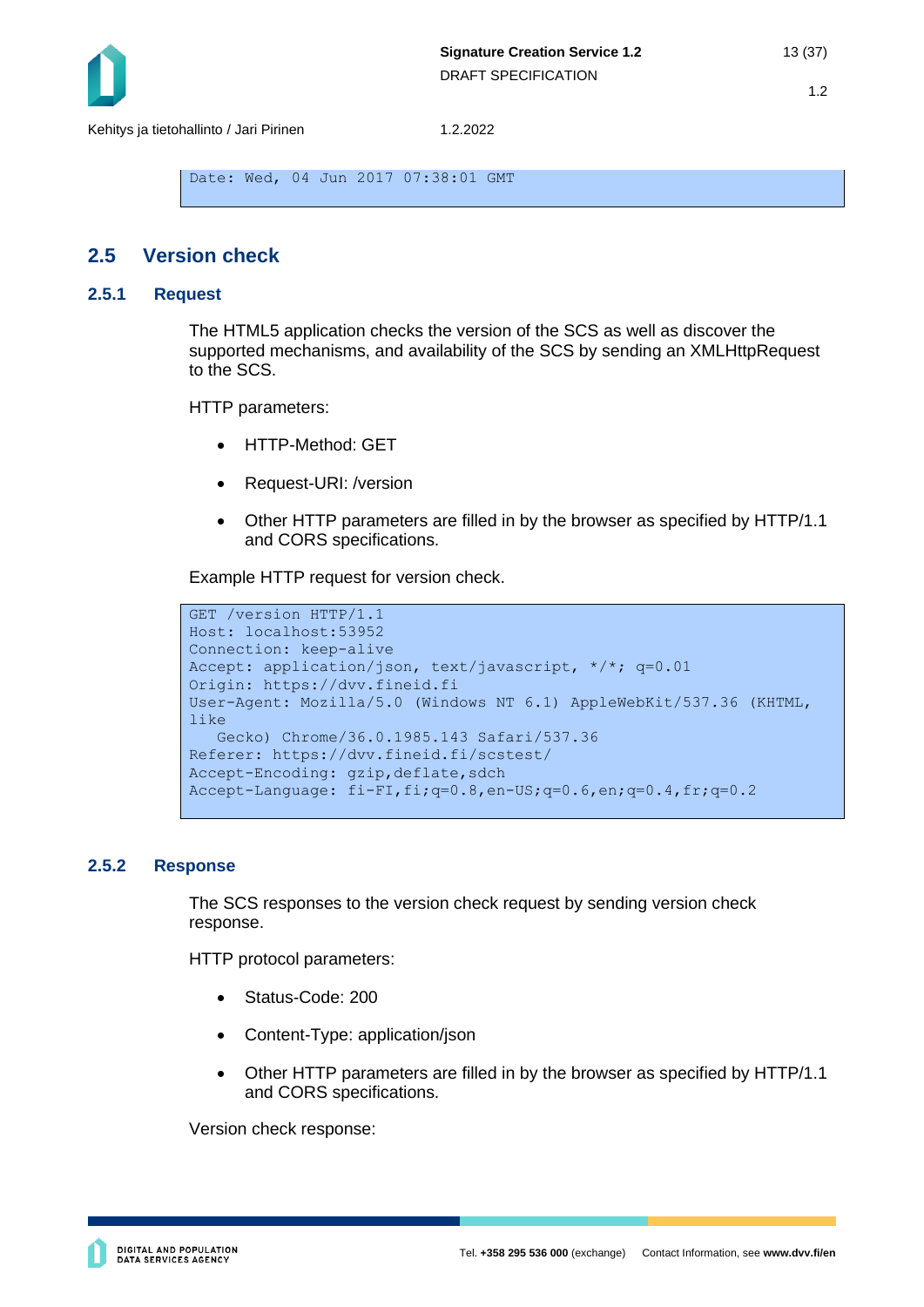- **version** (string, mandatory): the version of the specification the SCS supports. For this specification the value is "1.2".
- **httpMethods** (string, mandatory): the allowed HTTP methods for signature creation request. The value for this specification is "GET, POST".
- **contentTypes** (string, mandatory): the supported data types supported by the SCS. The value for this specification is "data, digest".
- **signatureTypes** (string, mandatory): the supported signature types supported by the SCS. The value for this specification is "signature,cms,cms-pades".
	- $\circ$  signature is a raw signature of given data
	- o cms; if given content is
		- "data", cms structure becomes *attached*. Structure includes plain text data together with digital signature
		- "digest", cms structure becomes *detached*. Structure doesn't include signed data.
	- o cms-pades;
		- Designed to be used for PDF signatures [PADES].
		- Should be used in *detached* mode only.
- **selectorAvailable** (boolean, mandatory): determines whether the SCS supports the selector functionality. Possible values are "true" or "false".
- **hashAlgorithms** (string, mandatory): the supported hash algorithms supported by the SCS. The value for this specification is "SHA256, SHA384, SHA512".
- **signatureAlgorithms** (string, mandatory): the supported signature algorithms supported by the SCS. Possible values are "", "RSA", "RSASSA-PSS" and "ECDSA".
	- o Example#1; if SCS contains only ECC keys, value is "ECDSA".
	- o Example#2; if SCS contains only RSA keys but doesn't support RSASSA-PSS padding, value is "RSA".
	- o Example#3; if SCS contains RSA and ECC keys and RSA key supports PSS-padding, value is "RSA,RSASSA-PSS,ECDSA".
	- o Example#4; if there is no security token (like smart card) present, value is empty; "".
- **applicationOIDs** (string, optional): Display list of object identifiers introduced in "EF(DIR) Discretionary ASN.1 data objects". Currently used OIDs are listed in the table below.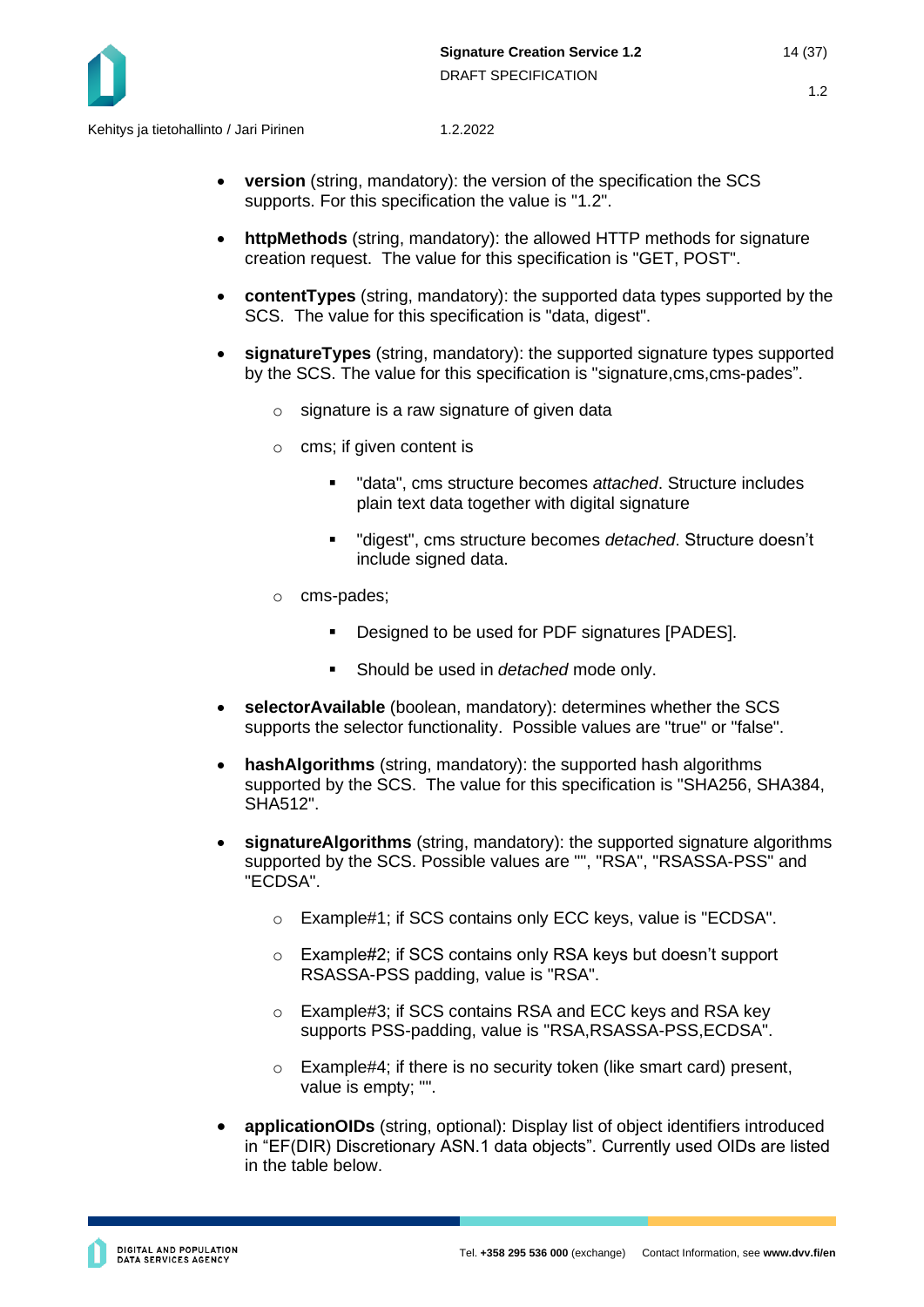

• The version check can be used by the client application to discover the service, and validate that it is up and running.

| <b>Object Identifier</b> | Card type                                                                  |  |
|--------------------------|----------------------------------------------------------------------------|--|
| 1.2.246.517.4.2.2.1      | IAS ECC token for org. usage ("Toimikortti")                               |  |
| 1.2.246.517.4.2.2.4      | IAS ECC token for temp. usage ("Varakortti")                               |  |
| 1.2.246.517.4.2.3.1      | IAS ECC token for healthcare ("Ammattikortti")                             |  |
| 1.2.246.517.4.2.3.2      | IAS ECC token for healthcare ("Henkilostokortti")                          |  |
| 1.2.246.517.4.2.3.3      | IAS ECC token for healthcare ("Toimijakortti")                             |  |
| 1.2.246.517.4.2.3.4      | IAS ECC token for healthcare ("Varakortti")                                |  |
| 1.2.246.517.4.2.3.5      | IAS ECC token for healthcare students ("Opiskelijakortti")                 |  |
| 1.2.246.517.4.2.4        | VRK FINEID ID.me org. card                                                 |  |
| 1.2.246.517.4.2.4.1      | ID.me token for org. usage ("Toimikortti")                                 |  |
| 1.2.246.517.4.2.4.4      | ID.me token for temp. usage ("Varakortti")                                 |  |
| 1.2.246.517.4.2.5        | <b>VRK FINEID ID.me sote card</b>                                          |  |
| 1.2.246.517.4.2.5.1      | ID.me token for healthcare ("Ammattikortti")                               |  |
| 1.2.246.517.4.2.5.2      | ID.me token for healthcare ("Henkilostokortti")                            |  |
| 1.2.246.517.4.2.5.3      | ID.me token for healthcare ("Toimijakortti")                               |  |
| 1.2.246.517.4.2.5.4      | ID.me token for healthcare ("Varakortti")                                  |  |
| 1.2.246.517.4.1          | VRK FINEID S4-1 v1.1 Citizen eID card (1.12.1999-31.3.2003)                |  |
| 1.2.246.517.4.1.1        | VRK FINEID S4-1-1 for KELA-FPA-SII (xx.xx.2000-31.12.2003)                 |  |
| 1.2.246.517.4.1.2        | VRK FINEID S4-1-2 v1.31 Citizen eID card (1.4.2003-->)                     |  |
| 1.2.246.517.4.1.3        | VRK FINEID S4-1-2 v1.31 Citizen eID card with sv-information (1.6.2004-->) |  |
| 1.2.246.517.4.1.4        | VRK FINEID S4-1 v3.0 Citizen eID card (1.1.2017-->)                        |  |
| 1.2.246.517.4.1.5        | VRK FINEID S4-1 v3.1 Citizen eID card (11.01.2021-->)                      |  |
| 1.2.246.517.4.1.6        | VRK FINEID S4-1 v3.2 Citizen eID card with ICAO-applet (03.08.2021-->)     |  |

Example HTTP response:

```
HTTP/1.1 200 OK
Content-Length: xx
Content-Type: application/json
Server: SCS 1.2 (2021-12-01)
Access-Control-Allow-Origin: *
Accept: application/json, */*
Date: Wed, 04 Jun 2017 07:35:16 GMT 
{ 
   "version": "1.2",
  "httpMethods": "GET, POST",
  "contentTypes": "data, digest",
   "signatureTypes": "signature,cms,cms-pades",
   "selectorAvailable": true,
  "hashAlgorithms": "SHA256, SHA384, SHA512",
   "signatureAlgorithms": "RSA,RSASSA-PSS,ECDSA",
   "applicationOIDs": "1.2.246.517.4.2.4.1,1.2.246.517.4.2.5.1"
}
```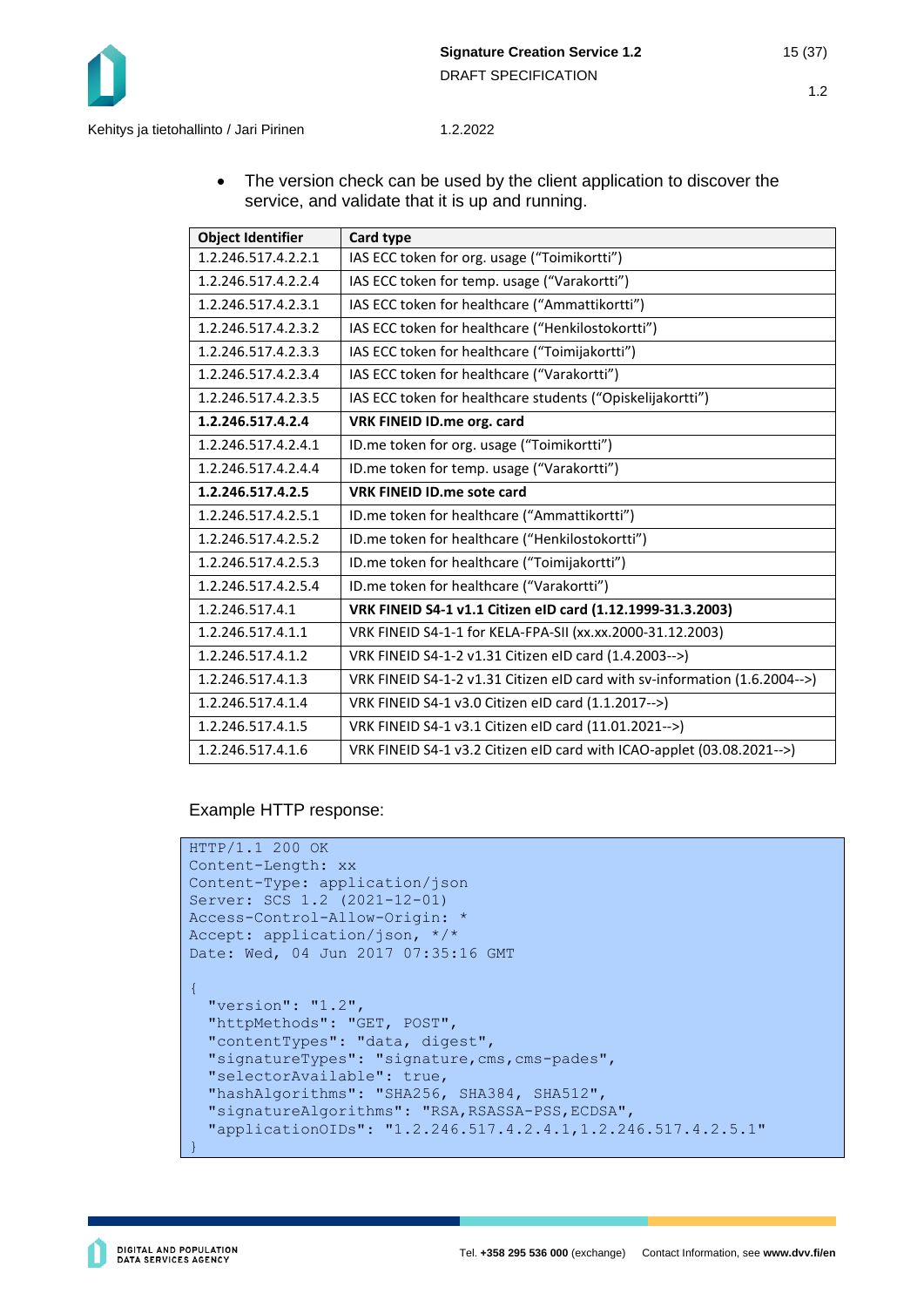## <span id="page-15-0"></span>**2.6 Signature creation**

#### <span id="page-15-1"></span>**2.6.1 Request (POST)**

The HTML5 application makes a signature creation request by sending an XMLHttpRequest to the SCS.

HTTP parameters:

- HTTP-Method: POST
- Request-URI: /sign
- Content-Type: application/json
- Other HTTP parameters are filled in by the browser as specified by HTTP/1.1 and CORS specifications.

Signature creation request parameters:

- **version** (string, optional) contains the version of the SCS specification version that the HTML5 application expects the SCS to support (which for this version is "1.2").
- **selector** (object, optional) contains the certificate selector parameters
	- o **issuers** (array, optional) a list of acceptable issuers of the end user certificate in string format (e.g., "CN=Trusted CA, OU=Unit, O=Organization, C=FI") or in ASN1/DER encoded form as it is present in the end user certificate (i.e., the issuer field in the end user certificate [PKIX]) in which case the format is "base64:<ASN1/DER encoded issuer field as it is present in the end user certificate in base64 encoded format>". Values are case sensitive. If specified, the end user certificate MUST have one the listed issuers as the issuer.

It is recommended to pre-filter the certificate list using the "akis" array field instead of the "issuers" array field.

- o **akis** (array, optional) a list of authority key identifiers of acceptable issuers in base64 format (key identifier is the content of the "keyIdentifier" field in the AuthorityKeyIdentifier extension in the end user certificate as specified in chapter 4.2.1.1 [PKIX], i.e., either the SHA-1 hash of the authority certificate's public key or 60 least significant bits of this hash preceded by '0100' bits as specified in chapter 4.2.1.2 in [PKIX]). Values are case sensitive. If specified, the end user certificate MUST have one of the listed keyIdentifiers present in the AuthorityKeyIdentifier extension.
- o **keyusages** (array, optional) a list of required keyusages as they are listed in KeyUsage extension ("digitalSignature", "nonRepudiation", "dataEncipherment", "decipherOnly", "encipherOnly", "keyAgreement",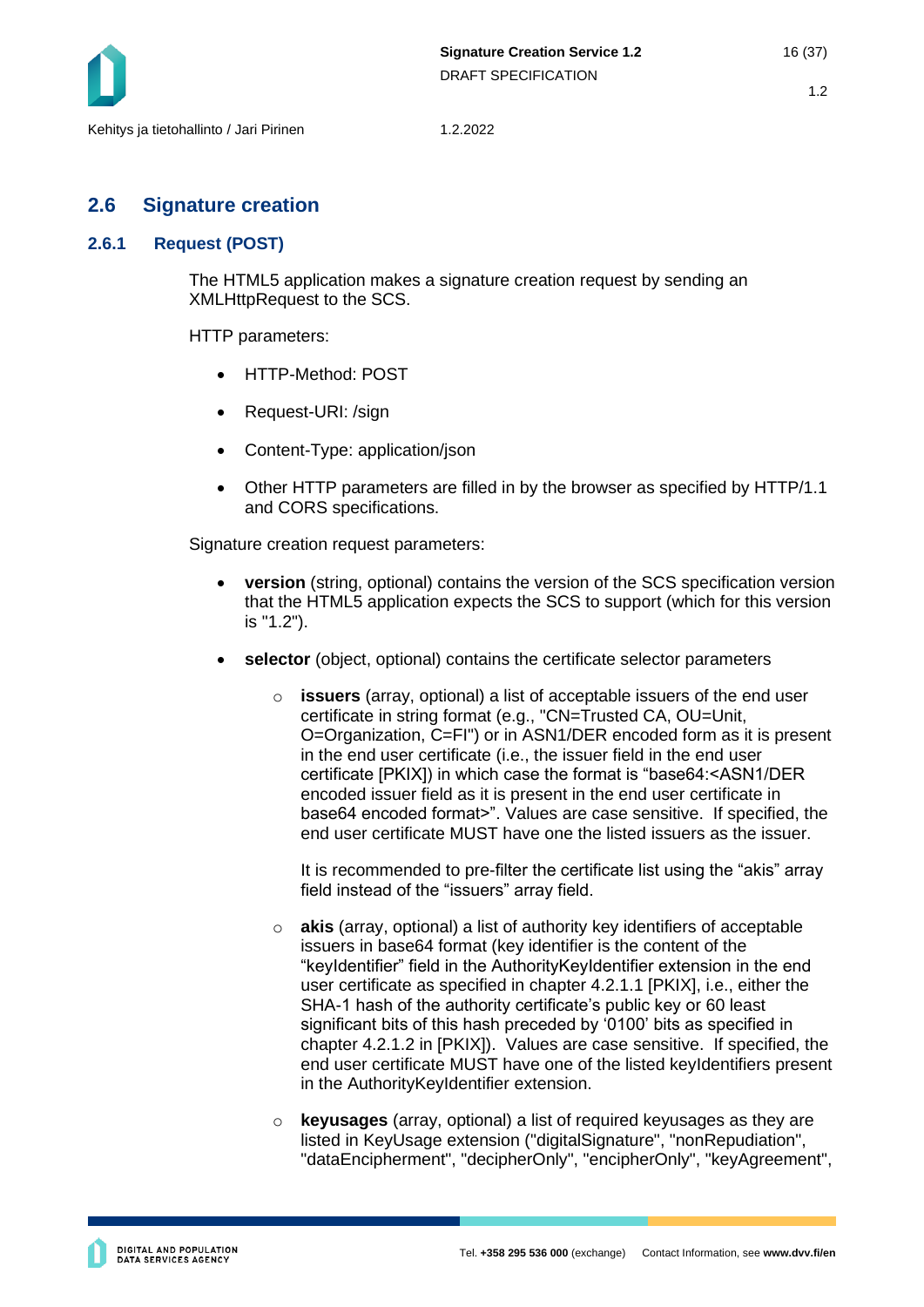

"keyEncipherment", "keyCertSign", "crlSign"). Values are case insensitive. If specified, the end user certificate MUST have all the listed key usages present in the KeyUsage extension.

- o **keyalgorithms** (array, optional) a list of acceptable key algorithm of the end user certificate ("rsa", "ec"). Values are case insensitive. If specified, the end user certificate SHOULD have one of the listed key algorithms as type of the subject public key in the end user certificate.
- o **strictKeyPolicy** (Boolean, optional). This selector is used with together with **keyalgorithms**. If the value is true, selected end user certificate MUST have one of the listed key algorithms as type of the subject public key in the end user certificate.
- **content** (string, mandatory) contains the data to be signed that is base64 encoded.
- **contentType** (string, optional) specifies the type of the data field. Default is "data". Options for type are "data" meaning that the data field contains the data that should be signed, and "digest" meaning that the data field contains the digest of the data that should be signed. Supported values are "data" and "digest".
	- o For authentication purposes, contentType must be "data", "digest" is not allowed.
	- o For signing purposes, contentType can be either "data" or "digest".
- **hashAlgorithm** (string, optional) specifies the requested signature algorithm. Default is "SHA256" indicating "SHA256withRSA" signature with RSA keys, and "SHA256withECDSA" signature with EC keys. Supported values are "SHA256", "SHA384", and "SHA512".
	- NOTE: If the contentType parameter value is "digest", the data parameter must contain a digest calculated using the digest algorithm indicated in the algorithm parameter.
- **signatureAlgorithm** (string, optional) specifies the requested signature algorithm. Supported values are "RSA", "RSASSA-PSS" and "ECDSA". Default algorithm is "RSA" or "ECDSA" depending on used key type.
	- o "RSA" stands for RSASSA-PKCS1-v1\_5 signatures [PKCS1]
	- o "RSASSA-PSS" stands for PKCS#1 v2.1 padding scheme that is suggested to be used with new implementations
	- o "ECDSA" for EC keys [ECDSA].
- **signatureType** (string, optional) specifies the requested signature format. Supported values are "signature", "cms" and "cms-pades".
	- o Default is "signature" indicating plain raw signature
	- $\circ$  Value "cms" indicates that signature is based in CMS signature format [CMS].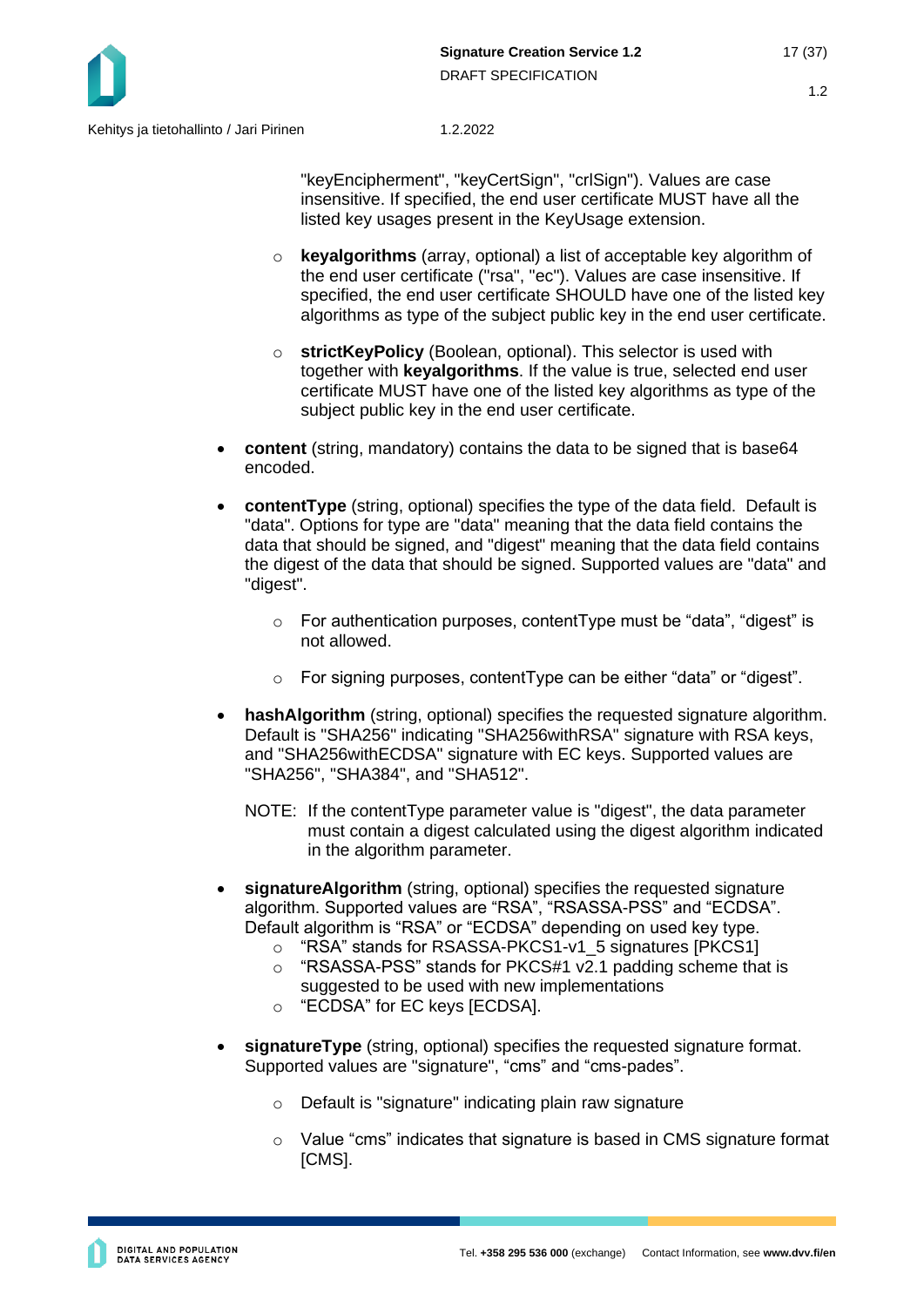

- The signed data is included (attached) to the CMS signature when contentType is "data" or
- signed data is excluded (detached) from the CMS signature when contentType is "digest". See CMS content profile in section 4.
- $\circ$  Value "cms-pades" indicates that signature is based on CMS signature format with exact attributes defined in ETSI standard for Advanced Electronic Signatures [PADES].
	- This signature type should be used with "digest" (detached) contentType only.

Example HTTP POST request of signature creation request:

```
POST /sign HTTP/1.1
Host: localhost:53952
Connection: keep-alive
Content-Length: 155
Accept: application/json, text/javascript, */*; q=0.01
Origin: https://dvv.fineid.fi
User-Agent: Mozilla/5.0 (Windows NT 6.1) AppleWebKit/537.36 (KHTML, 
like 
    Gecko) Chrome/36.0.1985.143 Safari/537.36
Content-Type: application/json
Referer: https://dvv.fineid.fi/scstest/
Accept-Encoding: gzip, deflate, sdch
Accept-Lanquaae: fi-FI, fi;q=0.8,en-US;q=0.6,en;q=0.4,fr;q=0.2{
   "version": "1.2",
   "selector": {
    "issuers: [
       "CN=VRK CA for Qualified Certificates, ..., C=FI",
       "CN=VRK CA for Qualified Certificates - G2, ..., C=FI" 
    \vert,
     "keyusages": [
       "nonrepudiation" 
     ]
  \},
   "content": "VGhpcyBpcyB0aGUgZGF0YSB0byBiZSBzaWduZWQuLi4=",
   "contentType": "data",
   "hashAlgorithm": "SHA256",
   "signatureType": "signature"
}
```
#### <span id="page-17-0"></span>**2.6.2 Request (GET)**

The HTML5 application may send the signature creation request also using GET method. The HTTP protocol and request parameters are the same as with POST method with following exceptions: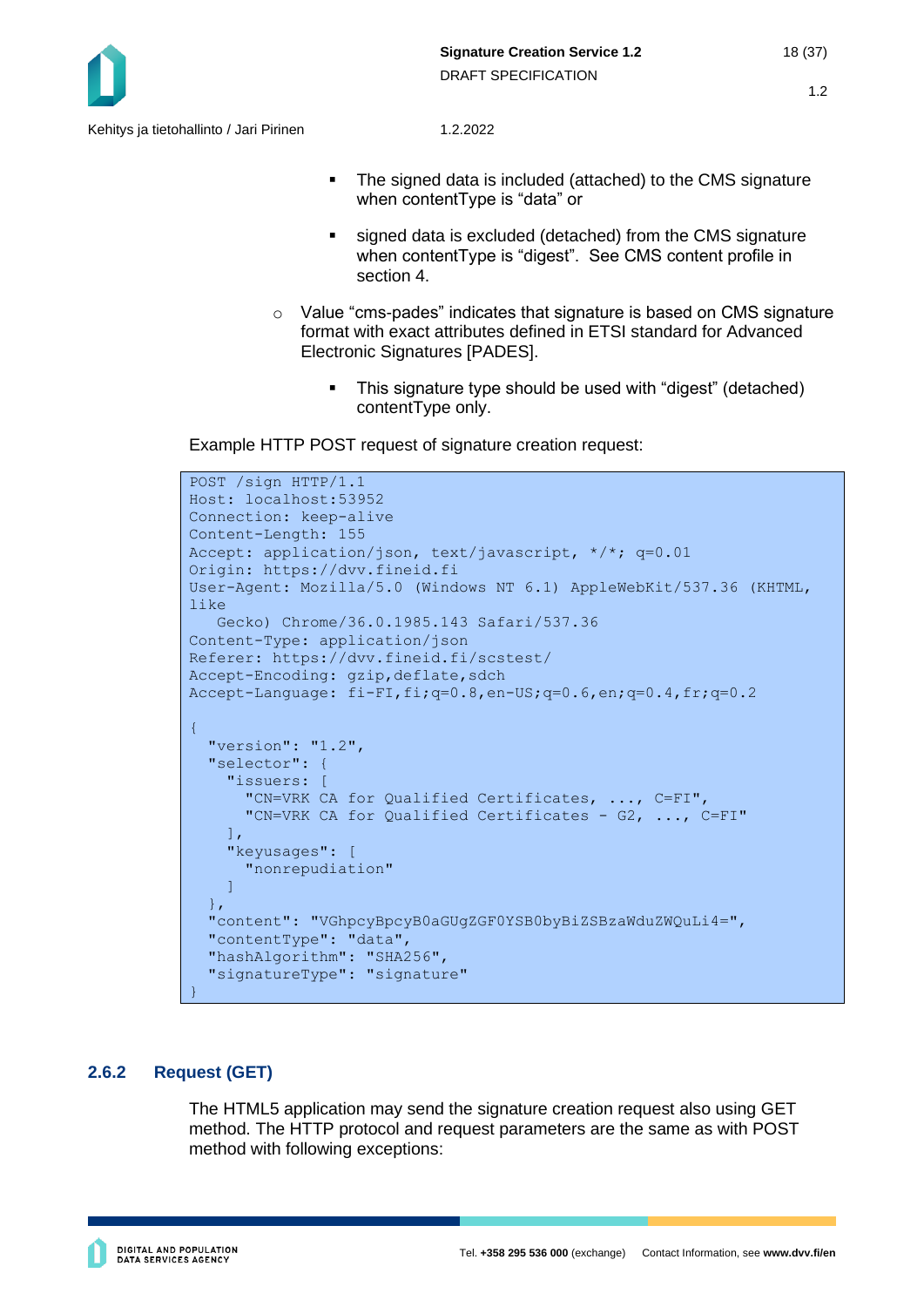

Kehitys ja tietohallinto / Jari Pirinen 1.2.2022

HTTP parameters:

• Request-Method: GET

Signature creation request parameters:

• **selector** functionality is not supported with GET method.

Example HTTP GET request of signature creation request:

```
GET 
/sign?content=VGhpc...QuLi4=&hashAlgorithm=SHA256&contentType=digest
HTTP/1.1
Host: localhost:53952
Connection: keep-alive
Accept: application/json, text/javascript, */*; q=0.01
Origin: https://dvv.fineid.fi
User-Agent: Mozilla/5.0 (Windows NT 6.1) AppleWebKit/537.36 (KHTML, 
like 
    Gecko) Chrome/36.0.1985.143 Safari/537.36
Referer: https://dvv.fineid.fi/scstest/
Accept-Encoding: gzip, deflate, sdch
Accept-Language: fi-FI,fi;q=0.8,en-US;q=0.6,en;q=0.4,fr;q=0.2
```
#### <span id="page-18-0"></span>**2.6.3 Response**

The SCS responses to the signature creation request by sending the signature creation response.

HTTP protocol parameters:

- Status-Code: 200
- Content-Type: application/json
- Other HTTP parameters are filled in as specified by HTTP/1.1 and CORS specifications.

Signature creation response:

- **version** (string, mandatory) contains the version of the SCS specification version that the SCS supports (which for this version is "1.2").
- **status** (string, mandatory) indicates whether the signature creation operation was successful.
	- o "ok" indicates that the operation was successful,
	- o "failed" indicates that the operation failed.
- **reasonCode** (integer, mandatory) gives the reason code of the response status. Possible values are listed in section [0.](#page-20-0)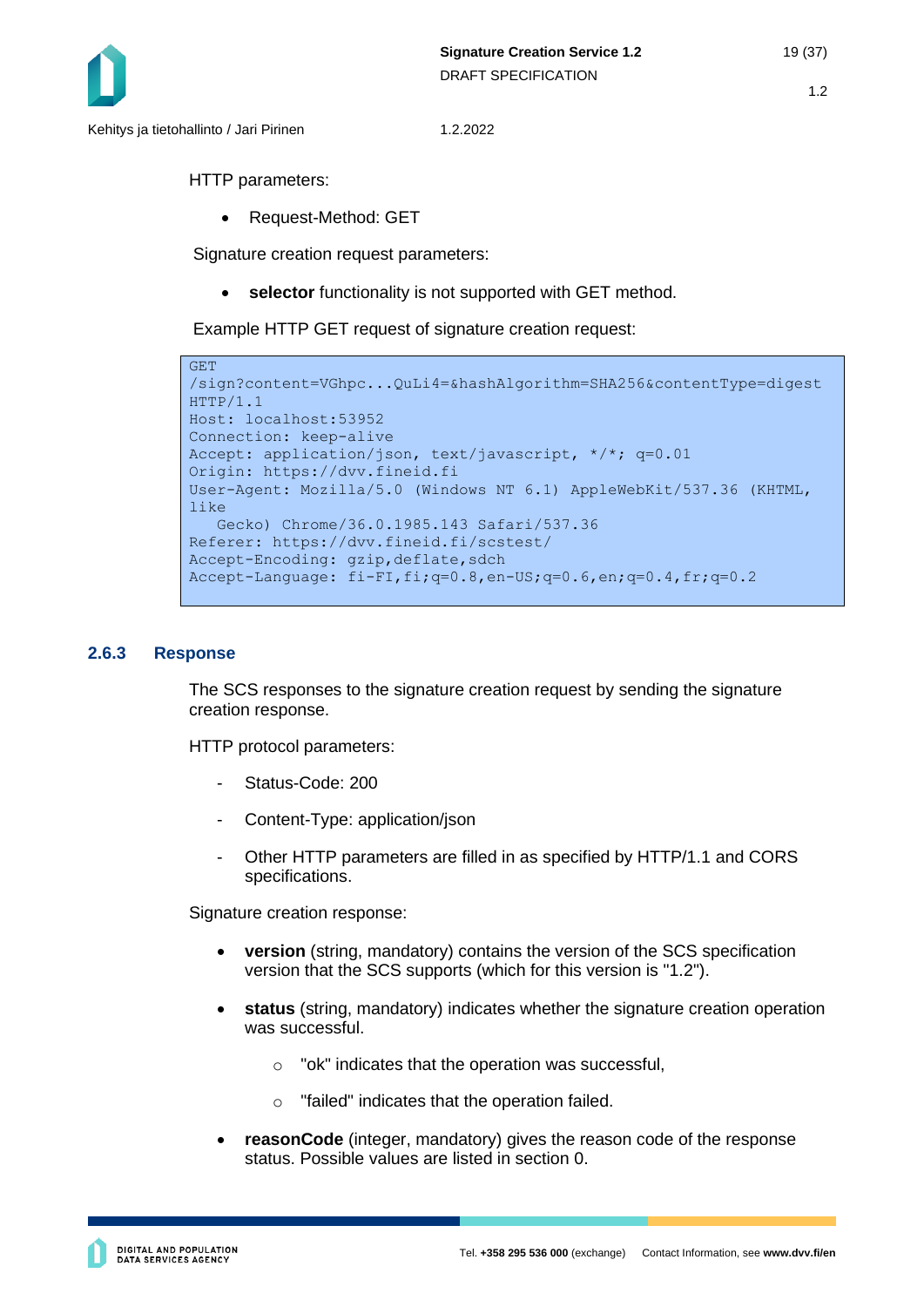

- **reasonText** (string, mandatory) gives textual description of the reason code.
- **signature** (string, optional) contains the digital signature that is base64 encoded. Present if signature creation operation was successful.
- **signatureType** (string, optional) contains the type of the signature. Supported values are "signature", "cms" and "cms-pades". Present if signature creation operation was successful.
- **signatureAlgorithm** (string, optional) contains the format of the digital signature. Supported values are:
	- o "SHA256withRSA"
	- o "SHA384withRSA"
	- o "SHA512withRSA"
	- o "SHA256withRSASSA-PSS"
	- o "SHA384withRSASSA-PSS"
	- o "SHA512withRSASSA-PSS"
	- o "SHA256withECDSA"
	- o "SHA384withECDSA"
	- o "SHA512withECDSA"
	- o Not present or empty value if operation failed
- **chain** (array, optional) contains the certificate chain of the end user certificate. The end user certificate is at index 0. All certificates are base64 encoded. Present if signature creation operation was successful. The chain may be incomplete and contain only the end user certificate.

Example HTTP response of signature creation response:

```
HTTP/1.1 200 OK
Content-Length: 5858
Content-Type: application/json
Server: SCS 1.2 (2021-21-01)
Access-Control-Allow-Origin: *
Accept: application/json, */*
Date: Wed, 04 Jun 2017 07:38:16 GMT 
{ 
   "version": "1.2",
   "signatureAlgorithm": "SHA256withRSA",
   "signatureType": "signature",
   "signature":
     "eHF1oXKD62+KTSUb3GPNMhYumwjtL...EVvvo++k+fzDK41nvK5lAZSkA==",
```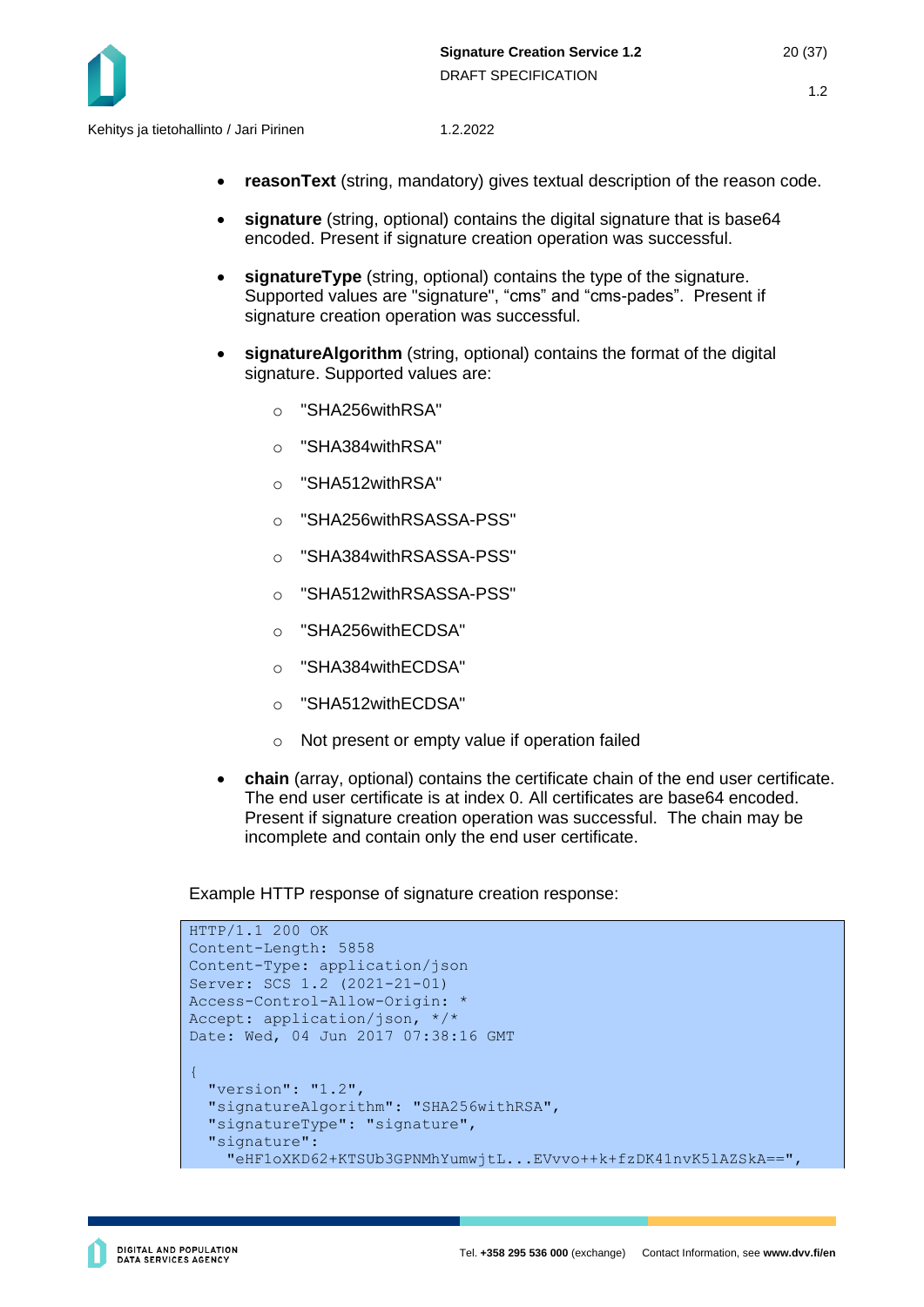

Kehitys ja tietohallinto / Jari Pirinen 1.2.2022

```
 "chain":[
       "MIIGADCCBOigAwIBAgIEBfetjDA...iLniyk0+r5aasoF7TY9n4tpMWmg==",
       "MIIFcDCCBFigAwIBAgIDAdbDMA0...fBVhROQzKoDAk1DPtg1gOADYfLg==",
       "MIIEHjCCAwagAwIBAgIDAdTAMA0...lEtXfFCfv9DA8MeVIUfa2pTH6Tk=" 
   ],
  "status": "ok",
  "reasonCode": 200,
  "reasonText":"Signature generated"
}
```
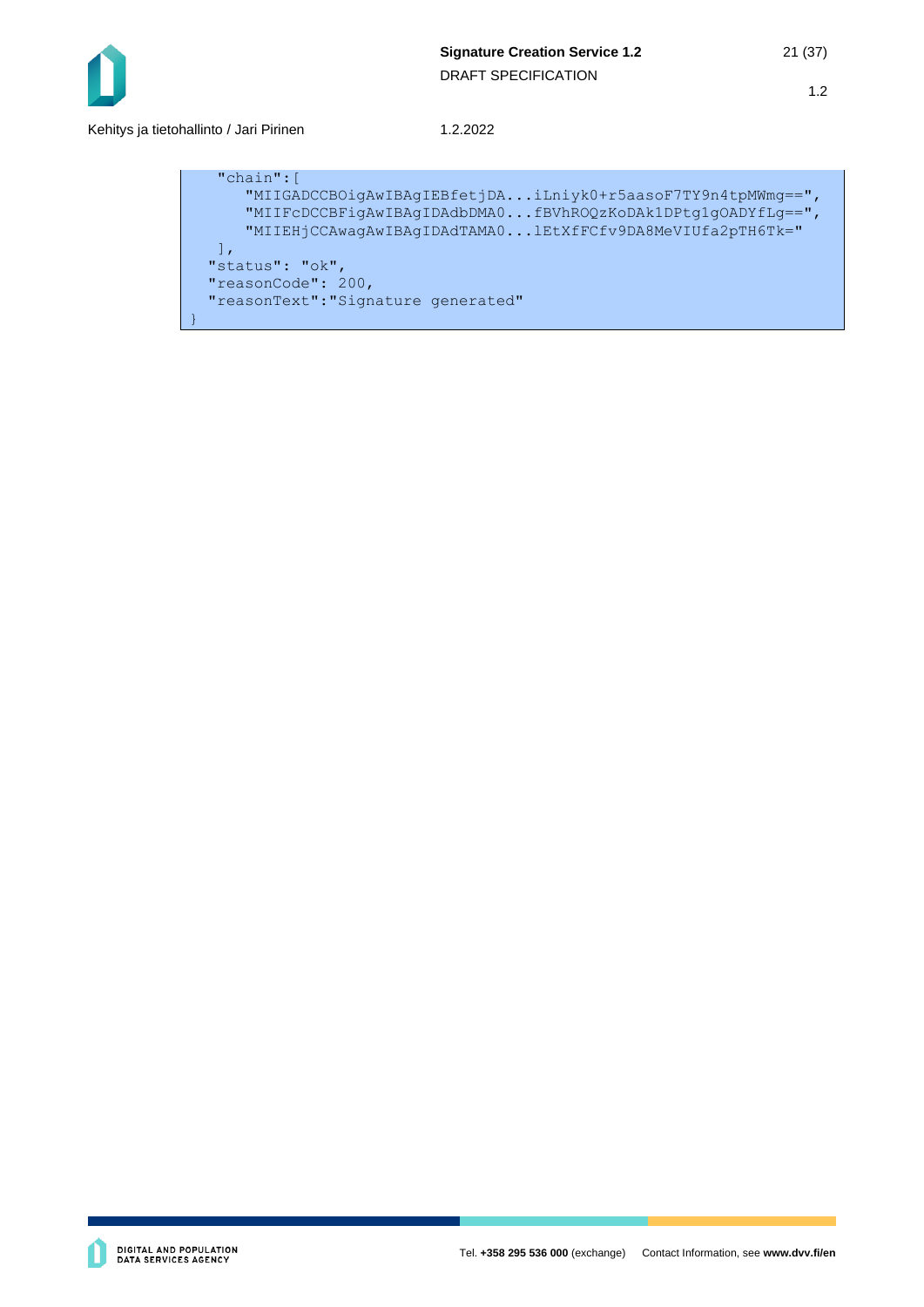

## <span id="page-21-0"></span>**2.7 Transactions**

Transactions are designed to fulfill following requirements:

- 1) Allow SCS client to see who is requesting signature
- 2) Protect communication between SCS and server
- 3) Allow server to query certificate from SCS client before server composes actual signature request.

Message protection is based on signed and encrypted Json Web Tokens [JWT]. First two "begin transaction" messages are signed (JWS) messages, followed by two "execute transaction" messages that are encrypted according JWE.

Message payload follows this specification.

#### <span id="page-21-1"></span>**2.7.1 Begin transaction**

"Begin transaction"-phase allows the SCS user to confirm from where the signature request was generated. Also, during this phase server and client executes key exchange routine, that is used to encrypt messages in the "execute transaction" phase in the way that only client and server can decrypt transmitted data.

Begin transaction messages are composed as follows:

- 1) server generates ephemeral EC keypair (ECDHE)
- 2) server composes payload JSON message that contains following claims; *version*, *selector*, *contentType*, *hashAlgorithm*, *signatureType*, *content*, *serverKey, certificate* claims are used in this phase.
	- *version*, *selector*, *contentType*, *hashAlgorithm, signatureAlgorithm* and *signatureType* are encoded as defined in the chapter 2.6.1.
	- serverKey string object should be encoded as follows;
		- o Value is base64 encoded public key according ANSI X9.62, chapter 6.4, Syntax for Public Keys [X9.62] and SEC 1, chapter C.3, Syntax for Elliptic Curve Public Keys [SEC1].
			- Suggested *ECDHE* curve type is *secp256r1*.
	- *content* string object is UTF8 encoded string that will be displayed during signature request.
	- *serverCert* string object is base64 encoded binary array that contains DER encoded server certificate. This certificate is used to validate JWS.
- 3) Server signs payload with its private key.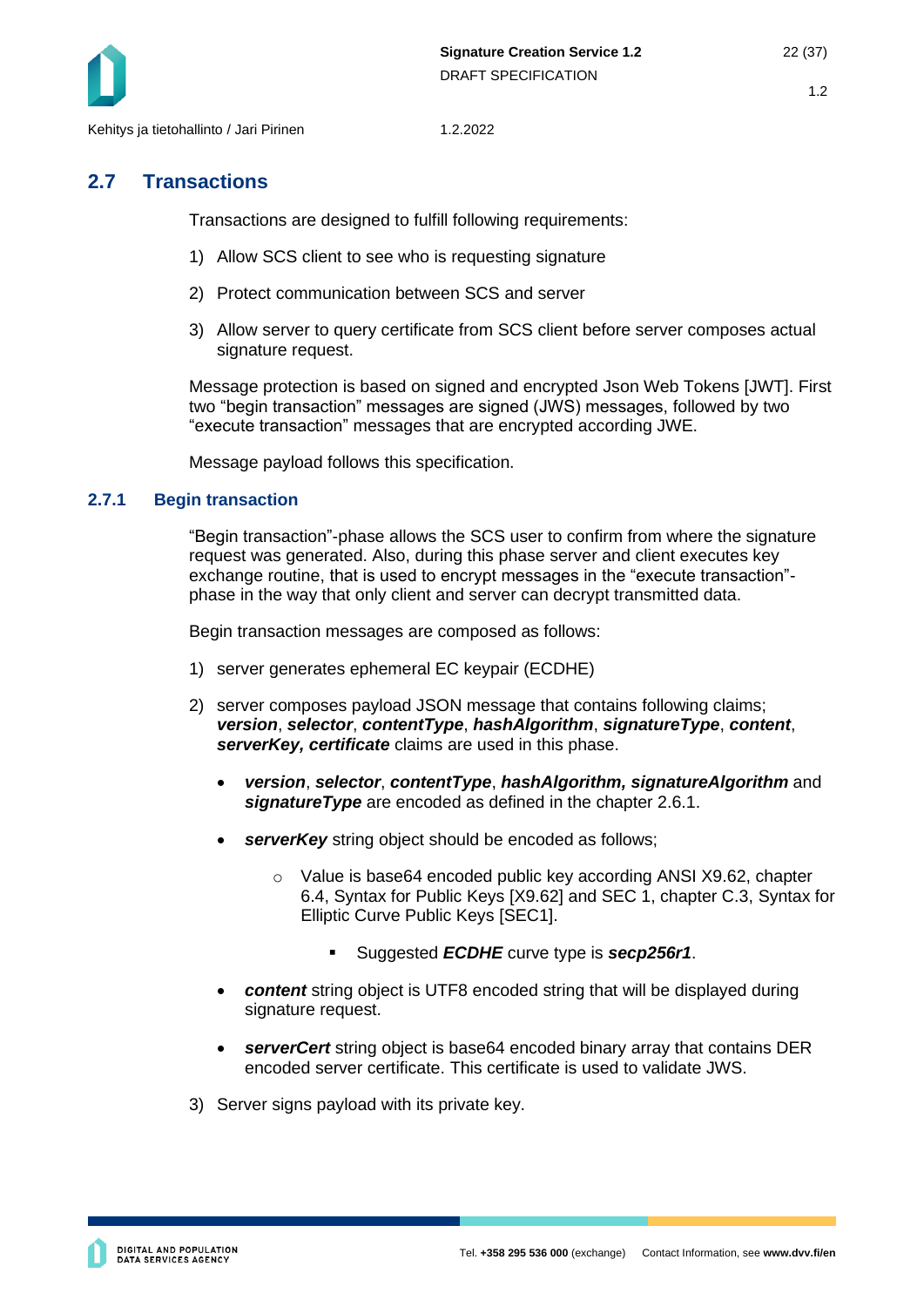

# Example "Begin transaction" message:

```
POST /Sign HTTP/1.1
Host: localhost:53951
Connection: keep-alive
Content-Length: 2651
User-Agent: Mozilla/5.0 (Windows NT 10.0; Win64; x64) 
AppleWebKit/537.36 (KHTML, like Gecko) Chrome/96.0.4664.45 
Safari/537.36
Content-type: application/jwt
Accept: */*
Origin: http://127.0.0.1:53951
Referer: http://127.0.0.1:53951/
Accept-Encoding: gzip, deflate, br
Accept-Language: en-US,en;q=0.9,fi;q=0.8
eyAiYWxnIjogIlJTMjU2IiwgImtpZCI6ICJGMEEORDlCQzMwMTdENUM3RDgwOENDNDlBODk5RUI4QzU4NDMONzVGIiwgInR5cCI6ICJKV1QiIHO.eyA<br>idmVyc2lvbiI6ICTCKLjIiLCAicZVsZWNOb3IIOiB7ICJrZX1hbGdvcm10&GlzIjogWyAicnNhIiwiZWMiIFOsICJrZX1lc2FnZXMiOiBb
VpDQlBlVEVyTUNrROExVUVBeElpUm5WcWFYUnpkU0JFYVdkcFUybG5iaUJNYjJOaGJDQkRaWEowYVdacFkyRjBaVENDQVNJdORRWUpLblpJaHZjTkFR<br>RUJCUUFEZ2dFUEFEQONBUW9DZ2dFQkFWUEpmNnVEdXljZGIxR1lYWllRZlBZamVySGVRdXZDemSUMm1IdFFFVDllaWxISGSRT3haOUY2Vz
N0cUtBa3FQempDRDdhYXJVOTNESnpFYzBMTHdEWktHY21MN2IycVd2WTU0OVB5S0EwT0JicHRoeU4ySzJjMURQT0tWNlUzcThURjFQMWVyY3M3MSszV
jJLdytGdUQyRDNXdzI3TVl2ckx1MnF1SVJiKOdFZFBOQVQ4aGNaSGVJdmd6Z1cvU1ZxV1dVOUFvWDVIS2gzU3AxdXRiZDJxa2Q2WjZPRUZMV01uWmlK<br>UzhiQTVIMERpelpvandaUkV6b2NDQXdFQUFhT0IyekNCMkRBZEJnTlZIUlVFRmpBVUJnZ3JCZ0VGQlFjREFRWUlLd11CQlFVSEF3SXdEZ1
dCZ2dyQmdFRkJRY3dBb1lrYUhSMGNEb3ZMMnh2WTJGc2FHOXpkRG8xTXprMU1TOXpjMnhwYzNOMVpYSXVZM0owTUI4R0ExVWRJd1FZTUJhQUZDdUkzS<br>Ew5WDlpVzdtZXgvNDIrR1hKOEFkbTRNQjBHQTFVZERnUVdCQlR3cE5tOE1CZlZ4OWdJekVtb211dU1XRU5IWHpBTkJna3Foa2lHOXcwQkF
QVFFQU1IVDRpeXowcUd4Ymw0Y09DME4xR0JwaEhqQVBXZDcxMzVPTGdnbzBNS3EzNElhOVZpeGd5OHZlNDFCTU53SktMZ1lwc3QzaVdvMVRFV1ltUnN<br>iYVA2SHA2TWNpanhQdGJXMj2SOHdxbFhnUnpxNCtvQVdtczhsRHpIbmp0L1k2ako3MWJhcld5aHVMRVNsOTFuRmhlY0M4aVNPazF4S0Jle
```
dz09IiB9.SDckvDq-hGOeU4NvEUtDkK45Y2K-<br>z1PklbBh47pCMWJJan\_e6Z8Tpleu\_z9gPAjmuTZ32w3EZbAlOx4PLNKOG9332u24LvZ56ExtLOrvsEKh13yDAMxMCz4XhnuoRIFULb3oM1ytbrsLvoZ<br>HD042ZL\_RHzFjhsfi2oIJ42j-Pf6pI91GFXBQwLB5ypSMEVL-<br>ob45MZ5DFYoSunlcCT

JWS Header:

```
{ 
   "alg": "RS256", 
   "kid": "BC9CDE58A009D52BFA065FC2114E19188CDED8BD", 
   "typ": "JWT" 
}
```
JWS Payload:

```
{
   "version": "1.2",
  "selector": { 
     "keyalgorithms": [ "rsa","ec" ], 
     "keyusages": [ "nonrepudiation" ] 
   }, 
   "serverKey": "MFkwEwYHKoZIzj...", 
   "serverCert": "MIIECDCCAvCgAwI..."
}
```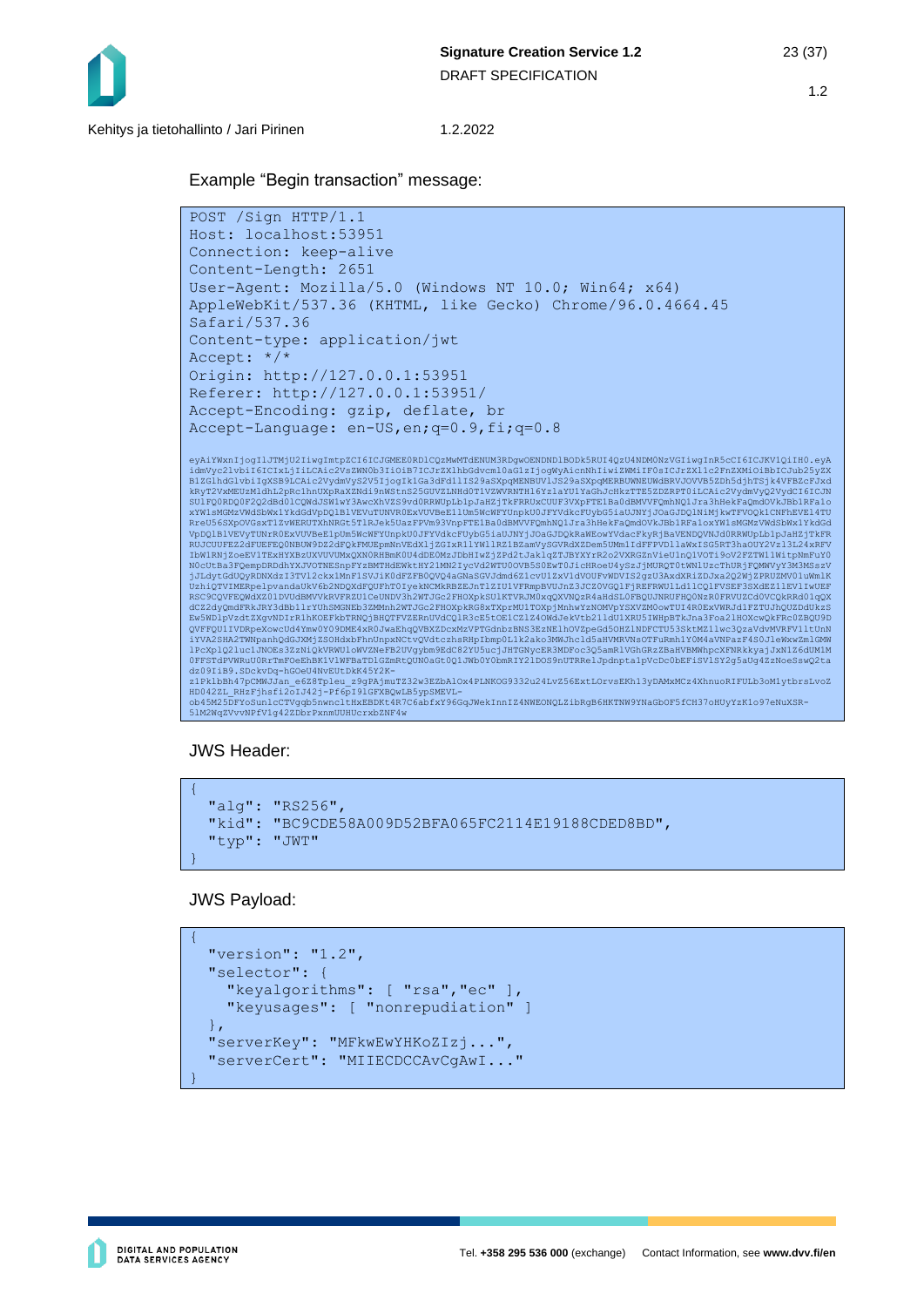Request is validated by SCS and it MUST ask user confirmation to continue.

- After confirmation, response is sent back to caller with SCS side ECDHE key and certificate chain.
- *transaction* string object contains ephemeral ECDH public key of SCS side.
	- o Value is base64 encoded public key according ANSI X9.62, chapter 6.4, Syntax for Public Keys [X9.62] and SEC 1, chapter C.3, Syntax for Elliptic Curve Public Keys [SEC1].
- *chain* (array, mandatory) contains the certificate chain of the end user certificate. The end user certificate is at index 0. All certificates are base64 encoded.

Example response message:

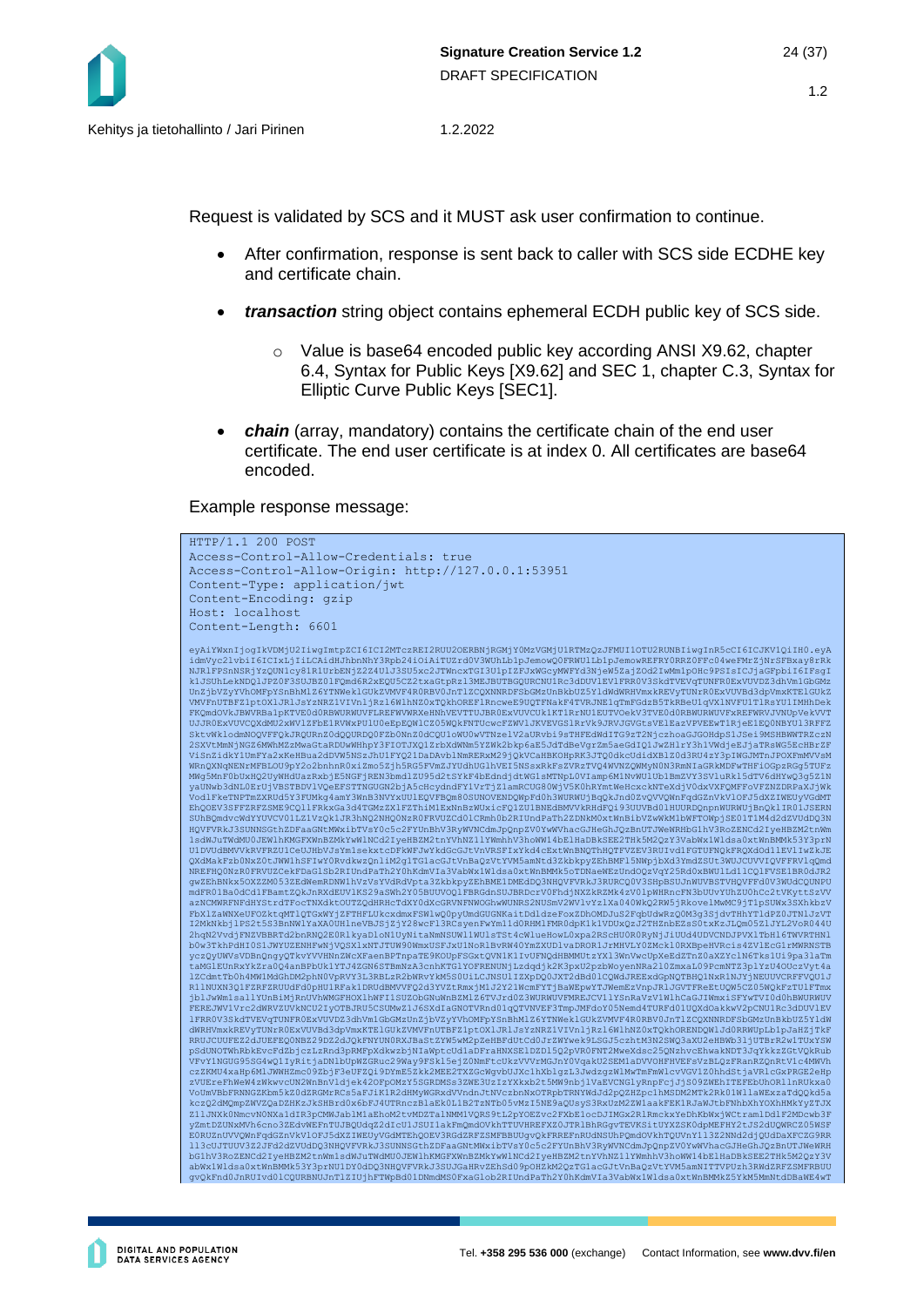

WlFdVkzSnNNSFFHQONzROFRVUZCdOVCQkdnd1pqQXZCZ2dyQmdFRkJRY3dBWVlqYUhSMGNEb3ZMMjlqYzNCMFpYTjBMbVpwYm1WcFpDNW1hUzkyY210<br>hFpYTjBNbU13TXdZSUt3WUJCUVVITUFLROoyaDBkSEE2THk5d2NtOTRlUzVtYVc1bGFXUXVabWt2WTJFdmRuSnJkR1Z6ZERKakxtTnlkRE UOONnB5VXIyU3JaTVAzZGOOWWNXQi91UUpoMGtNbS95TWQwbEpOMm45ROowUDlKTUtlelNlYmNVbOMycFFyeUhZaElTcTVaSDI4ZFY5SkNyNlEvbnZN<br>eForY3cyaFJzYlRtdS9mYlk3bXIxMm5mQXNiaHM4TjhnQ2lEWjArUEpXZE9YdHowZDJvaGtGVnhZRlhFTTdRSjM2aEhKN89ja005TGF8di QklDMGdSekl3SGhjTk1UY3hNREV4TVRBd016TX1XaGNOTXpneE1ERXhNVEF3TXpNeVdqQ0JtREVMTUFrR0ExVUVCaE1DUmtreE16QWhCZ05WQkFvTUd<br>sWmhaWE4wYjNKbGEybHpkR1Z5YVd0bGMydDFjeUJVUlZOVU1Ta3dKd1lEVlFRTERDQkRaWEowYVdacFkyRjBhVzl1SUVGMWRHaHZjbWwwZ JhV05sY3pFWk1CY0dBMVVFQ3d3UVZtRnliV1Z1Ym1Wd11XeDJaV3gxZERFZU1Cd0dBMVVFQXd3V1ZsSkxJRlJGVTFRZ1VtOXZkQ0JEUVNBdElFY31NS<br>U1DSWpBTkJna3Foa21HOXcwQkFRRUZBQU9DQWc4QU1J5UNDZ01DQWdFQXBkWX1HZ2G5NmMtRD1LVnlPc1BEMmVSaWM4NjBLRmp0S1ZHQ3h SkNDb0V3SFFZRFZSME9CQ11FRk1VOW9PSDhzUWtuNU5xOUg0YUxRQVp5UWdxQk1BNEdBMVVkRHdFQi93UUVBd01CQmpBUEJnT1ZIUk1CQWY4RUJUQUR<br>BUUqvTUEwR0NTcUdTSWIzRFFFQkRRVUFBNE1DQVFBVHREQzBYb0qvWTZyZ1RVRHBxUHIyREtvZ3JsWHZjcTZaL1ZxajJEWk5RTGMxREp5U tKaEIyOVd1YmE2cj1GZkFHdDRjS0hwMnJaNXFYYWdYMnNOSWdEdTZ0d3pBeXFCeC9JM2JUbWhTYWpQemJvVlZyWlpwaGp1dTYwa0RsaGZZVTZDOGxJC<br>VdqVHpjVGNyYlpOd2VlbUpZeVpmOHJnb2V6YXlPemZNZk1nVjNFbkdIRW1BRUZ5T0Q1bz1SZkg0SnMwVXdxaHdhUWVkL2syTmNyTzZPS3V cDdWMS8rM01BNWZsc2k1cFM5Vmg0ZWJRdXFLRzhjWXJhWHB3QzJKWXgyblZCU3ZDTVFvQTBCRks4MWlVVXVDeWdCZGwzaUE3RFFCNzJ4UklKUzFVSlF<br>IemZkRDJoWTlWVzJHeU5JOXBNb2NBTlJJvWFFlZWdESitpbFh2WGRzOUhMd2lqUFV3TzR5bVpxZUFnSTZlUV1MQXNjbU50WTNw3jJOYk2Y QkDbeYoPBn10

#### JWS Header

```
{ 
   "alg": "EC256", 
  "kid": "6173DB6EE68DA64F26435F255E33C2E1B5956ECA", 
   "typ": "JWT" 
}
```
#### JWS Payload

```
{ 
   "version": "1.2", 
   "transaction": "MFkwEwY...
  "chain":
     "MIIHKzCCBROgAwIBAgIE...",
     "MIIHezCCBWOgAwIBAgID...",
     "MIIGEjCCA/qgAwIDA1tg..." 
\Box,
   "status": "ok", 
   "reasonCode": "200", 
   "reasonText": "Transaction started" 
}
```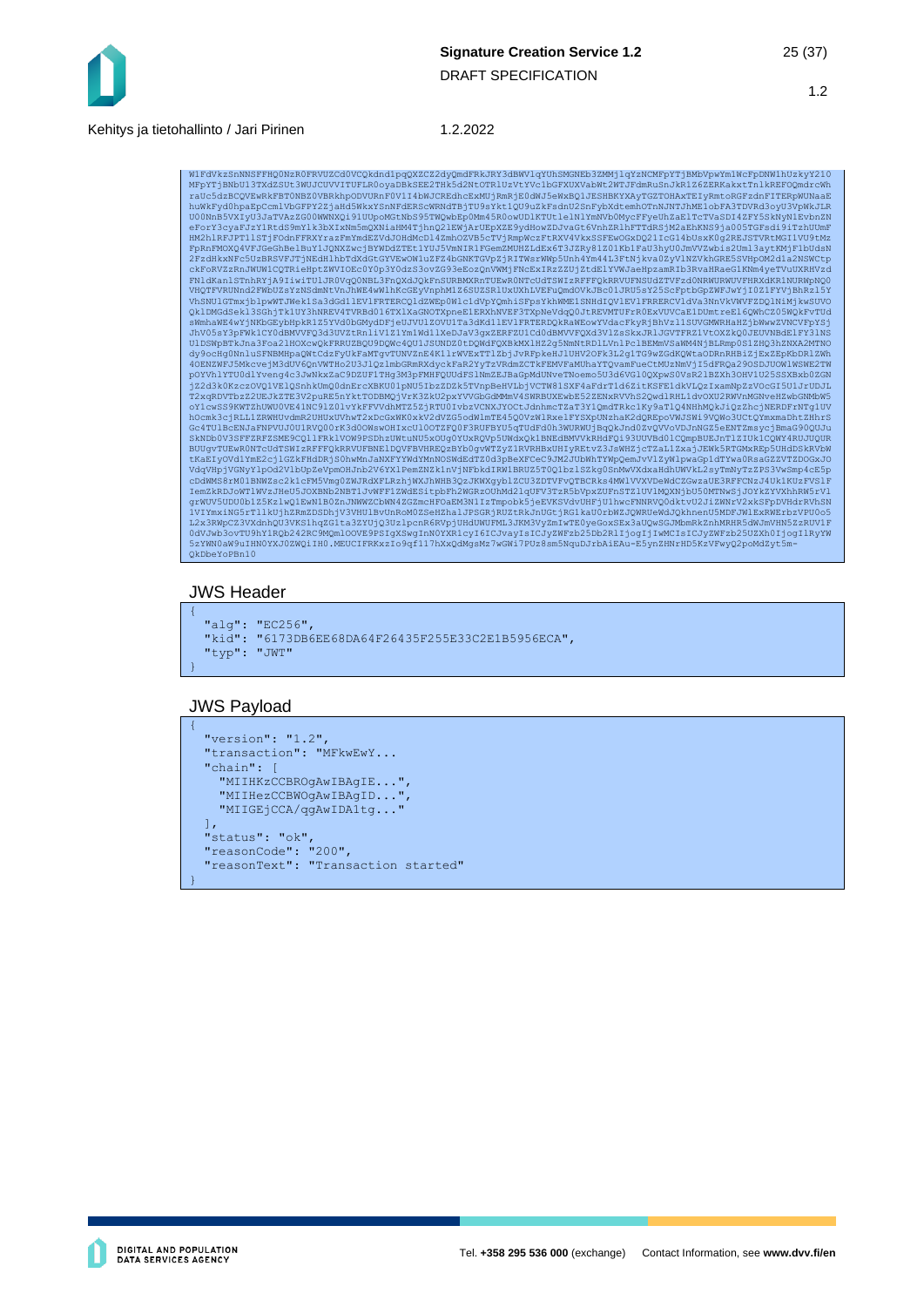

#### <span id="page-25-0"></span>**2.7.2 Execute transaction**

Execute transaction and SCS response messages are encrypted JWE tokens. Used encryption algorithm is AES-GCM.

- Encryption key is the result of ECDH key exchange algorithm. If the key exchange result exceeds 32 bytes, only leftmost bytes are used.
- Key management mode is "Direct Encryption"

Encrypted signature request payload follows chapter [2.6.1](#page-15-1) definition with the difference that *selector* is not present.

Example request:

```
POST /Sign HTTP/1.1
Host: localhost:53952
Connection: keep-alive
Content-Length: 350
Pragma: no-cache
Cache-Control: no-cache
User-Agent: Mozilla/5.0 (Windows NT 10.0; Win64; x64) 
AppleWebKit/537.36 (KHTML, like Gecko) Chrome/96.0.4664.45 
Safari/537.36
sec-ch-ua-platform: "Windows"
Content-type: application/jwt
Accept: */*
Origin: https://127.0.0.1:53952
Referer: https://127.0.0.1:53952/
Accept-Encoding: gzip, deflate, br
Accept-Language: en-US,en;q=0.9,fi;q=0.8
eyAiYWxnIjogImRpciIsICJlbmMiOiAiQTI1NkdDTSIgfQ..UdIVcZ_vwoW8Po7
2.K4Ob5TTmJdAxAgmph2YRtxAekVlowUOpaAqEjduRWFo1q_6bTozqgDUIzCw3k
tR9dP_343uCp8FoopgOxlxpEo6DpBjHVp33CVSnb11EbLzGvaJGWJVMD_094He0
z3cvpzY8ZTkNi9Zk1RQFo-vWpmU-7wGb0ZM1z-
MnvvY4AzmxiqMIRyu5urW3MGKWH8skBHJiaotJUEqi07T-
voiDEpC_U7Zp9a_cSGolJJPdB57v587NI6wdvONdA7Ce2oG7v2HdRw.DpS-
ylmtrvDHI4b5WHsX9A
```
Example request details and test vector for developers:

| <b>JWE element</b>           | <b>Value</b>                                      |
|------------------------------|---------------------------------------------------|
| Header                       | eyAiYWxnIjogImRpciIsICJIbmMiOiAiQTI1NkdDTSIgfQ    |
| Decoded header               | "alg": "dir", "enc": "A256GCM" }                  |
| Encryption key               | ECDH key exchange result:                         |
|                              | 658F205270C4C5C6C7217A039870C0337DEA1F41662DFF5   |
|                              | 7AC3A8BA7DDFCBC8B                                 |
| <b>Initialization Vector</b> | UdIVcZ vwoW8Po72                                  |
| Payload                      | K4Ob5TTmJdAxAgmph2YRtxAekVlowUOpaAqEjduRWFo1q_    |
|                              | 6bTozqqDUIzCw3ktR9dP_343uCp8FoopgOxIxpEo6DpBjHVp3 |
|                              | 3CVSnb11EbLzGvaJGWJVMD_o94He0z3cvpzY8ZTkNi9Zk1R   |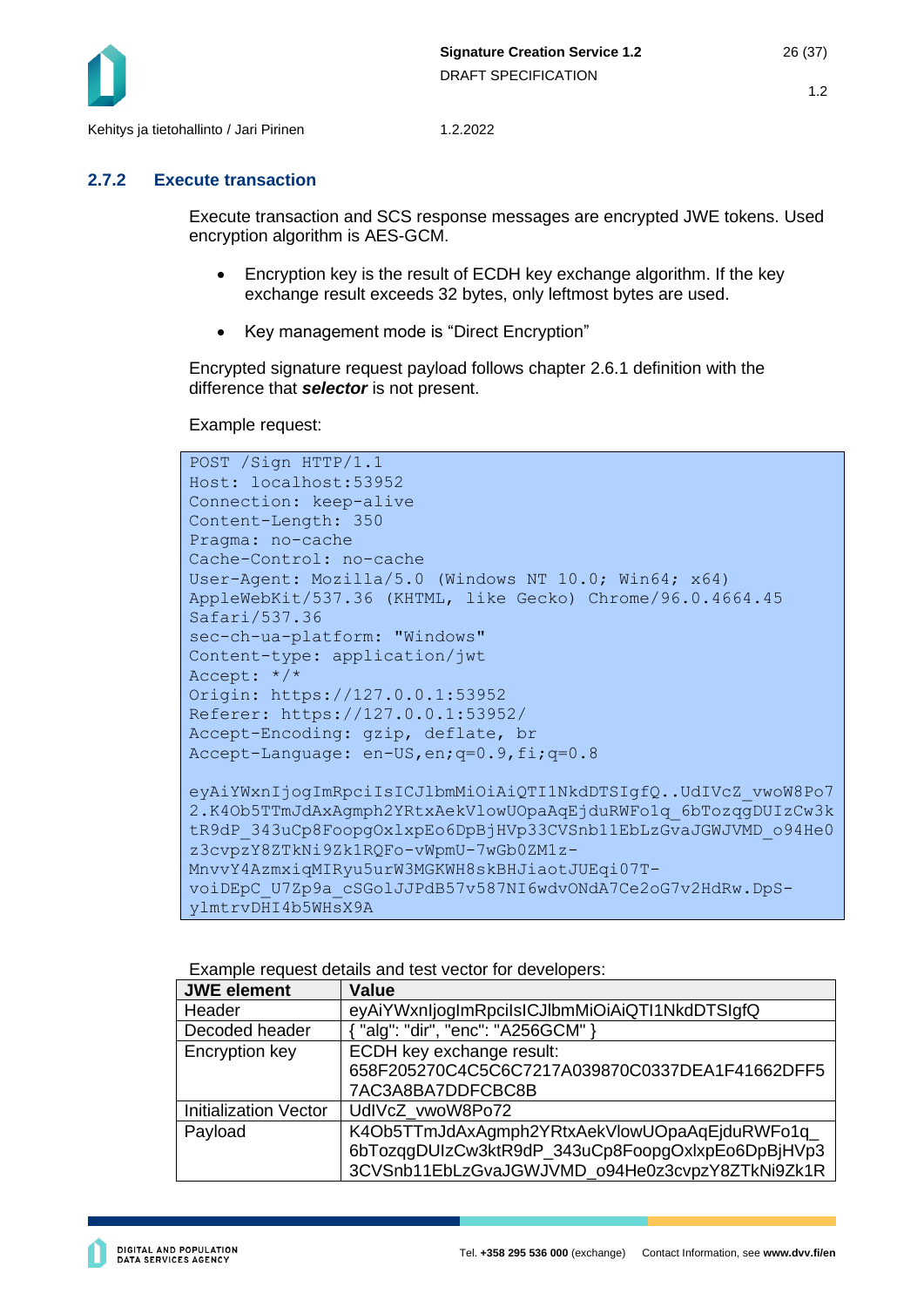

#### Kehitys ja tietohallinto / Jari Pirinen 1.2.2022

|                    | QFo-vWpmU-7wGb0ZM1z-                                        |
|--------------------|-------------------------------------------------------------|
|                    | MnvvY4AzmxiqMIRyu5urW3MGKWH8skBHJiaotJUEqi07T-              |
|                    | voiDEpC_U7Zp9a_cSGolJJPdB57v587Nl6wdvONdA7Ce2oG7            |
|                    | v2HdRw                                                      |
| Authentication tag | DpS-ylmtrvDHI4b5WHsX9A                                      |
| Decrypted payload  | 7B202276657273696F6E223A2022312E32222C2022636F6E            |
|                    | 74656E74223A202266344F785A582F782F464F354C6347425           |
|                    | 34B48575866777453782B6A316E636F5374335341424A746B           |
|                    | 476B3D222C2022646973706C617954657874223A202254726           |
|                    | 16E73616374696F6E2074657374222C2022636F6E74656E74           |
|                    | 54797065223A2022646967657374222C202268617368416C6           |
|                    | 76F726974686D223A2022534841323536222C20227369676E           |
|                    | 617475726554797065223A2022636D732D706164657322207           |
|                    | D                                                           |
| Plaintext payload  | { "version": "1.2", "content":                              |
|                    | "f4OxZX/x/FO5LcGBSKHWXfwtSx+j1ncoSt3SABJtkGk=",             |
|                    | "displayText": "Transaction test", "contentType": "digest", |
|                    | "hashAlgorithm": "SHA256", "signatureType": "cms-pades" }   |

#### Response:

```
HTTP/1.1 200 OK
Content-Length: 3991
Content-Type: application/json
Server: SCS 1.2 (2021-12-01)
Access-Control-Allow-Origin: *
Accept: application/json, */*
eyAiYWxnIjogImRpciIsICJlbmMiOiAiQTI1NkdDTSIgfQ..3-
ceXbhoZ6ReqFGF.3VgpdZZAdJrP7EXt691QAjTthPM8kxcGcvqx1mPQPopE5tf0hMPMLLKwut_CIH2iHZ17ke2oTg3_SiCyvfnfRgEuk83qCO2QYwn9<br>ZnX1dnazR02RuU_Fp1SXdMiRRk2cUWZb8NoJ_Y38QufO7TKCO1FEfgi1dF7KxC3EXUurEylwZ4wDFma49wNHiwZfLXx1NRjUuja96VWwQ4
iwnvyLcBm2621pQ8Mo71LMJA4Wbys9q8QZLWKqO-<br>a79qLO1kH_zV7QL_JBSsWJcj7DvhNbOz2crOmriiGcn5XPSs8VhmCm_kS1ps7cLsGFBnwVKvQSWBL3nLao7Mn7Rr-EndLHRcgI3pHU_5sZj-<br>SaBqbpgbaHJjiYGV2fTMh9P_Zt4dfoTy1eZiv_2pxB-<br>EnUL4F6hyUCoOTqz0efRqbaOHo3y
noqsob8w4mowZ_6qmGAIRLB2CrJH16QhOzt_R1Y0sv-Ad4agfikXWtKTTWUC9wUxo6pNzlWUSE8Mte9S0SF13iJjsyFH9ms87KaYYU_GSHclKn8JPL-<br>GEKh-10n_n2ELBUlH3_n6FX6q11bXa-vTqtwVgeeSGBKWFUM0WJLKTH-<br>1qNpYS64UJGULH3_n6FX6q11bXa-vTqtwVgeeSGBKWFUM0WJL
DOBB6kRvn2Q3DY2YUY2gBkTz7Kdco9a_B4gS9_M1tv3hD1XLBOOR_SOAEcB_qrQZWRoR5r8_krsLA8gPR51aOqTd6cqB9Ayxu23z9-<br>PTLmDelpdsyuIOaEjkeuW91A8MOZeAlp3kLcoehHj1c7qrdPho4fEhvbVWa-ckSZYyEdS7YZwjGCdbFmjbCHJ66GDMnBFdraDbba11ztdSLpv-<br>CkQJKCvR
WCG6UfoawzMVYsn_RmRrHIco0LVhAVr9uJOFhnPcOWt5dqeX7ujZ7gxFiFXLRxYRe3ClE-<br>nz8aHaXXbCiBduTbanurpMoUUjVh4C2rvduajK5vG7k_aKHmUKZKGK0eAlFdSY_tQqwdB4fIu9RixhNsJhsMBh_FDxR4jZMM0Kw6u89hv0OQKQLXSVX
x98Y_SDn1PUb9NiV2JNweHtAPfBAErFTZyAtn9t0SGA9Drx7Mx972a85NloTDECMQnjBL74jiGgs_Hii0_pOK1W79pqHIx8d1T83sXTBLeM_MhBfR53<br>ZmLZLJ8PIym_M8NypgOQoezS0nJhtgzz_SJ_A3EEnRvSQ210hBSqWO7xnXtN64ZxBbfqBJyCW9qcYWM5gR3h7ImTnpqz3nIX6POusBDp7Q
```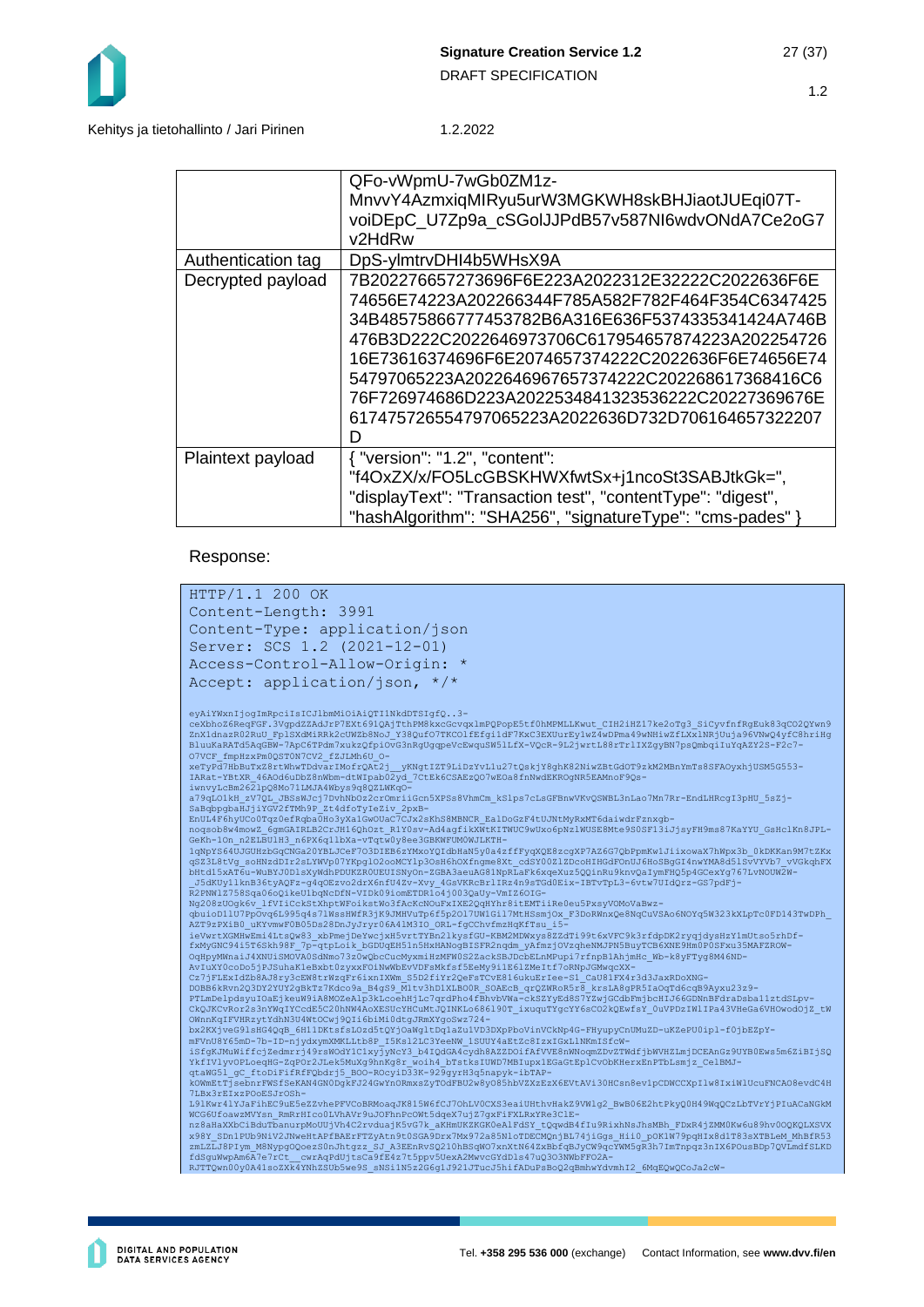#### Kehitys ja tietohallinto / Jari Pirinen 1.2.2022

nWIOra2dqMbUyTFv8C3sQgkckIpEOE0FjmkyL4WUztLeMSFw7yBQcQ-BCNLYxvti6mKOsmA5iZ\_JqFVKmK3lG3nDMP8puHvyDFCXNEL3gLTl2ju-<br>1Dyf2zvv7TFyZs8LKgiV2qtOgw38s\_EfENdiez-DWoDTGAIMmkUY1jsWVQJvqkQQPLvfFLPKLmKj2lcCmE00Omk6Nh4qRcUbHXFRkA-<br>Gdas4

Response details and test vector for developers:

| <b>JWE</b> element           | <b>Value</b>                                                                                                                                                                                                                                                                                                                                                                                                                                                                                                                                                                                                                                                                                                                                                                                                                                                                                                                                                                                                                                                                                                                                                                                                                                                                                                                                                                                                                                                                                                                                                                                                                                                                                                                                                                                                                                                                                                                                                                                                                                                                                                                                                                                                                                                                                                                                                                                                                                                                                                                                                                                                                                                                                                                                                                                                                                                                                                                                                                                                                                                                                                                                                                                                                                                                                                                                                                                                                                                                                                                                                                                                                                                                                                                                                                                                                                                                                                                                                                                                                                                                                                                                                                                                                                                                                                                                                                                                                                                                                                                                                                                                                                                                                                                                                                                                                                                                                                                                                                                                                                                                                                                                                                                                                                                                                                                                                                                                                                                                                                                                                                                                                                      |  |
|------------------------------|---------------------------------------------------------------------------------------------------------------------------------------------------------------------------------------------------------------------------------------------------------------------------------------------------------------------------------------------------------------------------------------------------------------------------------------------------------------------------------------------------------------------------------------------------------------------------------------------------------------------------------------------------------------------------------------------------------------------------------------------------------------------------------------------------------------------------------------------------------------------------------------------------------------------------------------------------------------------------------------------------------------------------------------------------------------------------------------------------------------------------------------------------------------------------------------------------------------------------------------------------------------------------------------------------------------------------------------------------------------------------------------------------------------------------------------------------------------------------------------------------------------------------------------------------------------------------------------------------------------------------------------------------------------------------------------------------------------------------------------------------------------------------------------------------------------------------------------------------------------------------------------------------------------------------------------------------------------------------------------------------------------------------------------------------------------------------------------------------------------------------------------------------------------------------------------------------------------------------------------------------------------------------------------------------------------------------------------------------------------------------------------------------------------------------------------------------------------------------------------------------------------------------------------------------------------------------------------------------------------------------------------------------------------------------------------------------------------------------------------------------------------------------------------------------------------------------------------------------------------------------------------------------------------------------------------------------------------------------------------------------------------------------------------------------------------------------------------------------------------------------------------------------------------------------------------------------------------------------------------------------------------------------------------------------------------------------------------------------------------------------------------------------------------------------------------------------------------------------------------------------------------------------------------------------------------------------------------------------------------------------------------------------------------------------------------------------------------------------------------------------------------------------------------------------------------------------------------------------------------------------------------------------------------------------------------------------------------------------------------------------------------------------------------------------------------------------------------------------------------------------------------------------------------------------------------------------------------------------------------------------------------------------------------------------------------------------------------------------------------------------------------------------------------------------------------------------------------------------------------------------------------------------------------------------------------------------------------------------------------------------------------------------------------------------------------------------------------------------------------------------------------------------------------------------------------------------------------------------------------------------------------------------------------------------------------------------------------------------------------------------------------------------------------------------------------------------------------------------------------------------------------------------------------------------------------------------------------------------------------------------------------------------------------------------------------------------------------------------------------------------------------------------------------------------------------------------------------------------------------------------------------------------------------------------------------------------------------------------------------------------------------------------|--|
| Header                       | eyAiYWxnIjogImRpciIsICJIbmMiOiAiQTI1NkdDTSIgfQ                                                                                                                                                                                                                                                                                                                                                                                                                                                                                                                                                                                                                                                                                                                                                                                                                                                                                                                                                                                                                                                                                                                                                                                                                                                                                                                                                                                                                                                                                                                                                                                                                                                                                                                                                                                                                                                                                                                                                                                                                                                                                                                                                                                                                                                                                                                                                                                                                                                                                                                                                                                                                                                                                                                                                                                                                                                                                                                                                                                                                                                                                                                                                                                                                                                                                                                                                                                                                                                                                                                                                                                                                                                                                                                                                                                                                                                                                                                                                                                                                                                                                                                                                                                                                                                                                                                                                                                                                                                                                                                                                                                                                                                                                                                                                                                                                                                                                                                                                                                                                                                                                                                                                                                                                                                                                                                                                                                                                                                                                                                                                                                                    |  |
| Decoded header               | "alg": "dir", "enc": "A256GCM"                                                                                                                                                                                                                                                                                                                                                                                                                                                                                                                                                                                                                                                                                                                                                                                                                                                                                                                                                                                                                                                                                                                                                                                                                                                                                                                                                                                                                                                                                                                                                                                                                                                                                                                                                                                                                                                                                                                                                                                                                                                                                                                                                                                                                                                                                                                                                                                                                                                                                                                                                                                                                                                                                                                                                                                                                                                                                                                                                                                                                                                                                                                                                                                                                                                                                                                                                                                                                                                                                                                                                                                                                                                                                                                                                                                                                                                                                                                                                                                                                                                                                                                                                                                                                                                                                                                                                                                                                                                                                                                                                                                                                                                                                                                                                                                                                                                                                                                                                                                                                                                                                                                                                                                                                                                                                                                                                                                                                                                                                                                                                                                                                    |  |
| Encryption key               | ECDH key exchange result:                                                                                                                                                                                                                                                                                                                                                                                                                                                                                                                                                                                                                                                                                                                                                                                                                                                                                                                                                                                                                                                                                                                                                                                                                                                                                                                                                                                                                                                                                                                                                                                                                                                                                                                                                                                                                                                                                                                                                                                                                                                                                                                                                                                                                                                                                                                                                                                                                                                                                                                                                                                                                                                                                                                                                                                                                                                                                                                                                                                                                                                                                                                                                                                                                                                                                                                                                                                                                                                                                                                                                                                                                                                                                                                                                                                                                                                                                                                                                                                                                                                                                                                                                                                                                                                                                                                                                                                                                                                                                                                                                                                                                                                                                                                                                                                                                                                                                                                                                                                                                                                                                                                                                                                                                                                                                                                                                                                                                                                                                                                                                                                                                         |  |
|                              | 658F205270C4C5C6C7217A039870C0337DEA1F41662DFF5                                                                                                                                                                                                                                                                                                                                                                                                                                                                                                                                                                                                                                                                                                                                                                                                                                                                                                                                                                                                                                                                                                                                                                                                                                                                                                                                                                                                                                                                                                                                                                                                                                                                                                                                                                                                                                                                                                                                                                                                                                                                                                                                                                                                                                                                                                                                                                                                                                                                                                                                                                                                                                                                                                                                                                                                                                                                                                                                                                                                                                                                                                                                                                                                                                                                                                                                                                                                                                                                                                                                                                                                                                                                                                                                                                                                                                                                                                                                                                                                                                                                                                                                                                                                                                                                                                                                                                                                                                                                                                                                                                                                                                                                                                                                                                                                                                                                                                                                                                                                                                                                                                                                                                                                                                                                                                                                                                                                                                                                                                                                                                                                   |  |
|                              | 7AC3A8BA7DDFCBC8B                                                                                                                                                                                                                                                                                                                                                                                                                                                                                                                                                                                                                                                                                                                                                                                                                                                                                                                                                                                                                                                                                                                                                                                                                                                                                                                                                                                                                                                                                                                                                                                                                                                                                                                                                                                                                                                                                                                                                                                                                                                                                                                                                                                                                                                                                                                                                                                                                                                                                                                                                                                                                                                                                                                                                                                                                                                                                                                                                                                                                                                                                                                                                                                                                                                                                                                                                                                                                                                                                                                                                                                                                                                                                                                                                                                                                                                                                                                                                                                                                                                                                                                                                                                                                                                                                                                                                                                                                                                                                                                                                                                                                                                                                                                                                                                                                                                                                                                                                                                                                                                                                                                                                                                                                                                                                                                                                                                                                                                                                                                                                                                                                                 |  |
| <b>Initialization Vector</b> | 3-ceXbhoZ6ReqFGF                                                                                                                                                                                                                                                                                                                                                                                                                                                                                                                                                                                                                                                                                                                                                                                                                                                                                                                                                                                                                                                                                                                                                                                                                                                                                                                                                                                                                                                                                                                                                                                                                                                                                                                                                                                                                                                                                                                                                                                                                                                                                                                                                                                                                                                                                                                                                                                                                                                                                                                                                                                                                                                                                                                                                                                                                                                                                                                                                                                                                                                                                                                                                                                                                                                                                                                                                                                                                                                                                                                                                                                                                                                                                                                                                                                                                                                                                                                                                                                                                                                                                                                                                                                                                                                                                                                                                                                                                                                                                                                                                                                                                                                                                                                                                                                                                                                                                                                                                                                                                                                                                                                                                                                                                                                                                                                                                                                                                                                                                                                                                                                                                                  |  |
| Payload                      | 3VgpdZZAdJrP7EXt691QAjTthPM8kxcGcvqxImPQPopE5tf0hMPMLLKwut_CIH2iHZ17ke2oTg3_SiCyvfnfRgEuk83qCO2QYwn9ZnX1dnazR02RuU_FplSXdMiRRk2cUWZb8<br>NoJ_Y38QufO7TKCOlfEfgI1dF7KxC3EXUurEy1wZ4wDPma49wNHiwZfLXxINRjUuja96VNwQ4yfC8hriHgBluuKaRATd5AqGBW<br>7ApC6TPdm7xukzQfpiOvG3nRgUggpeVcEwquSW5lLIX-VQcR-9L2jwrL88rTrllXZgyBN7psQmbqjluYqAZY2S-F2c7-O7VCF_ImpHzxPm0QST0N7CV2_IZJLMh6U_O-<br>xefyPd7HbBuTxZ8nt/hwTDdvanMoftOAI2j___wNgtlZT9LIDzYvL1.uZrlQskjY8ghK82NwZBIGdOT9zkM2MBnYmTs8S<br>a79qLO1kH_zV7QL_JBSsWJcj7DvnNbOz2crOmrilGcn5XPSs8VhmCm_kSlps7cLsGFBnwVkvQSWBL3nLao7Mn7Rr-EndLHRcgl3pHU_5sZj<br>SaBdppgbaHJJKGV2TMhBP_ZAddri YjeZw_2pxB-EnUL4F6tyUCotTqz0lefkqba0Ho3yXa1GwOJac7CJx2sKhS8MBNcR_EaIDoGzF4tUJNMyRxMT6<br>10m_n2ELBUIH3_n6PX6q1bXa+VTqtw0y8ea3GBKWFUM0WJLKTH-<br>10m_n2ELBUIH3_n6PX6q1bXa+VTqtw0y8ea3GBKWFUM0WJLKTH-<br>1qNpYS64UJGUHzbGqCNGa20YBLJCeF7O3DIEB6zYMxoYQIdbHaN5y0a4zffFyqXQE8zcgXP7AZ6G7QbPpmKw1JlixowaX7hWpx3b_0kDKKan9M7tZKxqSZ<br>zdDIr2sLYWVp07YKpglO2ooMCYlp3OsH6hOXfngme8Xt_cdSY00ZIZDcoHIHGdFOnUJ6HoSBgGI4nwYMA8d5lSvVYVb7_vVGkghFXbHtd15xAT6u-<br>www.com/product/interference/interference/interference/interference/interference/interference/interference/interference/interference/interference/interference/interference/interference/interference/interference/interferenc<br>VmlZ6OIG-Ng208zUOgk6v_IfVliCckStXhptWFoikstWo3fAcKcNOuFxIXE2QqHYhr8itEMTiiRe0eu5PxsyVOMoVaBwz-<br>qbuioD1IU7PpOvq6L995q4s7IWssHWIR3jK9JMHVuTp6f5p2Ol7UW1Gil7MtHSsmjOx_F3DoRWnxQe6NqCuVSAo6NOYq5W323kXLpTc0FD143TwDPh_AZT9zPXiB0_uKYv<br>mwF0B05Ds28DnJyJryr06A4IM3IO_ORL-fgCChvfmzHqKfTsu_i5-ieVwrtXGMHwEmi4LtsQw83_xbPmejDeYwcjxH5vrtTYBn2lkysfGU-<br>KBM2MDWxys8ZZdTi99t6xVFC9k3rfdpDK2ryqjdysHzY1mUtso5rhDf-fxMyGNC94i5T6Skh98F_7p-<br>qtpLoik_bGDUqEH51n5HxHANogBISFR2nqdm_yAfmzjOVzqheNMJPN5BuyTCB6XNE9Hm0P0SFxu35MAFZROW-<br>OqHpyMWnaiJ4XNUiSMOVA0SdNmo73z0wQbcCucMyxmiHzMFW0S2ZackSBJDcbELnMPupi7rfnpB1AhjmHc_Wb-k8yFTyg8M46ND-<br>AvluXY0coDo5jPJSuhaK1eBxbt0zyxxFOlNwWbEvVDFsMkfsf5EeMy9i1E6lZMeltf7oRNpJGMwqcXX-<br>Cz7jFLExIdZb8AJ8ry3cEW8trWzqFr6ixnlXWm_S5D2fiYr2QeFsTCvE816ukuErlee-S1_CaU81FX4r3d3JaxRDoXNG-<br>DOBB6kRvn2Q3DY2YUY2gBkTz7Kdco9a_B4gS9_M1tv3hD1XLBO0R_SOAEcB_qrQZWRoR5r8_krsLA8gPR5laOqTd6cqB9Ayxu23z9-<br>PTLmDelpdsyulOaEjkeuW9iA8MOZeAlp3kLcoehHjLc7qrdPho4fBhvbVWa-ckSZYyEd8S7YZwjGCdbFmjbcHIJ66GDNnBFdraDsba11ztdSLpv<br>- COMMONSYNG/SERIES AND MANUSCRIP CONTROL INTERNATIONAL CONTROL TO A CONTROL INTERNATIONAL CONTROL INTERNATIONAL CONTROL INTERNATIONAL CONTROL INTERNATIONAL CONTROL INTERNATIONAL CONTROL INTERNATIONAL CONTROL INTERNATIONAL<br>ZqPOr2JLek5MuXg9hnKg8r_woih4_bTstksIUWD7MBlupx1EGaGtEplCvObKHerxEnPTbLsmjz_CelBMJ-qtaWG5I_gC_ftoDiFifRfFQbdrj5_BOO-ROcyiD33K-<br>929gyrH3q5napyk-ibTAP<br>kOWmEtTjsebnrFWSfSeKAN4GN0DgkFJ24GwYnORmxsZyTOdFBU2w8yO85hbVZXzEzX6EVtAVi30HCsn8ev1pCDWCCXpllw8lxiWlUcuFNCAO8evdC4H7LBx3rElxzPOoE<br>SJrOSh-<br>L9lKwr4lYJaFihEC9uE5eZZvhePFVCoBRMoaqJK815W6fCJ7OhLV0CXS3eaiUHthvHakZ9VWlg2_BwB06E2htPkyQ0H49WqQCzLbTVrYjPluACaNGkMWCG6UfoawzMVYsn<br>_RmRrHIco0LVhAVr9uJOFhnPcOWt5dqeX7ujZ7gxFiFXLRxYRe3ClE-<br>nz8aHaXXbCiBduTbanurpMoUUjVh4C2rvduajK5vG7k_aKHmUKZKGK0eAlFdSY_tQqwdB4flu9RixhNsJhsMBh_FDxR4jZMM0Kw6u89hv0OQKQLXSVXx98Y_SDn1PUb9NiV<br>2JNweHtAPfBAErFTZyAtn9t0SGA9Drx7Mx972a85NloTDECMQnjBL74jiGgs_Hii0_pOK1W79pqHlx8d1T83sXTBLeM_MhBfR53zmLZLJ8Plym_M8NypgOQoezS0nJhtgzz_SJ<br>A3EEnRvSQ210hBSqWO7xnXtN64ZxBbfqBJyCW9qcYWM5gR3h7ImTnpqz3nIX6POusBDp7QVLmdfSLKDfdSguWwpAm6A7e7rCt_cwrAqPdUjtsCa9fE4z7t5ppv5UexA2<br>MwwcGYdDis47u03O3NWbFFO2A-RJTTOwn00y0A41soZXk4YNhZSUbswe9S_sNSi1N5z2G6g1J921JTucJ5hiADuPsBoQ2qBmhwYdvmhlZ_6MqEOwQCoJa2cW-<br>nWlOra2dgMbUyTPv8C3sQgkckpEOE0PlmkJL4WDzLtdSMSFw7j9GcG-BCNLYxvti6mKOsmA5IZ__JqPVKmK3IG3mDMP6puHvyDFC<br>Gdas4WFtfl3MQ3AaHyxswQCXTfzE0Yga5Our7qQf2w9vbw1woNAemk8SeZhDlyhgZ1mjulQ9lz5eeRq0aff2sedsehZBOBH6dtEx0DaGYQe9t9uu1pLeEnTAd8zrpoDjZq4pUd2<br>ElpOx3EptDy96U-Vxo8aQVLy5oK1wThJ-qBMqkJS_ehak57cUbtR_MXBmCEK5N6HbrmxZcJ_FUEKHrDXO9LWMmpnafZPA0kaEyDWEM5ZzJ5AUt8N8aX7-<br>s8ft87qdZLA8LnLSjdm4iP1QKV_1pfRJ8cNgFDxR4hFczJ5mBNfH5sGKhJ65AU3Bil8_CeslYw7gEHRCXLi1_-<br>j7m6dJyH397uDcsebW2Npf3j0v8VrrVnwgTJ1S2xzleNbQcmqjCXdeDbxwf9VxBSFklFYdpgd_wk8l538LyMpe3x0jyWbzZ2NZwRnd6z0zq8ALDBK7S_XDXWyVMNc94MrDGzC<br>dzGyVy_ZaDD_ursnSScxiGN00L5FnUSkqMMC4Xnd80amNIX8e6aO8WOLqeuLKjuISEki8QLIrZZAOeD_RI8RtPuN<br>UY31UrLaR6oqaFpmJgZ2dlm9Pj8GlkvM59zEHN8zNwcV7skG3dm73NWzM0ng3oQqOklazmkWXw8Er23MjqzY0AISYxcte94elLexs3uoMOb0k9DaA397tKxH3YNBLkY9gix6<br>v5Vwjvpp_bSGSEJsRdeC1IFDsavr8VBKAJix-eIU61mboEgdepLZEDJgkv3h5AS0u2B5-eVaFCUEIeLoRsIYCJZM3p5G_VZTCwHCZH7NC4DI7vJ6kzTPhUrsEydjA-<br>87jCgBQ567jW_whiwIOUKIEG0xseSJQ3BrnWNfl3e63NzRCg0yp4niducBaS9pTr8Pmp86A                                                                                                                                                                                                                                                                                                                                                                                                                                                                                                                                                                                                                                                                                                                                                                                                                                                                                                  |  |
| Authentication tag           | FFUIIAH<br>HJEZq7XRuXmV6g                                                                                                                                                                                                                                                                                                                                                                                                                                                                                                                                                                                                                                                                                                                                                                                                                                                                                                                                                                                                                                                                                                                                                                                                                                                                                                                                                                                                                                                                                                                                                                                                                                                                                                                                                                                                                                                                                                                                                                                                                                                                                                                                                                                                                                                                                                                                                                                                                                                                                                                                                                                                                                                                                                                                                                                                                                                                                                                                                                                                                                                                                                                                                                                                                                                                                                                                                                                                                                                                                                                                                                                                                                                                                                                                                                                                                                                                                                                                                                                                                                                                                                                                                                                                                                                                                                                                                                                                                                                                                                                                                                                                                                                                                                                                                                                                                                                                                                                                                                                                                                                                                                                                                                                                                                                                                                                                                                                                                                                                                                                                                                                                                         |  |
| Decrypted payload            | 7B202276657273696F6E223A2022312E32222C20227369676E6174757265416C676F726974686D223A202253484132353677697468525341222C20227369676E617475<br>26554797065223A2022636D732D7061646573222C20227369676E6174757265223A20224D49494B7567594A4B6E5A496876634E415163436E49494B717A43434371634<br>341514578447A414E42676C67686B67425A514D45416745464144414C42676B71686B69473977304242774767676763764D4949484B7A434342524F6741774942416749<br>4542677A476C44414E42676B71686B69473977304241513046414442354D517377435159445651514745774A475354456A4D4345474131554543677761566D466C63335<br>276636D567261584E305A584A706132567A6133567A49465246553151784744415742674E564241734D4431526C63335270646D4679625756756447566C644445724D43<br>6B474131554541777769566C4A4C4946524655315167513045675A6D39794946526C63335167554856796347397A5A584D674C5342484E444165467730784F5441314D<br>6A41784D5449344D6A4E61467730794E4441794D6A55794D5455354E546C614D483078437A414A42674E5642415954416B5A4A4D513477444159445651514B4441565<br>564577873615445534D4241474131554542524D4A4F546B354D4451354F7A45774D5134774441594456515171444156455255354A557A45554D42494741315545424177<br>4C536C565656456C4D51556C4F525534784A44416942674E5642414D4D473070565656524A5445464A546B564F49455246546B6C5449446B354F5441304F5463784D4<br>44343416149774451594A4B6F5A496876634E4151454242514144676747504144434341596F4367674742414D68594D305533737A557669446F6E2F6C4C71447567484C<br>6F734F63637338686862463877694B52527A2F4C48705659345973337649756D32636334667A31684C673330686B5A44353058786963714839325743566B6D7756366E5<br>86569366E4A7A684E4975374179582B666E5A78674843527064796B63787555676378426369346C586E4470706B6455624A76627646355261586B6C4A78706E6B67435<br>56E4D4B3261535158436D4368302F6E5366444471336F6342454268704A387A512B7253434764714762757065674777454E33637A4858624C4E724F39716631556C3164<br>6741736A34436B30504B394F69636A366E7867474C62666A39663879446E45566649614761506961544239352B3146416C6554734D54385953594163323743774663486<br>864643031704C7162386A734468394D41733168393271746D4C474365325877546B34716E31393461634443776E6765654F79776B526241786C476776376D586D6C313<br>3692F45486A6A7A33536F5949546F506665563749596E46497975357A7476304378396753726943706F774D2F412B5235414930435655507841524D33465063766E3039<br>70773276774563556B4E36756A6442506F345A35792B4851626B5678773172435379776357477155715030516854564D64344F6972635A456876516479334F4E66574547<br>796371543248386A66375A7077355631514944415141426F3449434E544343416A4577487759445652306<br>453254674C4C4850384577485159445652304F42425945464C466B77784C6333657945653862335131367073594C62705435654D41344741315564447745422F77514541<br>774947514443427A67594456523067424948474D4948444D49484142676F716758614542574D4B675573424D4947784D4363474343734741515546427749424668746F64<br>4852774F693876643364334C6D5A70626D56705A43356D6153396A63484D354F533877675955474343734<br>634739736158527061577472595342766269427A5957463059585A7062477868494330675132567964476C6D61577468644342776232787059336B675A6D6C75626E4D6<br>74C5342445A584A3061575A70593246305A5342776232787059336B6761584D6759585A6861577868596D786C49476830644841364C793933643363755A6D6C755A576<br>C6B4C6D5A704C324E77637A6B354D43554741315564455151654D427942476D526C626D6C7A4C6D70316458527062474670626D567551485231624778704C6D5A704<br>D41384741315564457745422F7751464D414D42415141774E77594456523066424441774C6A41736F4371674B49596D6148523063446F764C334279623368354C6D5A7<br>0626D56705A43356D6153396A636D7776646E4A72644841305979356A636D7777626759494B7759424251554841514545596A42674D4441474343734741515546427A41<br>436869526F644852774F69387663484A7665486B755A6D6C755A576C6B4C6D5A704C324F684C335A79613352774F43356A636F51774C4159494B775942425155484D4<br>1474749476830644841364C79397659334E776447567A6443356D6157356C615751755A6D6B76646E4A72644841304D4330474343734741515546427745444243457748<br>7A4149426759454149354741514577457759474241434F526745474D416B47427751416A6B5942426745774451594A4B6F5A496876634E4151454E425141446767494241<br>44372B574161763357664459324E335749695874677053776D452F614859534842736B552B2B6D4B35556<br>4477137576347577064553453563868705943514B63544A657659596F6339576B4E345A4436456E63464A2F7A5330302F634F5A52516C774978646F35456D7959696357<br>79414E664B6A3139504C6C566236454C714B524731766C45496970434A7252674650634A6A2B43765773785A3164384E30326E4B616A6D47704734343378374A376F4<br>C78584E574F6742533652735532363243646E394F4B6B794B70673569586970345079677950494A3663636F3<br>355435314332764C76676C466C4B4B712B324B426D396652582F6568474E3853686A37656F76314D6550414537766E744D436134465932683968375532362B5A366352<br>51697559496C4D2B7871696E787A302F4C696B645270753447447236326251477850354234324F5579536C797A4D65514C73656F4C374E484F7472344B525661464434<br>7170363550497971353253516F745A6C5448527153536846506F456E3462665750396F68344E47526B30754<br>D49307273343251656C54306742783241392F61554736765671715A7A704F4E7A5A4C4F4A394A45486C6D4153752B522F50535074704C314B736179775A7570714A57<br>7847594E767469765872537A4E4B35522F696B795A4E6B5A30694452747162466B6B44386A704F6D493561327864637A49306637303772784A4C69583854443543632F<br>376A7639362B7A71536A736D6A327A73516B6974666C5A2E4E726353677A65633538394733572B786A5642766B536E4878316D4C746843336A613745694556372E74<br>412F34766D646F6243394B454D594944547A43434130734341514577675945776554454C4D416B474131554542684D43526B6B78497A416842674E5642416F4D476C5A<br>685A584E3062334A6C61326C7A644756796157746C633274316379425552564E554D526777466759445651514C444139555A584E3061585A68636D316C626E526C5A5 |  |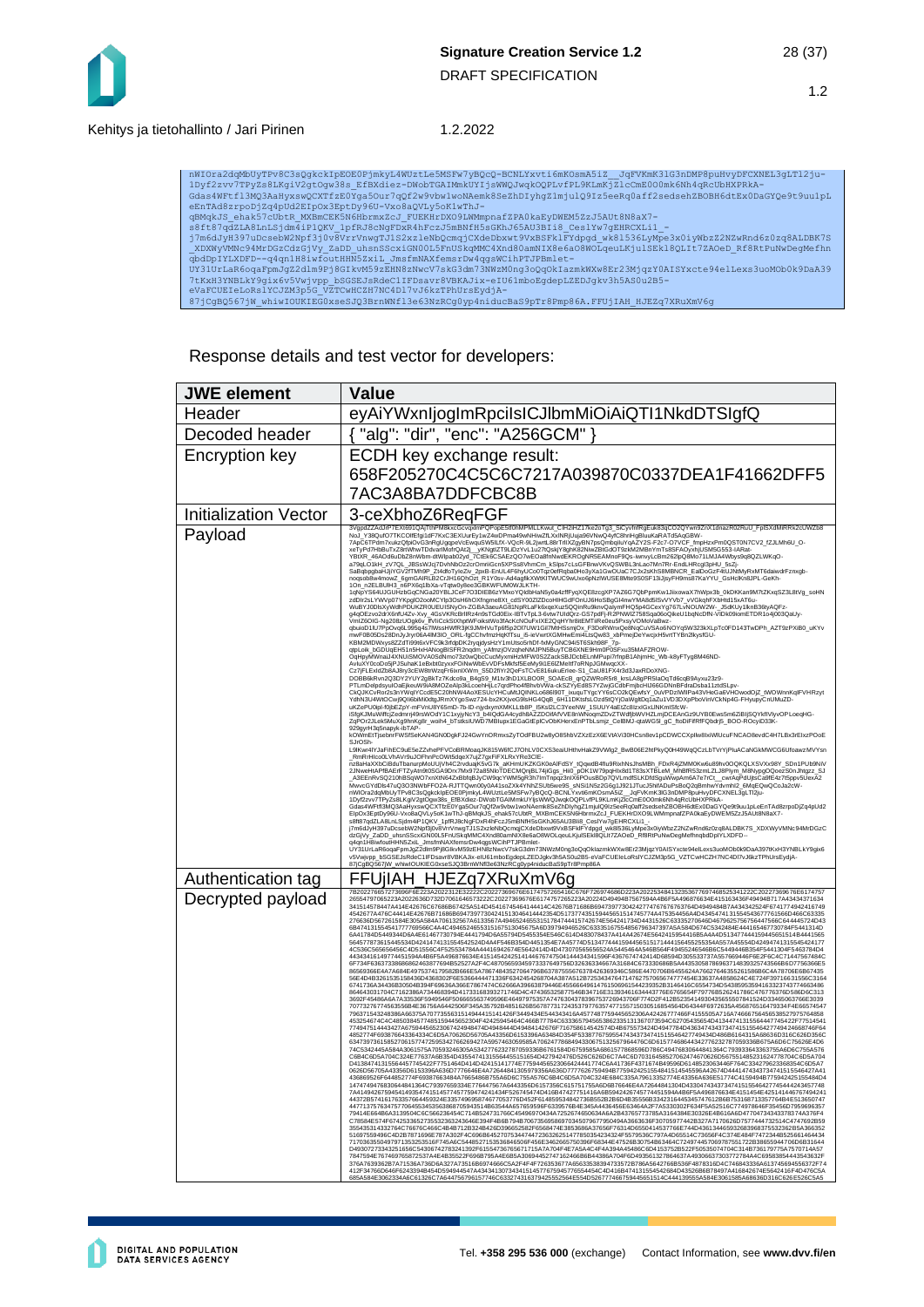

#### Kehitys ja tietohallinto / Jari Pirinen 1.2.2022

|                   | 851784B7A417042674E5642414D4D496C5A535379425552564E5549454E4249475A76636942555A584E3049464231636E42766332567A49433067527A51434241594D7<br>87051774451594A59495A49415755444241494242514367676745654D42674743537147534962334451454A417A454C42676B71686B694739773042427745774C77594A4<br>B6F5A496876634E41516B454D53494549482B447357562F386678547553334267556968316C33384C5573666F395A334B45726430674153625A42704D49485142677371<br>686B694739773042435241434C7A47427744434276544342756A4342747A414C42676C67686B67425A514D4541674545495062696D72704B3679717830356E4371512B6<br>E665174786B65624138554D626B4841597761794E586239544D4947464D48326B657A42354D517377435159445651514745774A475354456A4D434547413155454777<br>61566D466C63335276636D567261584E305A584A706132567A6133567A49465246553151784744415742674E564241734D4431526C63335270646D46796257567564475<br>66C644445724D436B474131554541777769566C4A4C4946524655315167513045675A6D39794946526C63335167554856796347397A5A584D674C5342484E414945426<br>77A476C44414E42676B71686B6947397730424151454641415343415943734A316A5A39475167457866764C5831435A5861514375743747634F33716C4375796A514367<br>65696B34317A537A754577333954357A476F6945354D46356E426F357962555351566A6B704654586B424730647178755A5755552F6D772F69477947346C75706B39517<br>549684A694341784D79513267367A763844524353337977454746756337703575746E466E7A3079636C5934424D426B704F626445527543626174514C644D436C7A3267<br>45537037515A7473365050586272774943626135503954397265302B785545364478353061734D3254424D6E415269355961567352667444494D7341486E386445666C77<br>714870347065596E79386D79324C48685844776963635869746F2F534C2B5374314549617878795037647838356E6C3145726E43386C6C79503672486459766B4A75555<br>5325654474E326A626863484F6A4952557745567258456737557939624B752F654963466B36666E5A7133425A6B51316F6166494C5644484B7934755256382B48544C46<br>6B67364A79754F7078495178396751695834503677796B364F4C33767442725253367A4A355734576E7569786270384E4B7068757275737469615541664273534D45325<br>05A306D393651533572656E4235586F725669522F6C4D41424A5A35584C56717645432B6C706776706946755655427A6451452F3356614677513965624C34464A71357<br>8553D222C2022737461747573223A20226F6B222C2022726561736F6E436F6465223A2022323030222C2022726561736F6E54657874223A20225369676E617475726520<br>67656E65726174656422207D                                                                                                                                                                                                                                                                                                                                                                                                                                                                                                                                                                                                                                                                                                                                                                                                                                                                                                                                                                                                                                                                                                                                                                                                                                                                                                                                                                                                                                                                                                                                                                                                                                                                                                                                                                                      |
|-------------------|----------------------------------------------------------------------------------------------------------------------------------------------------------------------------------------------------------------------------------------------------------------------------------------------------------------------------------------------------------------------------------------------------------------------------------------------------------------------------------------------------------------------------------------------------------------------------------------------------------------------------------------------------------------------------------------------------------------------------------------------------------------------------------------------------------------------------------------------------------------------------------------------------------------------------------------------------------------------------------------------------------------------------------------------------------------------------------------------------------------------------------------------------------------------------------------------------------------------------------------------------------------------------------------------------------------------------------------------------------------------------------------------------------------------------------------------------------------------------------------------------------------------------------------------------------------------------------------------------------------------------------------------------------------------------------------------------------------------------------------------------------------------------------------------------------------------------------------------------------------------------------------------------------------------------------------------------------------------------------------------------------------------------------------------------------------------------------------------------------------------------------------------------------------------------------------------------------------------------------------------------------------------------------------------------------------------------------------------------------------------------------------------------------------------------------------------------------------------------------------------------------------------------------------------------------------------------------------------------------------------------------------------------------------------------------------------------------------------------------------------------------------------------------------------------------------------------------------------------------------------------------------------------------------------------------------------------------------------------------------------------------------------------------------------------------------------------------------------------------------------------------------------------------------------------------------------------------------------------------------------------------------------------------------------------------------------------------------------------------------------------------------------------------------------------------------------------------------------------------------------------------------------------------------------------------------------------------------------------------------------------------------------------------------------------------------------------------------------------------------------------------------------------------------------------------------------------------------------------------------------------------------------------------------------------------------------------------------------------------------------------------------------------------------------------------------------------------------------------------------------------|
| Plaintext payload | { "version": "1.2", "signatureAlgorithm": "SHA256withRSA", "signatureType": "cms-pades", "signature":<br>"MIIKuqYJKoZIhvcNAQcCoIIKqzCCCqcCAQExDzANBqlqhkqBZQMEAqEFADALBqkqhkiG9w0BBwGqqqcvMIIHKzCCBROqAwIBAqIEBqzGIDANBqkqhkiG9w0BAQ0FADB5<br>MQswCQYDVQQGEwJGSTEiMCEGA1UECqwaVmFlc3RvcmVraXN0ZXJpa2Vza3VzIFRFU1QxGDAWBqNVBAsMD1Rlc3RpdmFvbWVudGVldDErMCkGA1UEAwwiVJLIFR<br>FU1QqQ0EqZm9yIFRlc3QqUHVycG9zZXMqLSBHNDAeFw0xOTA1MjAxMTI4MjNaFw0yNDAyMjUyMTU5NTlaMH0xCzAJBqNVBAYTAkZJMQ4wDAYDVQQKDAVUdWxsaT<br>ESMBAGA1UEBRMJOTk5MDQ5NzEwMQ4wDAYDVQQqDAVERU5JUzEUMBIGA1UEBAwLSIVVVEIMQUIORU4xJDAiBaNVBAMMG0pVVVRJTEFJTkVOIERFTkITIDk5OT<br>A0OTcxMDCCAalwDQYJKoZlhvcNAQEBBQADggGPADCCAYoCggGBAMhYM0U3szUviDon/ILqDugHLosOccs8hhbF8wiKRRz/LHpVY4Ys3vlum2cc4fz1hLg30hkZD50Xxicq<br>H92WCVkmwV6nXei6nJzhNlu7AvX+fnZxaHCRpdvkcxuUqcxBci4lXnDppkdUbJvbvF5RaXkIJxpnkqCUnMK2aSQXCmCh0/nSfDDq3ocBEBhpJ8zQ+rSCGdqGbupeqGwEN3c<br>zHXbLNrO9qf1Ul1dgAsj4Ck0PK9Oicj6nxqGLbfj9f8yDnEVfIaGaPiaTB95+1FAleTsMT8YSYAc27CwFcHhdd01pLqb8jsDh9MAs1h92qtmLGCe2XwTk4qn194acDCwnqeeOywk<br>RbAxlGgv7mXml13i/EHjjz3SoYlToPfeV7IYnFlyu5ztv0Cx9qSriCpowM/A+R5Al0CVUPxARM3FPcvn09pw2vwEcUkN6ujdBPo4Z5y+HQbkVxw1rCSywcWGqUqP0QhTVMd4Oi<br>rcZEhvQdv3ONfWEGvcaT2H8if7Zpw5V1QIDAQABo4ICNTCCAiEwHwYDVR0iBBawFoAUPZaitfaVEe8RvuvHXE2TaLLHP8EwHQYDVR0OBBYEFLFkwxLc3evEe8b3Q16ps<br>YLbpT5eMA4GA1UdDwEB/wQEAwIGQDCBzqYDVR0gBIHGMIHDMIHABgoqqXaEBWMKgUsBMIGxMCcGCCsGAQUFBwIBFhtodHRwOi8vd3d3LmZpbmVpZC5maS9jcHM<br>5OS8wqYUGCCsGAQUFBwICMHkad1Zhcm1lbm5lcG9saXRpaWtrYSBvbiBzYWF0YXZpbGxhIC0qQ2VydGlmaWthdCBwb2xpY3kqZmlubnMgLSBDZXJ0aWZpY2F0ZSBwb<br>2xpY3kgaXMgYXZhaWxhYmxlIGh0dHA6Ly93d3cuZmluZWlkLmZpL2Nwczk5MCUGA1UdEQQeMByBGmRlbmlzLmp1dXRpbGFpbmVuQHR1bGxpLmZpMA8GA1UdEwEB/<br>wQFMAMBAQAwNwYDVR0fBDAwLiAsoCqqKIYmaHR0cDovL3Bvb3h5LmZpbmVpZC5maS9icmwvdnJrdHA0Yv5icmwwbqYIKwYBBQUHAQEEYiBqMDAGCCsGAQUFBzA<br>ChiRodHRwOi8vcHJveHkuZmluZWlkLmZpL2NhL3Zya3RwNC5jcnQwLAYIKwYBBQUHMAGGIGh0dHA6Ly9vY3NwdGVzdC5maW5laWQuZmkvdnJrdHA0MC0GCCsGAQU<br>FBwEDBCEwHzAIBgYEAI5GAQEwEwYGBACORgEGMAkGBwQAjkYBBgEwDQYJKoZIhvcNAQENBQADggIBAD7+WAav3WfDY2N3WIiXtgpSwmE/aHYSHBskU++mK5Uk<br>3B1dE4WGa+ku1hq3WvKNQ6PttGq7WcGWpdU4SV8hpYCQKcTJevYYoc9WkN4ZD6EncFJ/zS00/cOZRQlwlxdo5EmyYicWyANfKj19PLIVb6ELqKRG1vlElipCJrRqFPcJj+Cv<br>WsxZ1d8N02nKajmGpG443x7J7oLxXNWOgBS6RsU262Cdn9OKkyKpg5iXip4PyqyPIJ6cco0pYwD+2zqpbmuwDG2QLGGi+Y5T51C2vLvglFlKKq+2KBm9fRX/ehGN8Shj7eo<br>v1MePAE7vntMCa4FY2h9h7U26+Z6cRQiuYIIM+xqinxz0/LikdRpu4GDr62bQGxP5B42OUySlyzMeQLseoL7NHOtr4KRVaFD4qp65Plyq52SQotZITHRqSShFPoEn4bfWP9oh4<br>NGRk0uKcFLrltEpixuQr+8eYDpmk1dMl0rs42QelT0gBx2A9/aUG6vVqqZzpONzZLOJ9JEHlmASu+R/PSPtpL1KsaywZupqJWxGYNvtivXrSzNK5R/ikyZNkZ0iDRtqbFkkD8jpO<br>ml5a2xdczl0f707rxJLiX8TD5Cc/7iv96+zqSismi2zsQkitflZ/OOrcSqzec589G3W+xiVBvkSoHx1mLthC3ia7EiEV7/tA/4vmdobC9KEMYIDTzCCA0sCAQEwqYEweTELMAkGA1U<br>EBhMCRkkxIzAhBaNVBAoMGIZhZXN0b3Jla2IzdGVvaWtlc2t1cvBURVNUMRawFaYDVQQLDA9UZXN0aXZhcm1lbnRIZXQxKzApBaNVBAMMIIZSSvBURVNUIENBIGZvciB<br>UZXN0IFB1cnBvc2VzIC0gRzQCBAYMxpQwDQYJYIZIAWUDBAIBBQCggqEeMBqGCSqGSIb3DQEJAzELBgkqhkiG9w0BBwEwLwYJKoZIhvcNAQkEMSIEIH+DsWV/8fxTu<br>S3BgUih1l38LUsfo9Z3KErd0gASbZBpMIHQBgsqhkiG9w0BCRACLzGBwDCBvTCBujCBtzALBglghkgBZQMEAgEEIPbimrpK6yqx05nCqQ+nfQtxkebA8UMbkHAYwayNXb9T<br>MIGFMH2kezB5MQswCQYDVQQGEwJGSTEjMCEGA1UECgwaVmFlc3RvcmVraXN0ZXJpa2Vza3VzIFRFU1QxGDAWBgNVBAsMD1Rlc3RpdmFybWVudGVldDErMCkGA<br>1UEAwwiVIJLIFRFU1QgQ0EgZm9yIFRlc3QgUHVycG9zZXMgLSBHNAIEBgzGIDANBgkqhkiG9w0BAQEFAASCAYCsJ1jZ9GQgExfvLX1CZXaQCut7GcO3qlCuyjQCgeik41z<br>SzuEw39T5zGoiE5MF5nBo5ybUSQVjkpFTXkBG0dqxuZWUU/mw/iGyG4lupk9QulhJiCAxMyQ2q6zv8DRCS3ywEGFuc7p5utnFnz0yclY4BMBkpObdERuCbatQLdMClz2qES<br>p7QZts6PPXbrwICba5P9T9re0+xUE6Dx50asM2TBMoARi5YaVsRftDIMsAHo8dEflwqHp4peYny8my2LHhXDwiccXito/SL+St1ElaxxyP7dx85nl1ErnC8llyP6rHdYvkJuUU2VTG<br>N2jbhcHOjIRUwEVrXEg7Uy9bKu/elcFk6fnZq3BZkQ1oafILVDHKy4uRV8+HTLFkg6JyuOpxIQx9qQiX4P6wyk6OL3vtBrRS6zJ5W4Wnuixbp8NKphurustiaUAfBsSME2PZ0m96<br>QS5renB5XorViR/IMABJZ5XLVqvEC+lpqvpiFuVUBzdQE/3VaFwQ9ebL4FJq5xU=", "status": "ok", "reasonCode": "200", "reasonText": "Signature generated" } |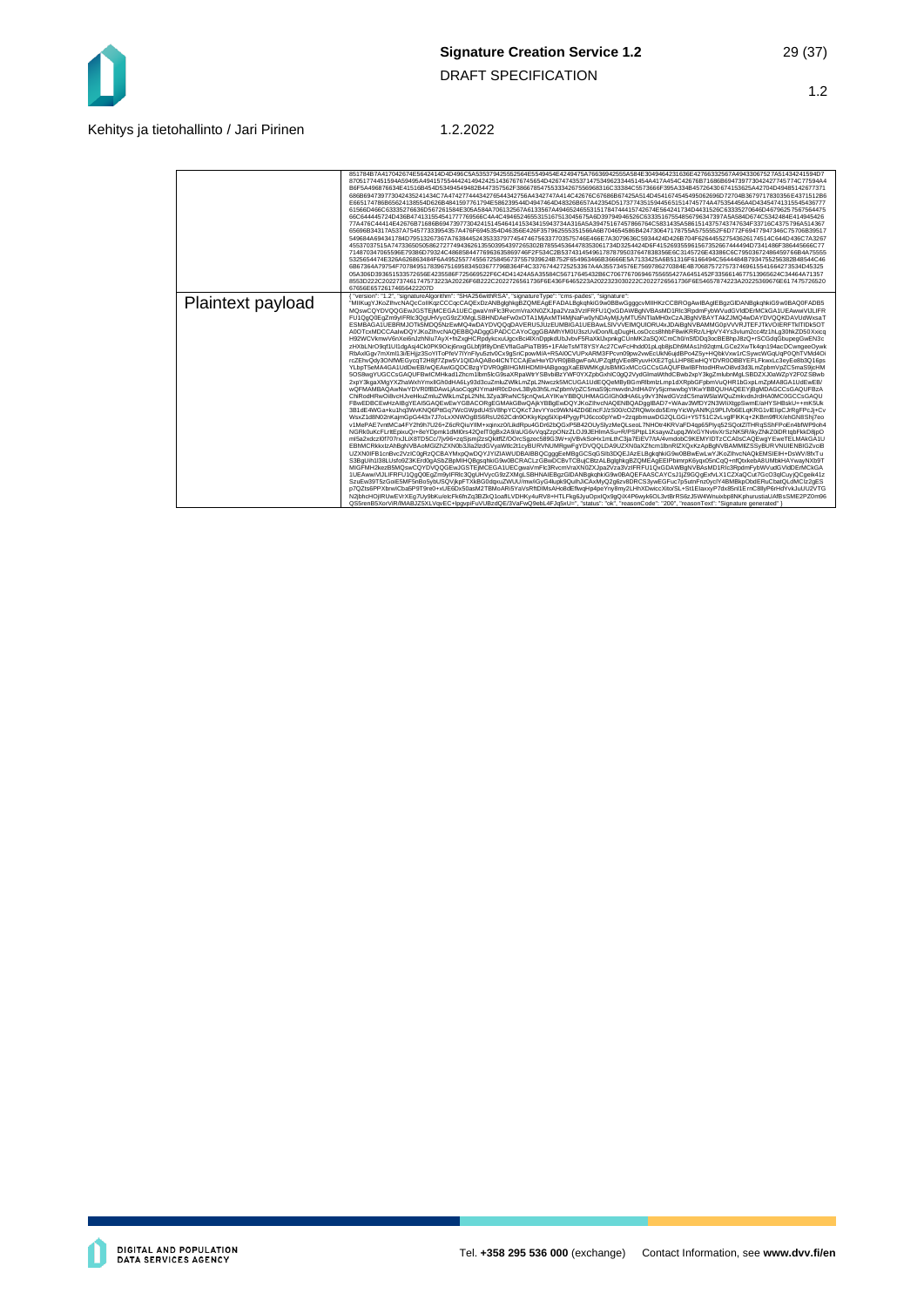

## <span id="page-29-0"></span>**2.8 Reason codes**

The reason codes for signature creation response messages are modeled after the HTTP status codes:

- 2xx series indicates a successful operation.
- 4xx series indicates that the operation was cancelled due to some reason, and
- 5xx series indicates that the SCS is malfunctioning or not supporting requested functionality.

The reason codes define general categorization of the operation result (e.g., ok, user cancelled, bad request), and are not intended to give detailed description to the HTML5 application. More detailed error handling should be done internally by the SCS.

The reason code related response parameters:

- **status** (string, mandatory): "ok" if the operation was successful, "failed" if the operation was unsuccessful. If the reasonCode value is 200, then status is "ok". With any other reasonCode value, the status is "failed".
- **reasonCode** (integer, mandatory): possible reason code values are listed on the table below. This field intended for general categorization of the error class, and should be used generate end user understandable error message in desired language.
- **reasonText** (string, mandatory): the textual error description. It is recommended that description takes the form "<Text>: <Description>" where <Text> is the text in the Text column in the table below, and the <Description> contains more detailed description of the error. This field is mainly intended for developers, and should not be shown to the end user.

| Code | Text               | <b>Explanation</b>                                                                                                                                                                                                                            |
|------|--------------------|-----------------------------------------------------------------------------------------------------------------------------------------------------------------------------------------------------------------------------------------------|
| 200  | OK.                | Signature was created successfully                                                                                                                                                                                                            |
| 400  | <b>Bad request</b> | Request was malformed, e.g.,<br>unknown Request-URI<br>bad JSON format<br>missing mandatory parameters in signing<br>request<br>a parameter contains a value that is not<br>supported                                                         |
| 401  | Unauthorized       | End user cancelled operation, e.g.:<br>end user did not select a certificate,<br>usage of the key was not authorized (e.g.,<br>PIN mistyped, PIN typing cancelled, or PIN<br>locked)<br>end user does not have any applicable<br>certificates |
| 403  | Forbidden          | Request was denied, e.g.:                                                                                                                                                                                                                     |

**DIGITAL AND POPULATION<br>DATA SERVICES AGENCY**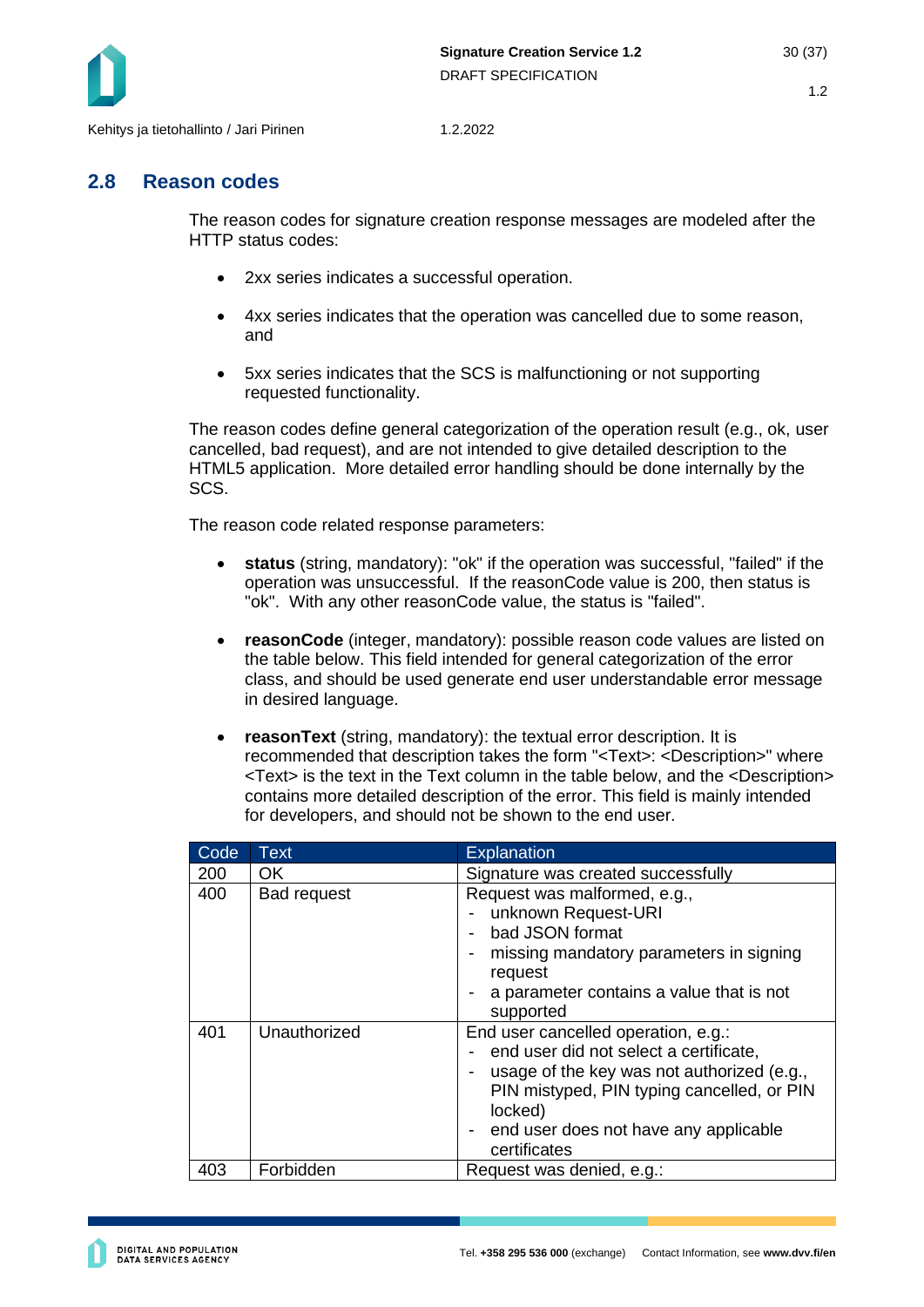

Kehitys ja tietohallinto / Jari Pirinen 1.2.2022

|     |                                    | another request is being processed already<br>request was made from unidentified origin,<br>i.e., https protocol was not used to<br>download HTML5 app requesting the<br>signature |
|-----|------------------------------------|------------------------------------------------------------------------------------------------------------------------------------------------------------------------------------|
| 413 | <b>Request Entity Too</b><br>Large | Request size was too big                                                                                                                                                           |
| 500 | <b>Internal Server Error</b>       | SCS is not working properly, e.g., is<br>misconfigured                                                                                                                             |
| 501 | Not Implemented                    | Requested functionality is not implemented.                                                                                                                                        |

An example error response:

```
HTTP/1.1 200 OK
Content-Length: 88
Content-Type: application/json
Server: SCS 1.2 (2021-12-01)
Access-Control-Allow-Origin: *
Accept: application/json, */*
Date: Wed, 04 Jun 2017 07:38:16 GMT 
{
   "status": "failed",
   "reasonCode": 401,
   "reasonText":"Not Authorized: end user cancelled operation"
}
```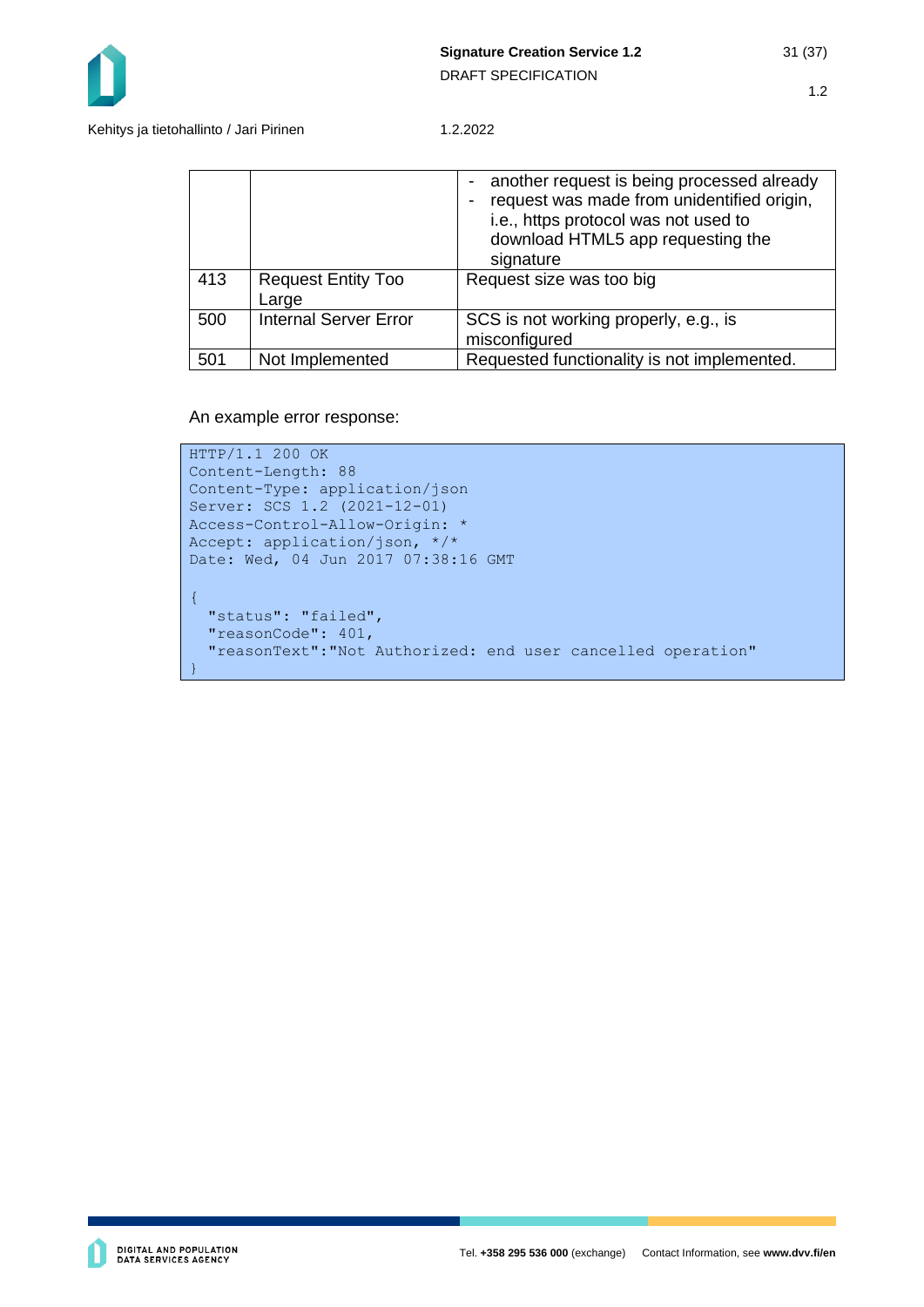

## <span id="page-31-0"></span>**3 Security considerations**

This section is non-normative.

## <span id="page-31-1"></span>**3.1 Authentication**

The SCS can be used for end user authentication as well. A server creates a challenge request that has predetermined format, which is then digitally signed by the SCS using an end user certificate intended for authentication purposes. The authentication is validated by the server, it the signature is valid for the given challenge. The challenge should contain nonce and origin header contents, which the server should check to be valid to prevent replay attacks.

Additionally, the SCS could include a client nonce to the challenge so that the SCS would generate a different signature even if the challenge remains the same (similarly as described in section [3.7\)](#page-32-0). This specification does not support this functionality.

## <span id="page-31-2"></span>**3.2 Confidentiality, Integrity, Privacy**

In this specification, the connection to the SCS can be protected, i.e., HTTPS protocol is used (cf. chapter [2.3\)](#page-10-0).

Signature requests can be encrypted between server and SCS (cf. chapter [2.7\)](#page-21-0)

## <span id="page-31-3"></span>**3.3 Local server socket**

The SCS server socket uses a server socket that is listening on the localhost interface. The implementers must make sure that connections to the SCS are allowed only from the localhost, i.e., connections from other devices should not be allowed. See also section [3.9](#page-32-2) on Malware.

## <span id="page-31-4"></span>**3.4 End user permission**

The SCS should request for end user approval each time it receives a request for digital signature generation, i.e., it should not silently sign any content. Therefore the SCS will always show the certificate selection dialog when a signature creation request is received.

## <span id="page-31-5"></span>**3.5 Identifying origin**

The SCS should indicate to the end user the origin of the signature creation request. At its simplest terms, it can show the content of the HTTP header Origin, which is sent by the browser when it is making the CORS request to the SCS.

## <span id="page-31-6"></span>**3.6 Non-repudiation signatures**

In order to make non-repudiation signatures more meaningful, the end user should be able to approve the content that is being signed. In practice, the SCS should show the content that is being signed to the end user so that the end user can inspect what is being signed. However, for instance binary or xml content cannot be displayed to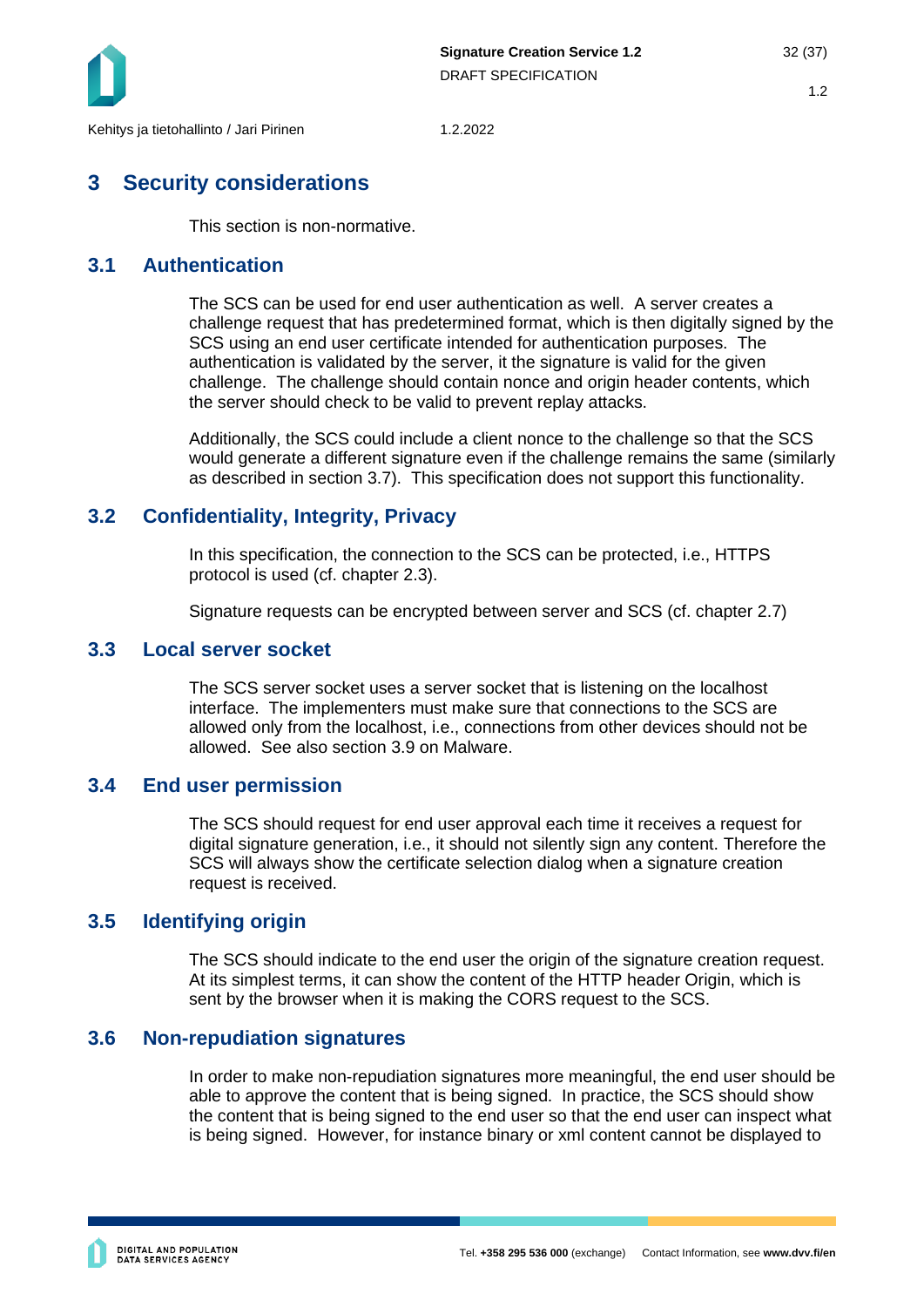

the end user in understandable form. The current specification allows that content can be signed without showing the end user what is being signed.

## <span id="page-32-0"></span>**3.7 Nonce**

In order to prevent the SCS to sign data that is completely given by the requestor, the SCS could be able to add nonce data to the to-be-signed data before it is being signed. This is typically not possible as it would break that signing procedure. However, it is possible with XML Signatures where the <Signature> element can be appended with optional <Object> elements without breaking the application level logic. However, the current specification does not support this functionality.

## <span id="page-32-1"></span>**3.8 Certificate types**

Typically in PKI, the end entity certificates have three major use cases:

- authentication, where the certificate is used to authenticate the user (authentication is typically done by digitally signing a piece of data that has been constructed from nonce values generated by the parties involved)
- decryption, where the key is used to send encrypted data to the holder of the key (encryption is typically done by a shared key that has then been encrypted with recipient's public key)
- non-repudiation, where the certificate used to digitally sign a piece of data (this is analogous to handwritten signature, where the signer enters into an agreement with another party)

The current specification does not limit the use of the certificates based on their intended usage but only digital signatures are supported (authentication, nonrepudiation) but the decryption (unwrap) functionality is not supported.

#### <span id="page-32-2"></span>**3.9 Malware**

As the SCS exposes a server socket on localhost (see section [3.3\)](#page-31-3), any local application, e.g., malware, is able to send signature creation requests to the SCS. As the end user is always prompted with a certificate selection dialog, these requests are not silently processed, but it will be annoying and essentially a denial of service attack as the end user will get these dialogs every time there is a request (unless the SCS is already processing a request). The current specification does not address this threat.

One solution to address this threat is that the SCS has an admin interface (UI), where there would be an authorization view. In the authorization view, there would be an authorization token shown (e.g., 20 alphanumeric values). The first HTML5 application that tries to use the SCS interface in a particular browser, the SCS would send a HTTP response 403 Authorization required. The HTML5 application would then have logic to ask the end user to provide the authorization token. The end user would go to the authorization view, copy the token, and paste it to the dialog the HTML5 application would be showing. The HTML5 application would then give the token to the SCS and the SCS would set a permanent cookie with the browser. Any subsequent request to the SCS by the browser (regardless of the origin of the HTML5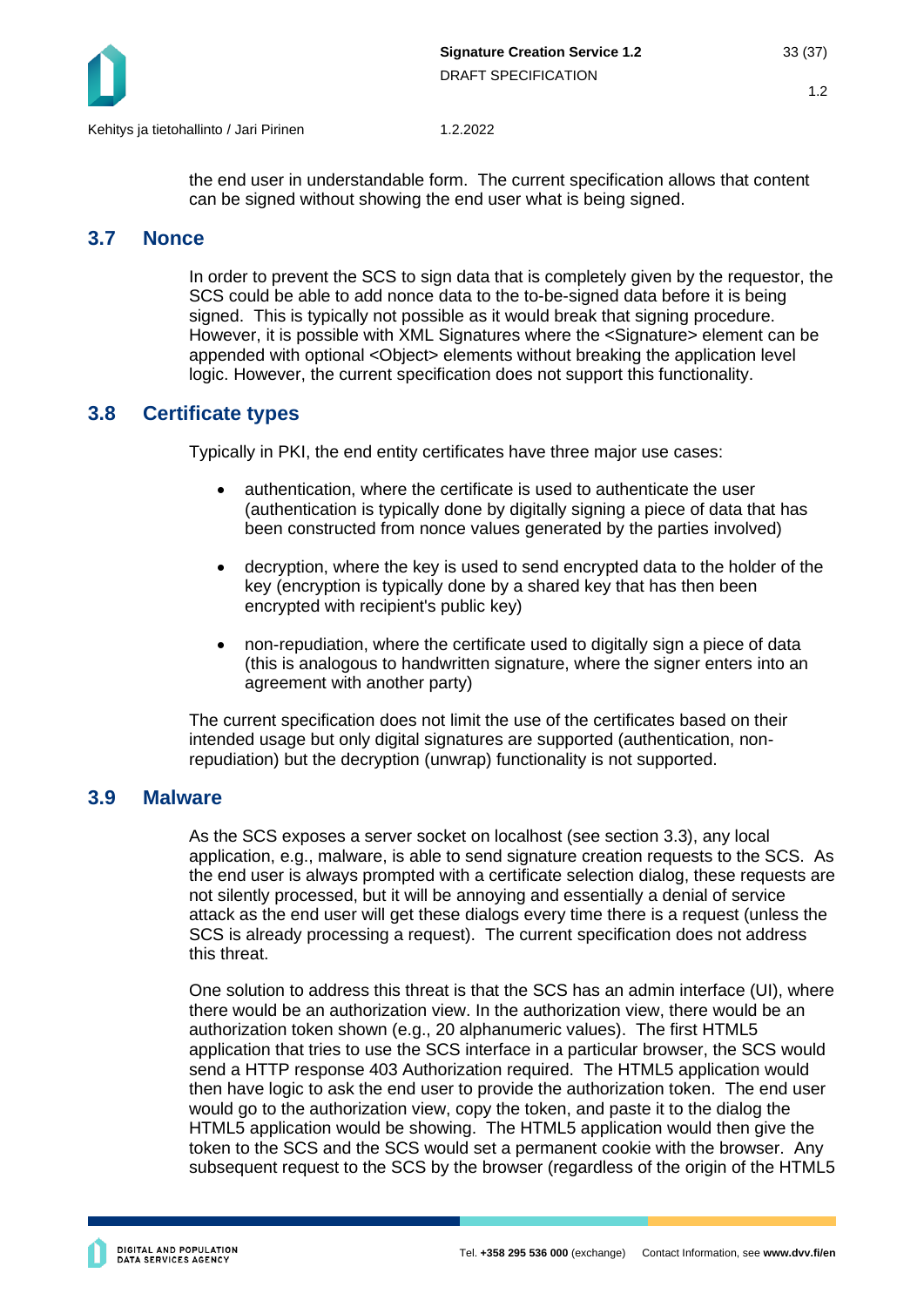

app) would contain this cookie, which SCS would always check. This means that the SCS needs to enable the use of credentials in CORS (e.g., use Access-Control-Allow-Credentials header). After the token has been used once in authorization, it is discarded, and the SCS generates a new one.

### <span id="page-33-0"></span>**3.10 Multi-user environments**

The current specification does not support cases, where the operating system is a multi-user environment. This is due to the fact that if the system has multiple users logged on, there also should be as many SCS instances running as well. As the SCS should be running in predefined port on the localhost interface, it is not possible to distinguish which SCS instance belongs to which logged on user with the current specification.

#### <span id="page-33-1"></span>**3.11 Browser policies**

CORS access from a web page is typically limited to the same scheme that was used when the corresponding HTML5 application (i.e., web page) was downloaded. In other words, if a web page was downloaded using https, the subsequent CORS requests must also be done using https. Similarly, if the web page was downloaded using plain http, then CORS requests need to be done with http also.

Some browsers (at the writing of this document, Internet Explorer 10 and 11) may by default restrict the access to the localhost interface using CORS mechanism. In this case, the end user should enable access via browser settings or and a system administrator should enable access by changing browser policies remotely.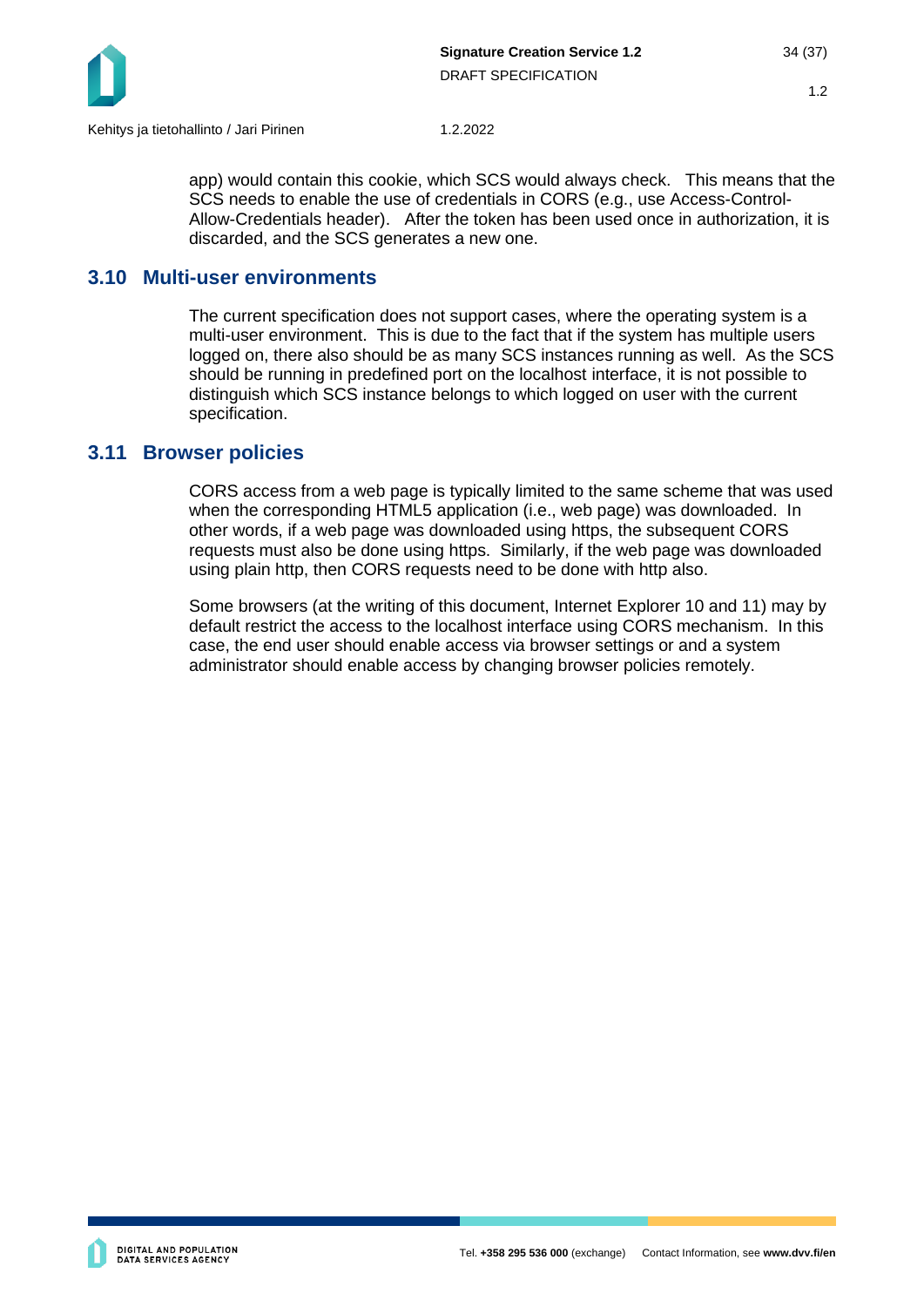

## <span id="page-34-0"></span>**4 SCS Profiles**

This chapter describes the SCS profiles, i.e., operation parameters for SCS instances. For instance, a SCS instance can be said to "implement" RSA signature profile in which case it must follow profiles specifications listed below.

SCS implementations are required to implement support for parameters that underlined.

## <span id="page-34-1"></span>**4.1 Base profile**

Abstract profile.

Server port: **53952** (https port). The SCS shall use the listed port for https based access.

HTTP methods: GET, POST

HTTP URI: /sign, /version

## <span id="page-34-2"></span>**4.2 RSA signature profile**

Extends Base profile.

Hash algorithms: "SHA256" (default), "SHA384", "SHA512"

```
Signature algorithms: "SHA256withRSA" (default), "SHA384withRSA", 
"SHA512withRSA", "SHA256withRSASSA-PSS", "SHA384withRSASSA-PSS", 
"SHA512withRSASSA-PSS"
```
Content types (to be signed data): "data", "digest" (digest allowed only for signing purposes)

Signature types: "signature", "cms", "cms-pades"

CMS signature content (required fields):

- version: 1
- digestAlgorithms: SHA-256, SHA-384, or SHA-512 object identifier
- contentInfo.contentType: CMS Data object identifier
- content info.content: The signed data is included if the original request had contentType as "data". If the original request had contentType as "digest", then signed data is not included.
- certificates: Contains the signing certificate and certificate chain.
- crls: Not present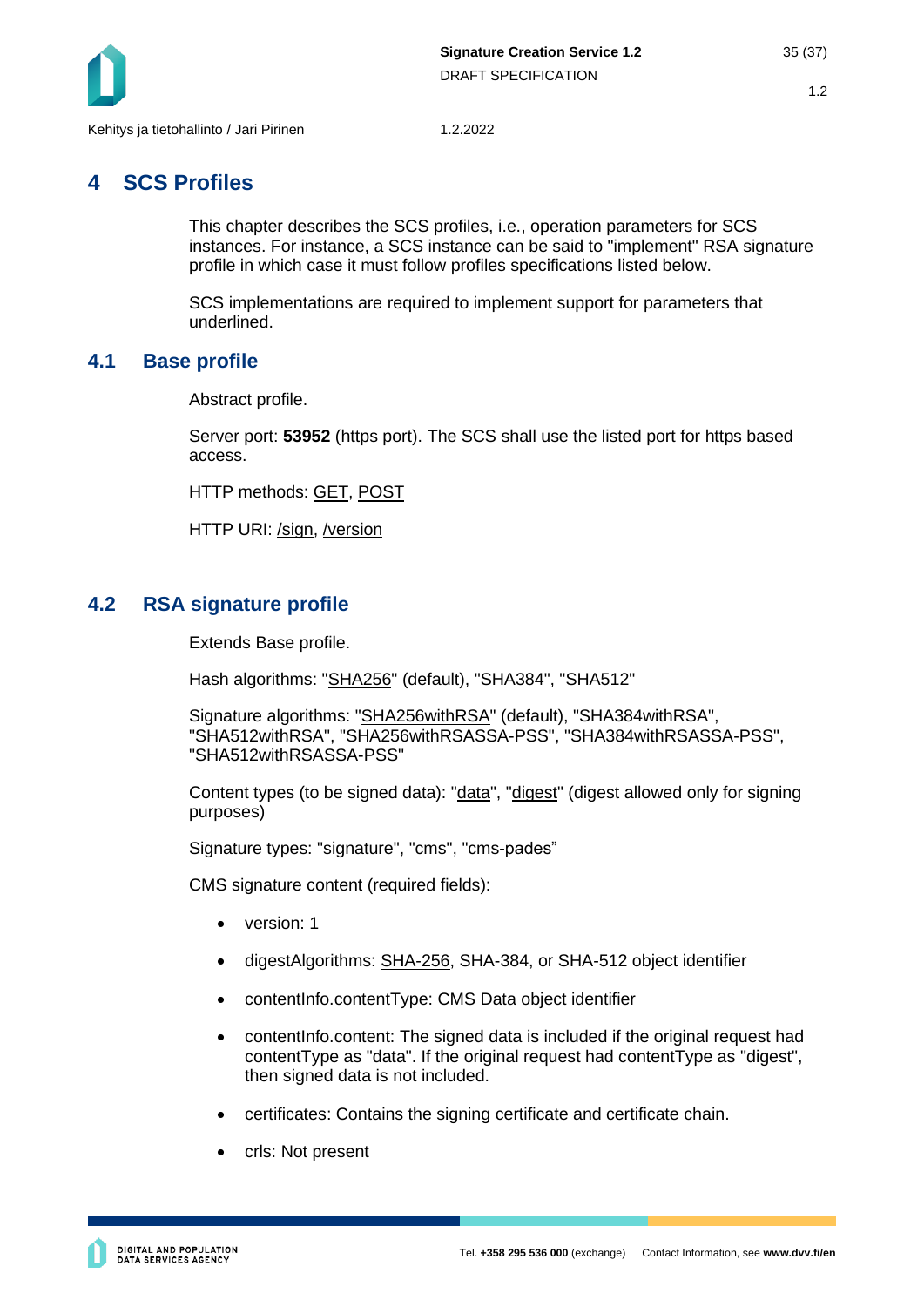

- signerInfo.version: 1
- signerInfo.issuerAndSerialNumber: The issuer and serial number of the identity certificate
- signerInfo.digestAlgorithm: The same digest algorithm object identifier as in digestAlgorithms field
- signerInfo.authenticatedAttributes (required fields, other fields may be included):
	- o contentType: The same value as in contentInfo.contentType field
	- $\circ$  messageDigest: Calculated message digest of the signed data using digest algorithm specified by signerInfo.digestAlgorithm. This value is either calculated by the implementation (i.e, when to-be-signed data is given by the requestor) or the value was given by the requester directly.
	- o signingTime: The time when this CMS object was signed
- signerInfo.digestEncryptionAlgorithm: PKCS#1 rsaEncryption object identifier
- signerInfo.encryptedDigest: The result of encrypting the message digest of the complete DER encoding of the attributes value contained in the signerInfo.authenticatedAttributes field with signer's private key.

## <span id="page-35-0"></span>**4.3 ECDSA profile**

Extends Base profile.

Hash algorithms: "SHA256" (default), "SHA384", "SHA512"

Signature algorithms: "SHA256withECDSA" (default), "SHA384withECDSA", "SHA512withECDSA"

Content types (to be signed data format): "data", "digest" (digest allowed only for signing purposes)

Signature types: "signature", "cms", "cms-pades"

CMS signature content

All fields are the same as in RSA signature profile except:

- signerInfo.digestEncryptionAlgorithm: ECDSA signature algorithm identifier (SHA256withECDSA, SHA384withECDSA, or SHA512withECDSA)
	- o Please see